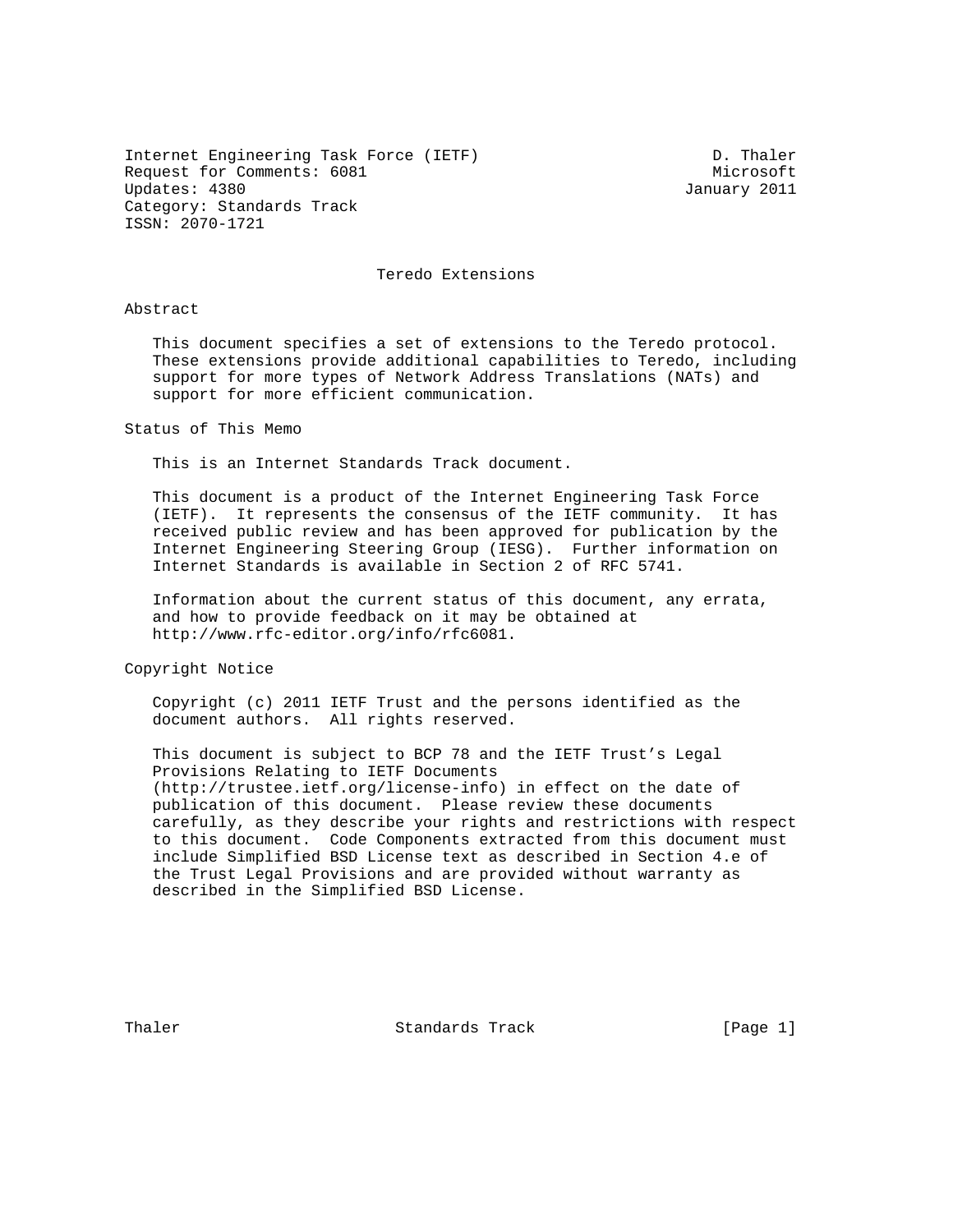| Table of Contents |  |
|-------------------|--|
|-------------------|--|

| 1.               |        |        |                                            |  |  |  |  |  |  |                      | 3                  |
|------------------|--------|--------|--------------------------------------------|--|--|--|--|--|--|----------------------|--------------------|
| 2.               |        |        |                                            |  |  |  |  |  |  |                      | 3                  |
| $\overline{3}$ . |        |        |                                            |  |  |  |  |  |  |                      | $6\phantom{1}6$    |
|                  | 3.1.   |        | Symmetric NAT Support Extension            |  |  |  |  |  |  |                      | 9                  |
|                  | 3.2.   |        | UPnP-Enabled Symmetric NAT Extension       |  |  |  |  |  |  |                      | 11                 |
|                  | 3.3.   |        | Port-Preserving Symmetric NAT Extension    |  |  |  |  |  |  |                      | 13                 |
|                  | 3.4.   |        | Sequential Port-Symmetric NAT Extension    |  |  |  |  |  |  |                      | 14                 |
|                  | 3.5.   |        | Hairpinning Extension                      |  |  |  |  |  |  | $\ddot{\phantom{a}}$ | 15                 |
|                  | 3.6.   |        | Server Load Reduction Extension            |  |  |  |  |  |  |                      | 17                 |
|                  | 4.     |        |                                            |  |  |  |  |  |  |                      | 18                 |
|                  | 4.1.   |        |                                            |  |  |  |  |  |  |                      | 18                 |
|                  | 4.2.   |        |                                            |  |  |  |  |  |  |                      | 19                 |
|                  | 4.3.   |        | Alternate Address Trailer                  |  |  |  |  |  |  |                      | 19                 |
|                  | 4.4.   |        | Neighbor Discovery Option Trailer          |  |  |  |  |  |  |                      | 20                 |
|                  | 4.5.   |        |                                            |  |  |  |  |  |  |                      |                    |
|                  |        |        |                                            |  |  |  |  |  |  |                      | 21                 |
| 5 <sub>1</sub>   |        |        |                                            |  |  |  |  |  |  |                      | 22                 |
|                  | 5.1.   |        |                                            |  |  |  |  |  |  |                      | 22                 |
|                  |        | 5.1.1. |                                            |  |  |  |  |  |  |                      | 22                 |
|                  |        | 5.1.2. |                                            |  |  |  |  |  |  |                      | 23                 |
|                  | 5.2.   |        | Symmetric NAT Support Extension            |  |  |  |  |  |  |                      | 23                 |
|                  |        | 5.2.1. | Abstract Data Model                        |  |  |  |  |  |  |                      | 24                 |
|                  | 5.2.2. |        |                                            |  |  |  |  |  |  |                      | 24                 |
|                  | 5.2.3. |        |                                            |  |  |  |  |  |  |                      | 24                 |
|                  | 5.2.4. |        | Message Processing                         |  |  |  |  |  |  |                      | 24                 |
|                  | 5.3.   |        | UPnP-Enabled Symmetric NAT Extension       |  |  |  |  |  |  |                      | 25                 |
|                  | 5.3.1. |        | Abstract Data Model                        |  |  |  |  |  |  |                      | 26                 |
|                  | 5.3.2. |        |                                            |  |  |  |  |  |  |                      |                    |
|                  | 5.3.3. |        |                                            |  |  |  |  |  |  |                      | 27                 |
|                  | 5.3.4. |        | Message Processing                         |  |  |  |  |  |  |                      | 28                 |
|                  | 5.3.5. |        |                                            |  |  |  |  |  |  |                      |                    |
|                  | 5.4.   |        | Port-Preserving Symmetric NAT Extension 30 |  |  |  |  |  |  |                      |                    |
|                  | 5.4.1. |        | Abstract Data Model 30                     |  |  |  |  |  |  |                      |                    |
|                  | 5.4.2. |        |                                            |  |  |  |  |  |  |                      |                    |
|                  | 5.4.3. |        |                                            |  |  |  |  |  |  |                      |                    |
|                  | 5.4.4. |        | Message Processing 32                      |  |  |  |  |  |  |                      |                    |
|                  | 5.5.   |        | Sequential Port-Symmetric NAT Extension 35 |  |  |  |  |  |  |                      |                    |
|                  | 5.5.1. |        | Abstract Data Model 35                     |  |  |  |  |  |  |                      |                    |
|                  | 5.5.2. |        |                                            |  |  |  |  |  |  |                      |                    |
|                  | 5.5.3. |        |                                            |  |  |  |  |  |  |                      |                    |
|                  | 5.5.4. |        | Message Processing 37                      |  |  |  |  |  |  |                      |                    |
|                  | 5.6.   |        | Hairpinning Extension 39                   |  |  |  |  |  |  |                      |                    |
|                  | 5.6.1. |        | Abstract Data Model 39                     |  |  |  |  |  |  |                      |                    |
|                  | 5.6.2. |        |                                            |  |  |  |  |  |  |                      |                    |
|                  | 5.6.3. |        |                                            |  |  |  |  |  |  |                      |                    |
|                  |        |        |                                            |  |  |  |  |  |  |                      |                    |
|                  | 5.6.4. |        | Message Processing                         |  |  |  |  |  |  |                      | $\cdot$ $\cdot$ 40 |

Thaler Standards Track [Page 2]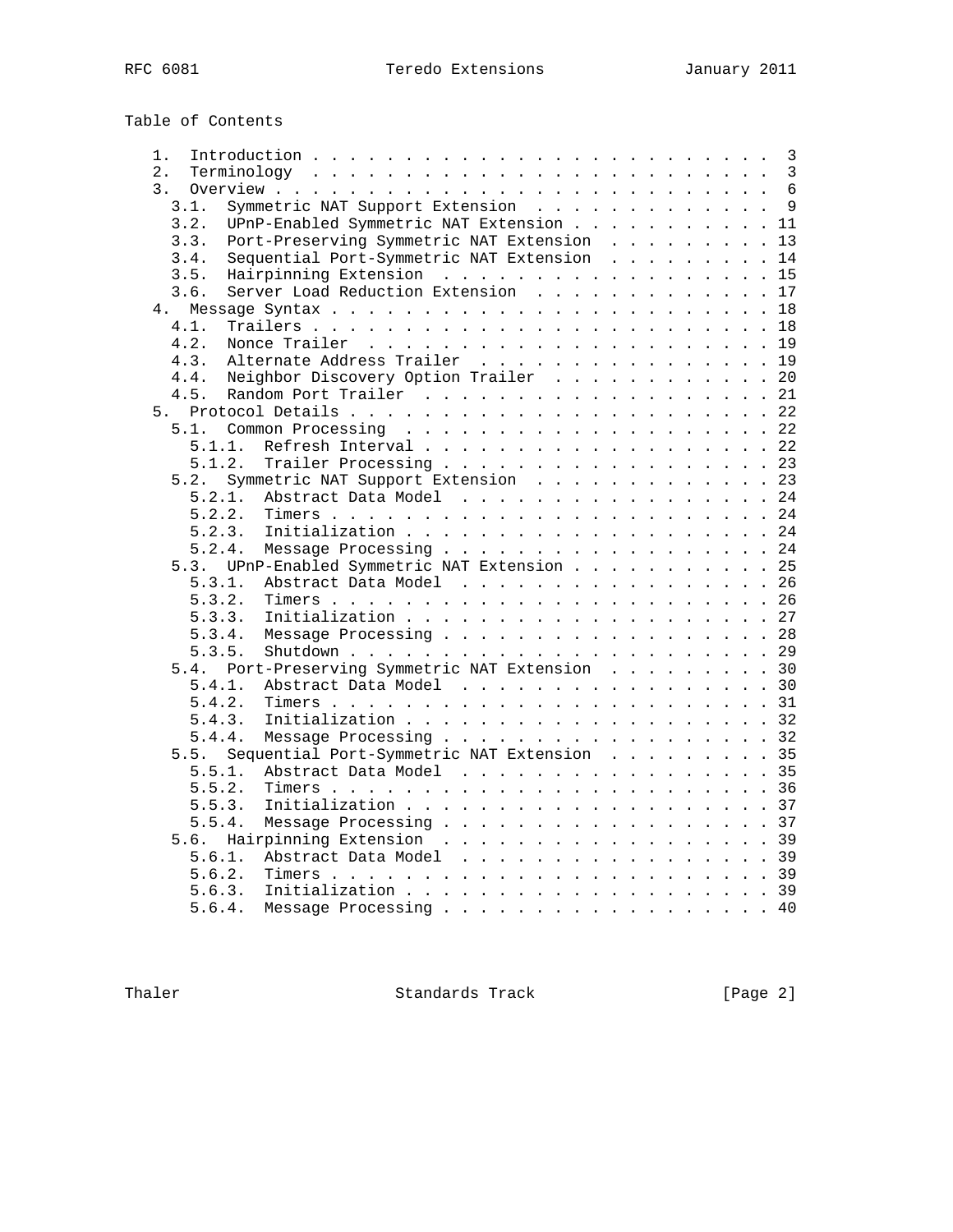| IFC 6081 |  |
|----------|--|
|          |  |

| 5.7. Server Load Reduction Extension  41        |  |
|-------------------------------------------------|--|
| Abstract Data Model 41<br>5.7.1.                |  |
| 5.7.2.                                          |  |
| 5.7.3. Initialization 42                        |  |
| 5.7.4. Message Processing 42                    |  |
| б.                                              |  |
| Symmetric NAT Support Extension 42<br>6.1.      |  |
| 6.2. UPnP-Enabled Symmetric NAT Extension 45    |  |
| 6.3. Port-Preserving Symmetric NAT Extension 47 |  |
| 6.4. Sequential Port-Symmetric NAT Extension 51 |  |
| Hairpinning Extension 54<br>6.5.                |  |
| 6.6. Server Load Reduction Extension 57         |  |
|                                                 |  |
| 8.                                              |  |
| 9.                                              |  |
| 1 N                                             |  |
| Normative References 58                         |  |
| 10.2. Informative References 59                 |  |

1. Introduction

 This document specifies extensions to the Teredo protocol, as specified in [RFC4380]. These extensions provide additional capabilities to Teredo, including support for more types of Network Address Translations (NATs) and support for more efficient communication.

# 2. Terminology

 Because this document extends [RFC4380], it uses the following terminology, for consistency with [RFC4380].

 Address-Restricted NAT: A restricted NAT that accepts packets from an external host's IP address X and port Y if the internal host has sent a packet that is destined to IP address X regardless of the destination port. In the terminology of [RFC4787], this is a NAT with Endpoint-Independent Mapping and Address-Dependent Filtering.

 Address-Symmetric NAT: A symmetric NAT that has multiple external IP addresses and that assigns different IP addresses and ports when communicating with different external hosts.

 Cone NAT: A NAT that maps all requests from the same internal IP address and port to the same external IP address and port. Furthermore, any external host can send a packet to the internal host by sending a packet to the mapped external address and port. In the terminology of [RFC4787], this is a NAT with Endpoint-Independent Mapping and Endpoint-Independent Filtering.

Thaler **Standards Track** [Page 3]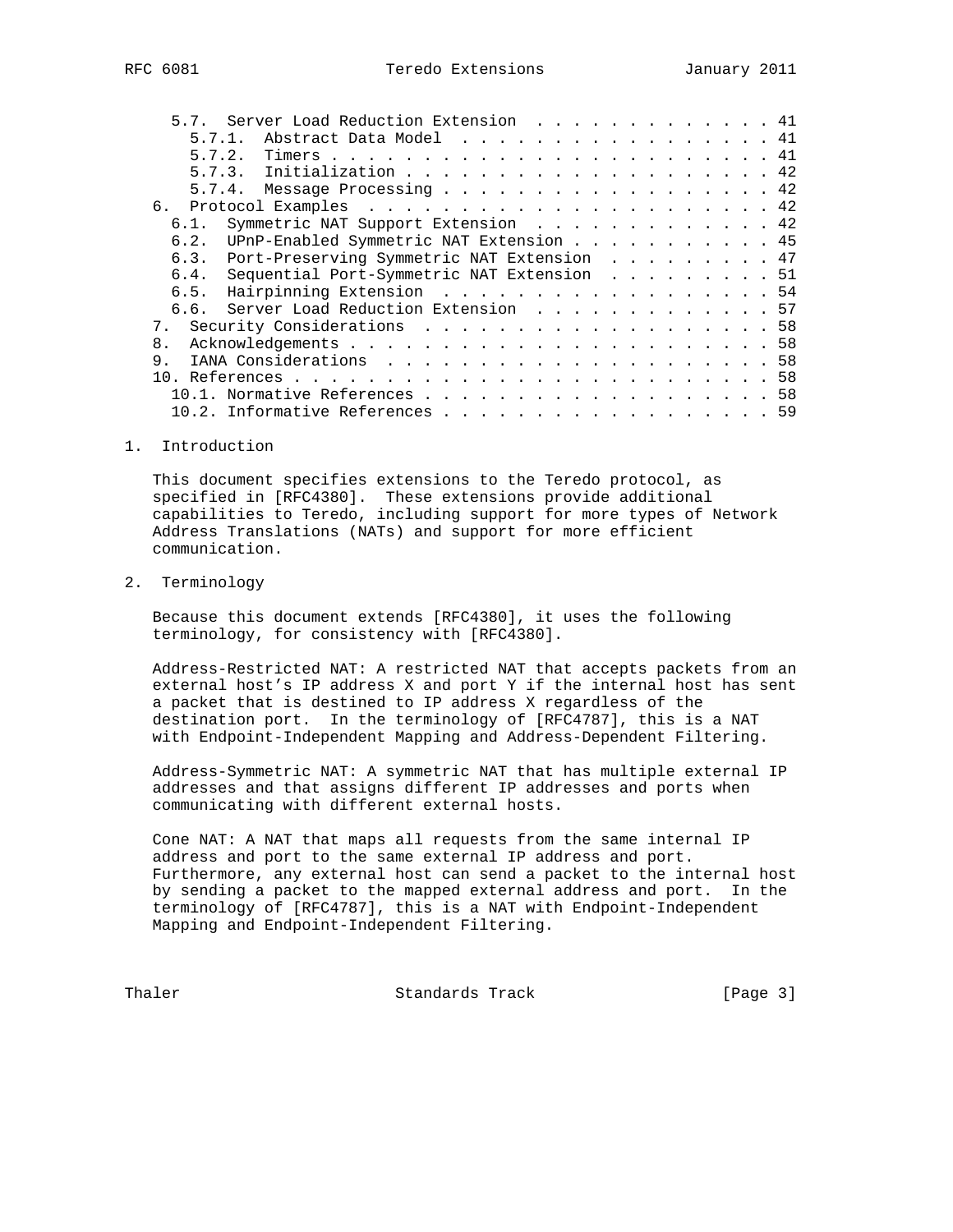Direct Bubble: A Teredo bubble that is sent directly to the IPv4 node whose Teredo address is contained in the Destination field of the IPv6 header, as specified in Section 2.8 of [RFC4380]. The IPv4 Destination Address and UDP Destination Port fields contain a mapped address/port.

 Echo Test: A mechanism to predict the mapped address/port a sequential port-symmetric NAT is using for a client behind it.

 Hairpinning: A feature that is available in some NATs where two or more hosts are positioned behind a NAT and each of those hosts is assigned a specific external (public) address and port by the NAT. Hairpinning support in a NAT allows these hosts to send a packet to the external address and port that is assigned to one of the other hosts, and the NAT automatically routes the packet back to the correct host. The term hairpinning is derived from the behavior of the packet, which arrives on, and is sent out to, the same NAT interface.

 Indirect Bubble: A Teredo bubble that is sent indirectly (via the destination's Teredo server) to another Teredo client, as specified in Section 5.2.4 of [RFC4380].

 Local Address/Port: The IPv4 address and UDP port from which a Teredo client sends Teredo packets. The local port is referred to as the Teredo service port in [RFC4380]. The local address of a node may or may not be globally routable because the node can be located behind one or more NATs.

 Mapped Address/Port: A global IPv4 address and a UDP port that results from the translation of a node's own local address/port by one or more NATs. The node learns these values through the Teredo protocol as specified in [RFC4380]. For symmetric NATs, the mapped address/port can be different for every peer with which a node tries to communicate.

 Network Address Translation (NAT): The process of converting between IP addresses used within an intranet or other private network and Internet IP addresses.

 Nonce: A time-variant random value used in the connection setup phase to prevent message replay and other types of attacks.

 Peer: A Teredo client with which another Teredo client needs to communicate.

Thaler **Standards Track** [Page 4]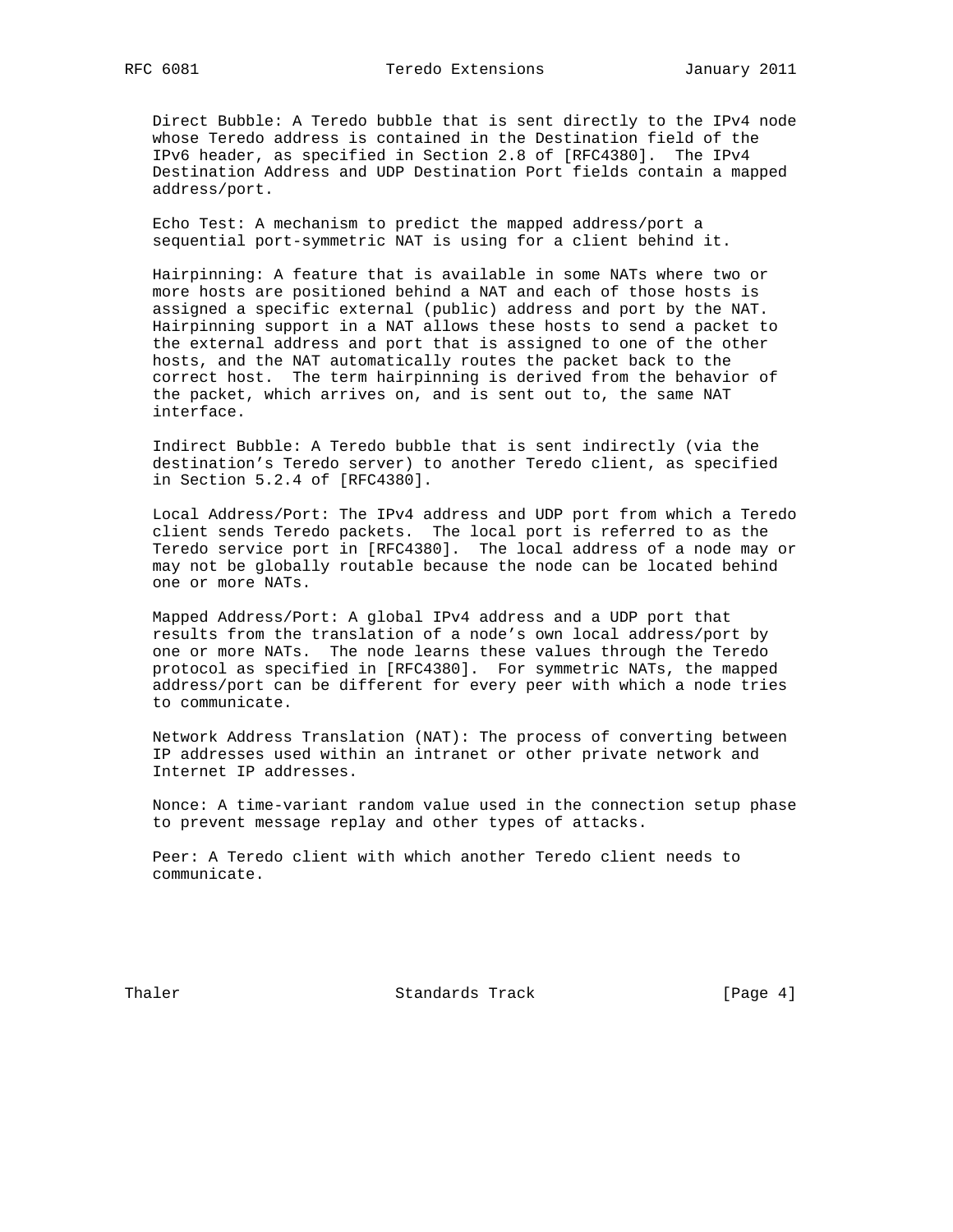Port-Preserving NAT: A NAT that translates a local address/port to a mapped address/port such that the mapped port has the same value as the local port, as long as that same mapped address/port has not already been used for a different local address/port.

 Port-Restricted NAT: A restricted NAT that accepts packets from an external host's IP address X and port Y only if the internal host has sent a packet destined to IP address X and port Y. In the terminology of [RFC4787], this is a NAT with Endpoint-Independent Mapping and Address and Port-Dependent Filtering.

 Port-Symmetric NAT: A symmetric NAT that has only a single external IP address and hence only assigns different ports when communicating with different external hosts.

 Private Address: An IPv4 address that is not globally routable but is part of the private address space specified in Section 3 of [RFC1918].

Public Address: An external global address used by a NAT.

 Restricted NAT: A NAT where all requests from the same internal IP address and port are mapped to the same external IP address and port. Unlike the cone NAT, an external host can send packets to an internal host (by sending a packet to the external mapped address and port) only if the internal host has first sent a packet to the external host. There are two kinds of restricted NATs: address-restricted NATs and port-restricted NATs.

 Sequential Port-Symmetric NAT: A port-symmetric NAT that allocates external ports sequentially for every {internal IP address and port, destination IP address and port} tuple. The delta used in the sequential assignment is typically 1 or 2 for most such NATs.

 Symmetric NAT: A NAT where all requests from the same internal IP address and port and to the same destination IP address and port are mapped to the same external IP address and port. Requests from the same internal IP address and port to a different destination IP address and port may be mapped to a different external IP address and port. Furthermore, a symmetric NAT accepts packets received from an external host's IP address X and port Y only if some internal host has sent packets to IP address X and port Y. In the terminology of [RFC4787], this is a NAT with a mapping behavior of either Address- Dependent Mapping or Address- and Port-Dependent Mapping, and a filtering behavior of either Address-Dependent Filtering or Address and Port-Dependent Filtering.

Thaler **Standards Track** Standards Track [Page 5]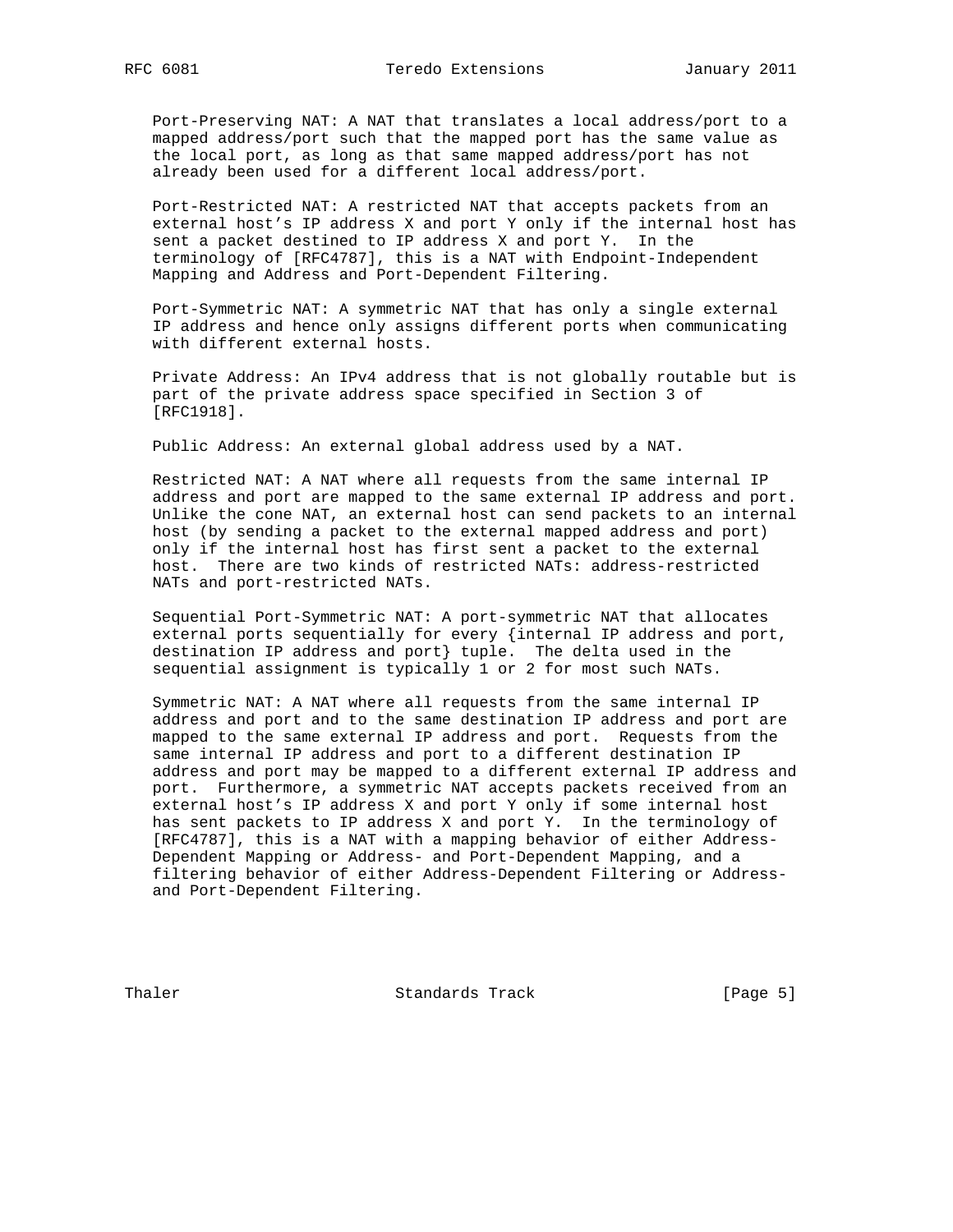Teredo Bubble: A Teredo control message (specified in Section 2.8 of [RFC4380]) that is used to create a mapping in a NAT. There are two types of Teredo bubbles: direct bubbles and indirect bubbles.

 Teredo Client: A node that has access to the IPv4 Internet and wants to gain access to the IPv6 Internet using the Teredo protocol.

 Teredo IPv6 Address: An IPv6 address of a Teredo client, as specified in Section 2.14 of [RFC4380].

 Teredo Secondary Server Address: A secondary IPv4 address of a Teredo server with which a Teredo client is configured, as specified in Section 5.2 of [RFC4380].

 Teredo Server: A node that has a globally routable address on the IPv4 Internet, and is used as a helper to provide IPv6 connectivity to Teredo clients.

 Teredo Server Address: A (primary) IPv4 address of a Teredo server with which a Teredo client is configured, as specified in Section 5.2 of [RFC4380].

 UPnP-enabled NAT: A NAT that has the UPnP device control protocol enabled, as specified in [UPNPWANIP]. (Note that today, by default, most UPnP-capable NATs have the UPnP device control protocol disabled.)

 The key words "MUST", "MUST NOT", "REQUIRED", "SHALL", "SHALL NOT", "SHOULD", "SHOULD NOT", "RECOMMENDED", "MAY", and "OPTIONAL" in this document are to be interpreted as described in RFC 2119 [RFC2119].

3. Overview

 The Teredo protocol (as specified in [RFC4380]) enables nodes located behind one or more IPv4 NATs to obtain IPv6 connectivity by tunneling packets over UDP.

When a node behind a NAT needs to communicate with a peer (i.e., another node) that is behind a NAT, there are four sets of IPv4 address/port pairs of interest:

- o The node's own IPv4 address/port.
- o The external IPv4 address/port to which the node's NAT translates.
- o The peer's own IPv4 address/port.
- o The external IPv4 address/port to which the peer's NAT translates.

Thaler **Standards Track** [Page 6]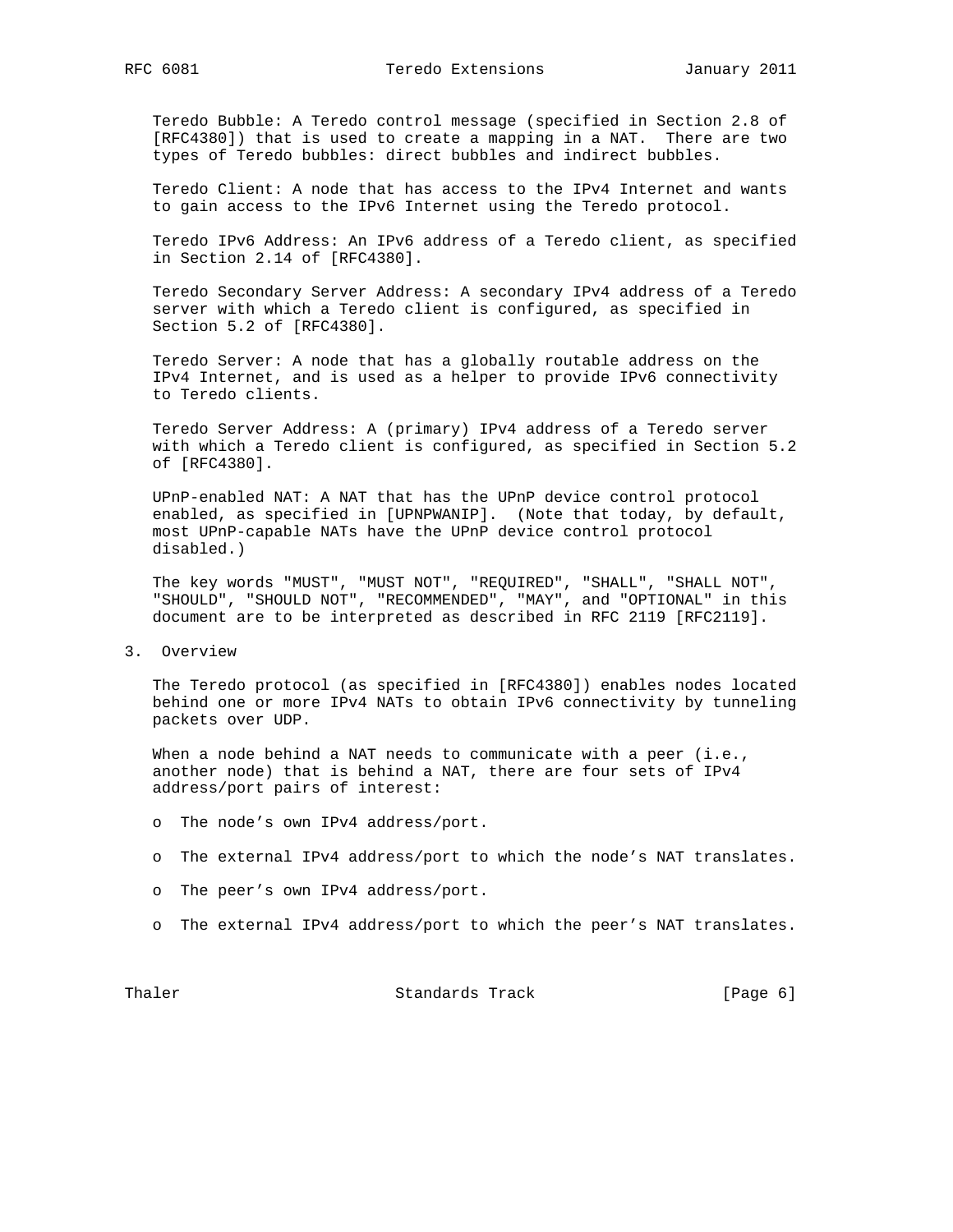When the node sends a packet to a peer, the node needs to send it from the node's own IPv4 address/port, destined to the peer's external IPv4 address/port. By the time it arrives at the peer (i.e., after passing through both NATs), the peer will see the same packet as coming from the node's external IPv4 address/port, destined to the peer's own IPv4 address/port.

 In this document, the term local address/port refers to a Teredo client's own IPv4 address/port, and mapped address/port refers to the external IPv4 address/port to which its NAT translates the local address/port. That is, the mapped address/port is what the IPv4 Internet sees the Teredo client as.

 A Teredo client running on a node communicates with a Teredo server to discover its mapped address/port. The mapped address/port, along with the Teredo server address, is used to generate an IPv6 address known as a Teredo IPv6 address. This allows any peer that gets the node's IPv6 address to easily determine the external IPv4 address/ port to which to send IPv6 packets encapsulated in IPv4 UDP messages.

 This document specifies extensions to the Teredo protocol. These Teredo extensions are independent of each other and can be implemented in isolation, except that the UPnP-Symmetric NAT Extension and the Port-Preserving Symmetric NAT Extension both require the Symmetric NAT Support Extension to be implemented. An implementation of this specification can support any combination of the Teredo extensions, subject to the above-mentioned restriction.

 The following matrix outlines the connectivity improvements of some of the extensions outlined in this document.

Thaler **Standards Track** [Page 7]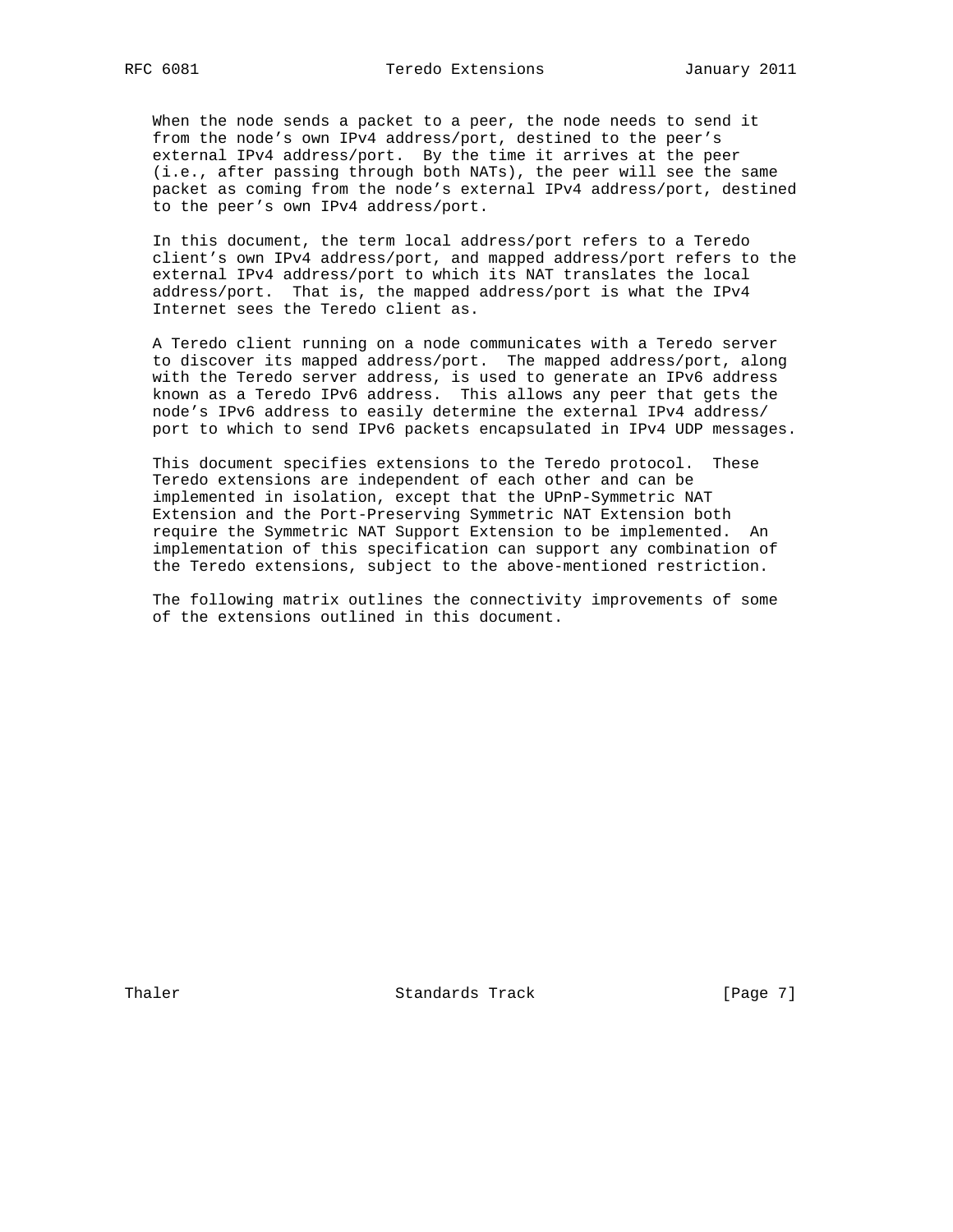| RFC | 6081 |
|-----|------|
|-----|------|

|                                           | Destination NAT |                |                              |                       |                       |                                  |                        |                |              |  |  |  |  |
|-------------------------------------------|-----------------|----------------|------------------------------|-----------------------|-----------------------|----------------------------------|------------------------|----------------|--------------|--|--|--|--|
| Source NAT                                | Cone            | Addr.<br>rest. | Port<br>rest.                | UPnP<br>Port<br>rest. | UPnP<br>Port<br>symm. | Port-<br>pres.<br>Port-<br>symm. | Seq.<br>Port-<br>symm. | Port-<br>symm. | Addr<br>symm |  |  |  |  |
| Cone                                      | Yes             | Yes            | Yes                          | Yes                   | SNS                   | SNS                              | SNS                    | SNS            | SNS          |  |  |  |  |
| Address<br>restricted                     | Yes             | Yes            | Yes                          | Yes                   | SNS                   | SNS                              | SNS                    | SNS            | No           |  |  |  |  |
| Port<br>restricted                        | Yes             | Yes            | Yes                          | Yes                   | No                    | $SNS+$<br>PP                     | $SNS+$<br>SS           | No             | No           |  |  |  |  |
| UPnP Port-<br>restricted                  | Yes             | Yes            | Yes                          | Yes                   | $SNS+$<br>UPnP        | No                               | No                     | No             | No           |  |  |  |  |
| UPnP Port<br>symmetric                    | SNS             | SNS            | No                           | $SNS+$<br>UPnP        | $SNS+$<br>UPnP        | No                               | No                     | No             | No           |  |  |  |  |
| Port-<br>preserving<br>Port-<br>symmetric | SNS             | SNS            | SNS<br>$\ddot{}$<br>ΡP       | No                    | No                    | SNS<br>$\ddot{}$<br>ΡP           | SNS<br>$\ddot{}$<br>SS | No             | No           |  |  |  |  |
| Sequential<br>$Port -$<br>symmetric       | SNS             | SNS            | SNS<br>$^{\mathrm{+}}$<br>SS | No                    | No                    | No                               | No                     | No             | No           |  |  |  |  |
| Port-<br>symmetric                        | SNS             | SNS            | No                           | No                    | No                    | No                               | No                     | No             | No           |  |  |  |  |
| Address-<br>symmetric                     | SNS             | No             | No                           | No                    | No                    | No                               | No                     | No             | No           |  |  |  |  |
|                                           |                 |                |                              |                       |                       |                                  |                        |                |              |  |  |  |  |

Yes = Supported by [RFC4380].

SNS = Supported with the Symmetric NAT Support Extension.

- SNS+UPnP = Supported with the Symmetric NAT Support Extension and UPnP Symmetric NAT Extension.
	- SNS+PP = Supported with the Symmetric NAT Support Extension and Port- Preserving Symmetric NAT Extension.
	- SNS+SS = Supported with the Symmetric NAT Support Extension and Sequential Port-Symmetric NAT Extension.

Thaler Standards Track [Page 8]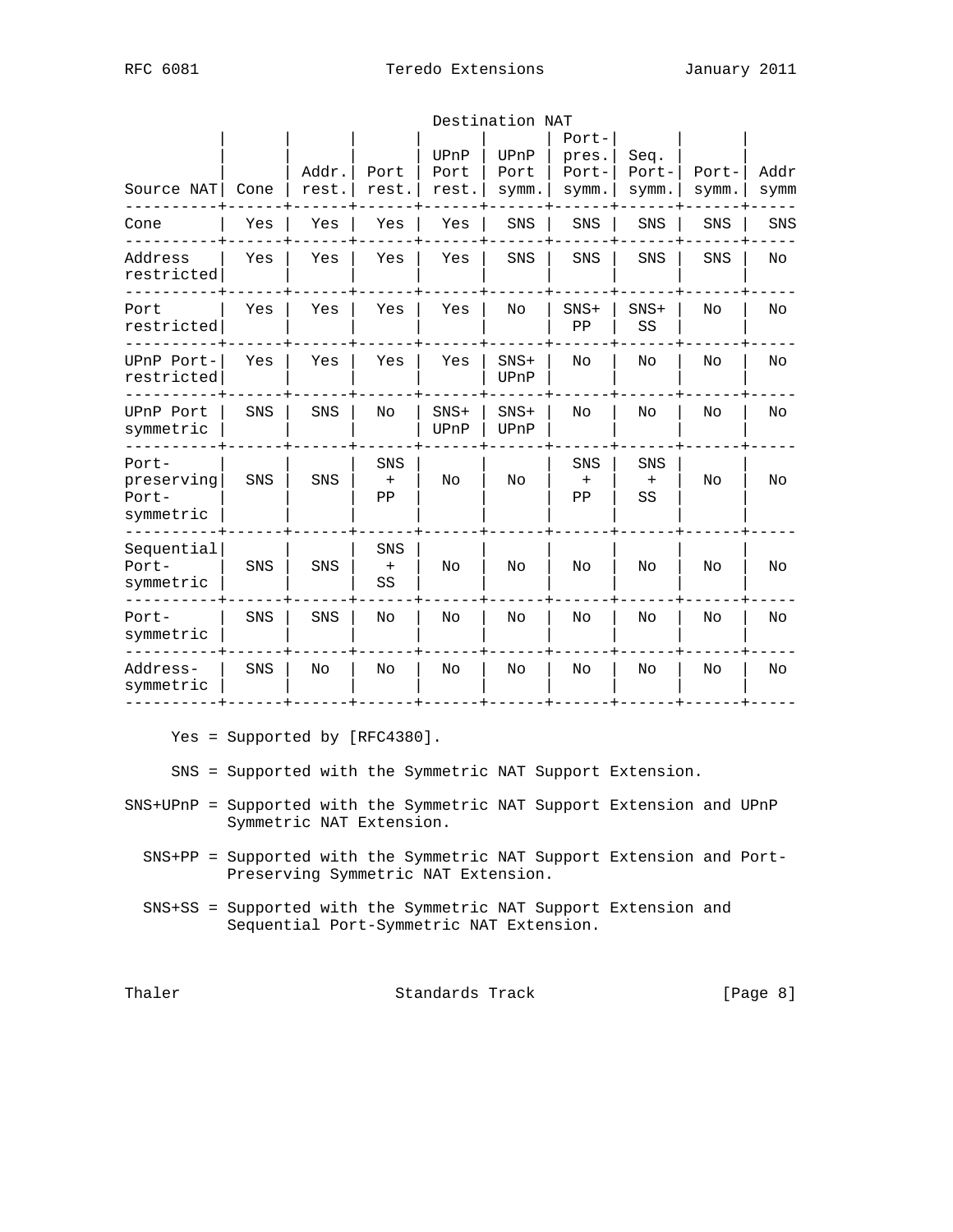No = No connectivity.

Figure 1: Matrix of Connectivity Improvements for Teredo Extensions

 Note that as with [RFC4380], if the qualification process is not successful, Teredo will not be configured with an IPv6 address, and connectivity will function as if Teredo were not present. Similarly, for any combination of NAT types that are not supported by Teredo and the extensions defined herein, the connectivity tests between a client and a peer will fail within a finite period of time, allowing the client to handle this case as with any other type of unreachable destination address (e.g., by trying another address of the destination such as a native IPv4 address).

## 3.1. Symmetric NAT Support Extension

 The qualification procedure (as specified in Section 5.2.1 of [RFC4380]) is a process that allows a Teredo client to determine the type of NAT that it is behind, in addition to its mapped address/port as seen by its Teredo server. However, Section 5.2.1 of [RFC4380] suggests that if the client learns it is behind a symmetric NAT, the Teredo client should go into an "offline state" where it is not able to use Teredo. The primary reason for doing so is that it is not easy for Teredo clients to connect to each other if either or both of them are positioned behind a symmetric NAT. Because of the way a symmetric NAT works, a peer sees a different mapped address/port in the IPv4/UDP headers of packets coming from a Teredo client than the node's Teredo server sees (and hence appears in the node's Teredo IPv6 address). Consequently, a symmetric NAT does not allow incoming packets from a peer that are addressed to the mapped address/port embedded in the node's Teredo IPv6 address. Thus, the incoming packets are dropped and communication with Teredo clients behind symmetric NATs is not established.

 With the Symmetric NAT Support Extension, Teredo clients begin to use Teredo even after they detect that they are positioned behind a symmetric NAT.

 Consider the topology shown in Figure 2. Teredo Client B uses Teredo Server 2 to learn that its mapped address/port is 192.0.2.10:8192, and constructs a Teredo IPv6 address, as specified in Section 4 of [RFC4380]. Hence, c633:6476 is the hexadecimal value of the address of Teredo Server 2 (198.51.100.118), the mapped port is exclusive- OR'ed with 0xffff to form dfff, and the Mapped Address is exclusive- OR'ed with 0xffffffff to form 3fff:fdf5.

Thaler **Standards Track** [Page 9]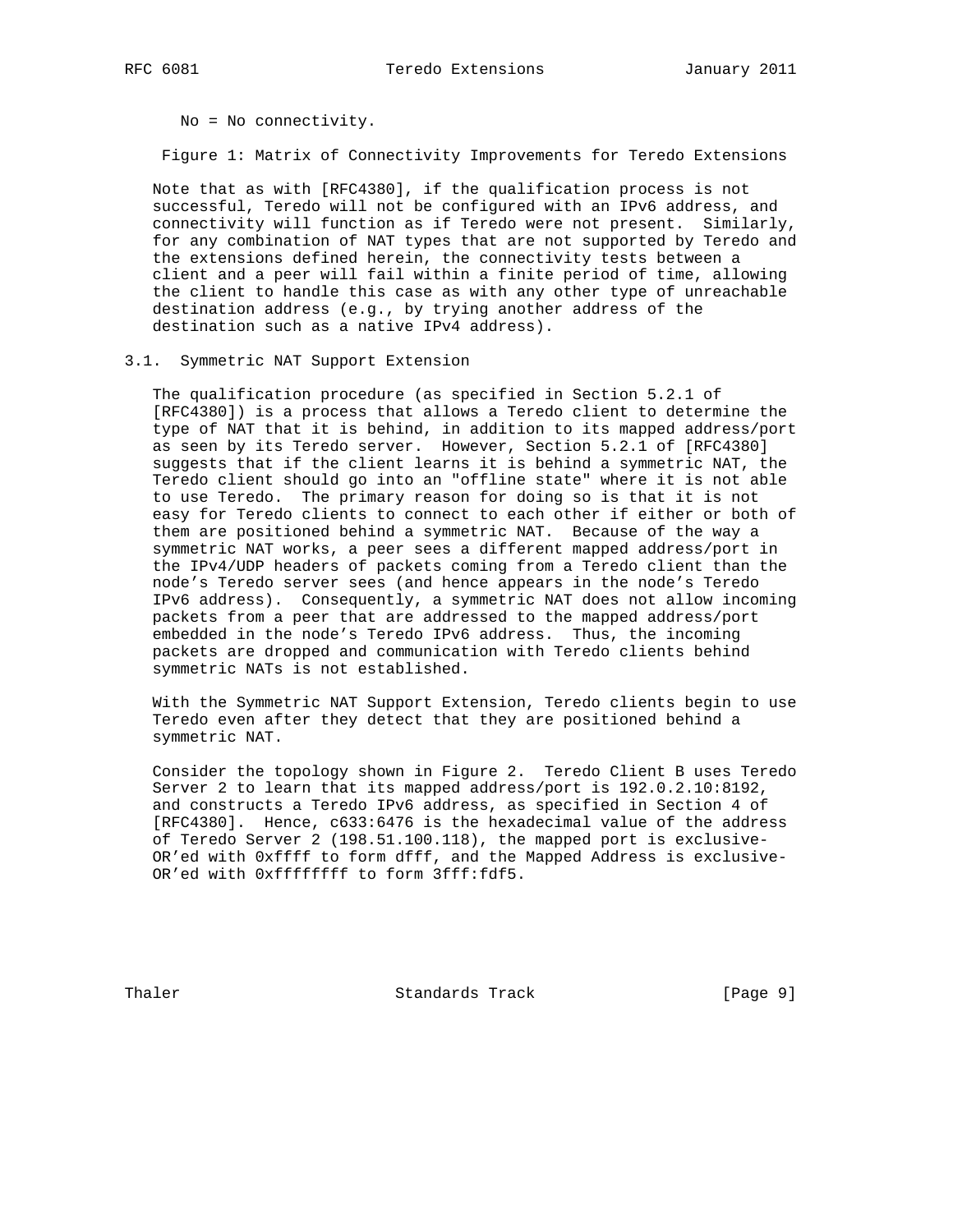Teredo Client A uses Teredo Server 1 to learn that its mapped address/port is 192.0.2.1:4096 and, with this extension, constructs a Teredo IPv6 address (as specified in Section 4 of [RFC4380]) even though it learns that it is behind a symmetric NAT. Hence, cb00:7178 is the hexadecimal value of the address of Teredo Server 1 (203.0.113.120), the mapped port is exclusive-OR'ed with 0xffff to form efff, and the Mapped Address is exclusive-OR'ed with 0xffffffff to form 3fff:fdfe.

 The Symmetric NAT Support Extension enables a Teredo client positioned behind a symmetric NAT to communicate with Teredo peers positioned behind a cone or address-restricted NATs as follows, depending on what side initiates the communication.



Figure 2: Symmetric NAT Example

 In the first case, assume that a Teredo Client B (B) positioned behind a cone or address-restricted NATs initiates communication with Teredo Client A (A) positioned behind a symmetric NAT. B sends an

Thaler **Standards Track** [Page 10]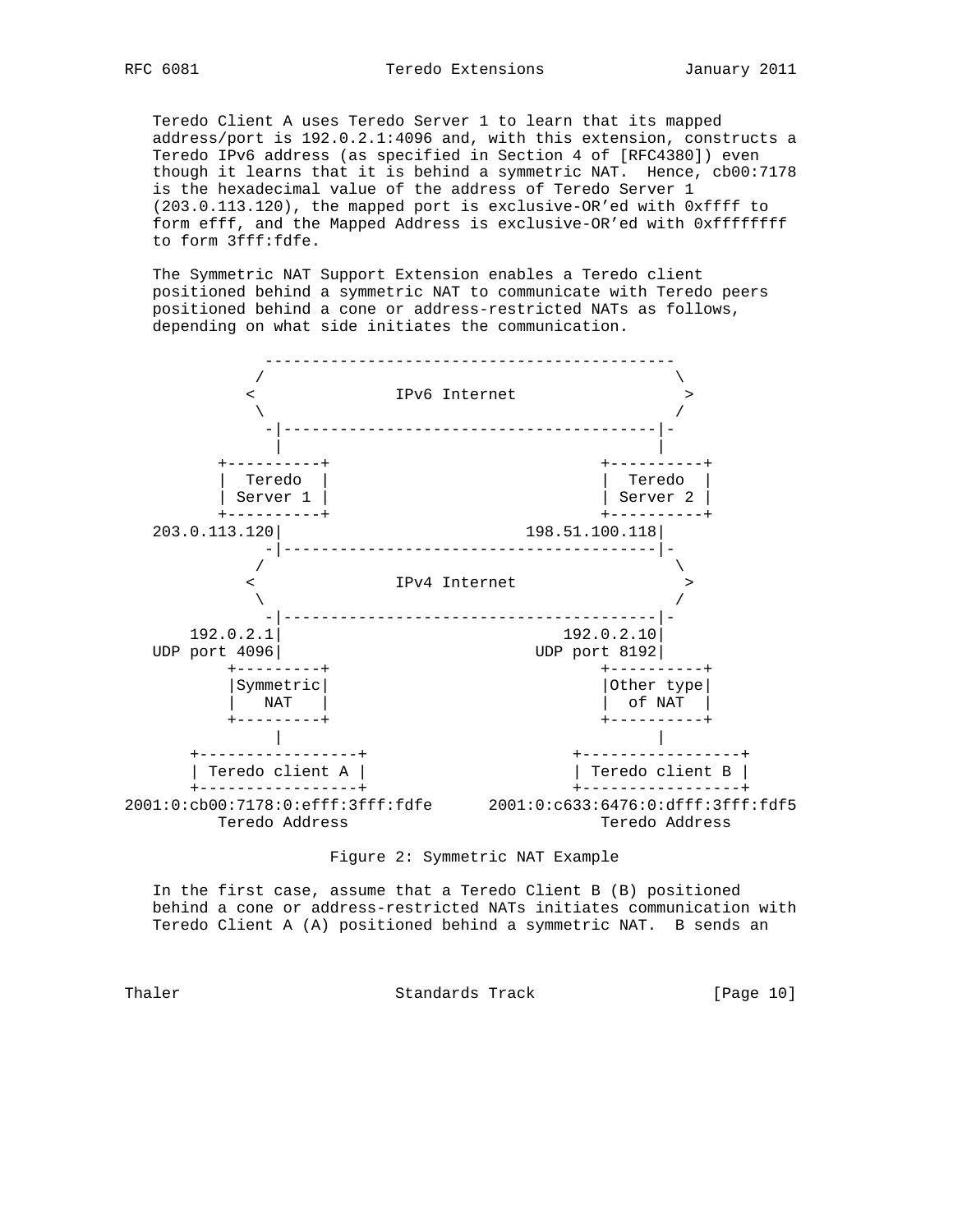indirect bubble via A's server (Teredo Server 1) to A, and A responds with a direct bubble. This direct bubble reaches B, because it is positioned behind a cone or address-restricted NAT. However, the mapped address/port in the IPv4/UDP headers of the direct bubble are different from the mapped address/port embedded in A's Teredo IPv6 address. B therefore remembers the mapped address/port of the direct bubble and uses them for future communication with A, and thus communication is established.

 In the second case, assume that A, positioned behind a symmetric NAT, initiates communication with B, positioned behind a cone or address restricted NAT. A sends an indirect bubble to B via B's server (Teredo Server 2), and B responds with a direct bubble. This direct bubble is dropped by A's symmetric NAT because the direct bubble is addressed to the mapped address/port embedded in A's Teredo IPv6 address. However, communication can be established by having B respond with an indirect bubble via A's server (Teredo Server 1). Now the scenario is similar to the first case and communication will be established.

## 3.2. UPnP-Enabled Symmetric NAT Extension

 The UPnP-enabled Symmetric NAT Extension is dependent on the Symmetric NAT Support Extension. Only if Teredo clients have been enabled to acquire a Teredo IPv6 address in spite of being behind a symmetric NAT will this extension help in traversing UPnP-enabled Symmetric NATs.

 The Symmetric NAT Support Extension enables communication between Teredo clients behind symmetric NATs with Teredo clients behind cone NATs or address-restricted NATs. However, clients behind symmetric NATs can still not communicate with clients behind port-restricted NATs or symmetric NATs.

 Referring again to Figure 2 (see Section 3.1), assume that Teredo Client A is positioned behind a symmetric NAT and initiates communication with Client B, which is positioned behind a port restricted NAT. Client A sends a direct bubble and an indirect bubble to Client B via Client B's server (Teredo Server 2). As per the characteristics of the symmetric NAT, the IPv4 source of the direct bubble contains a different mapped address and/or port than the one embedded in the Teredo server. This direct bubble is dropped because Client B's NAT does not have state to let it pass through, and Client B does not learn the mapped address/port used in the IPv4/ UDP headers. In response to the indirect bubble from Client A, Client B sends a direct bubble destined to the mapped address/port embedded in Client A's Teredo IPv6 address. This direct bubble is dropped because Client A's NAT does not have state to accept packets

Thaler **Standards Track** [Page 11]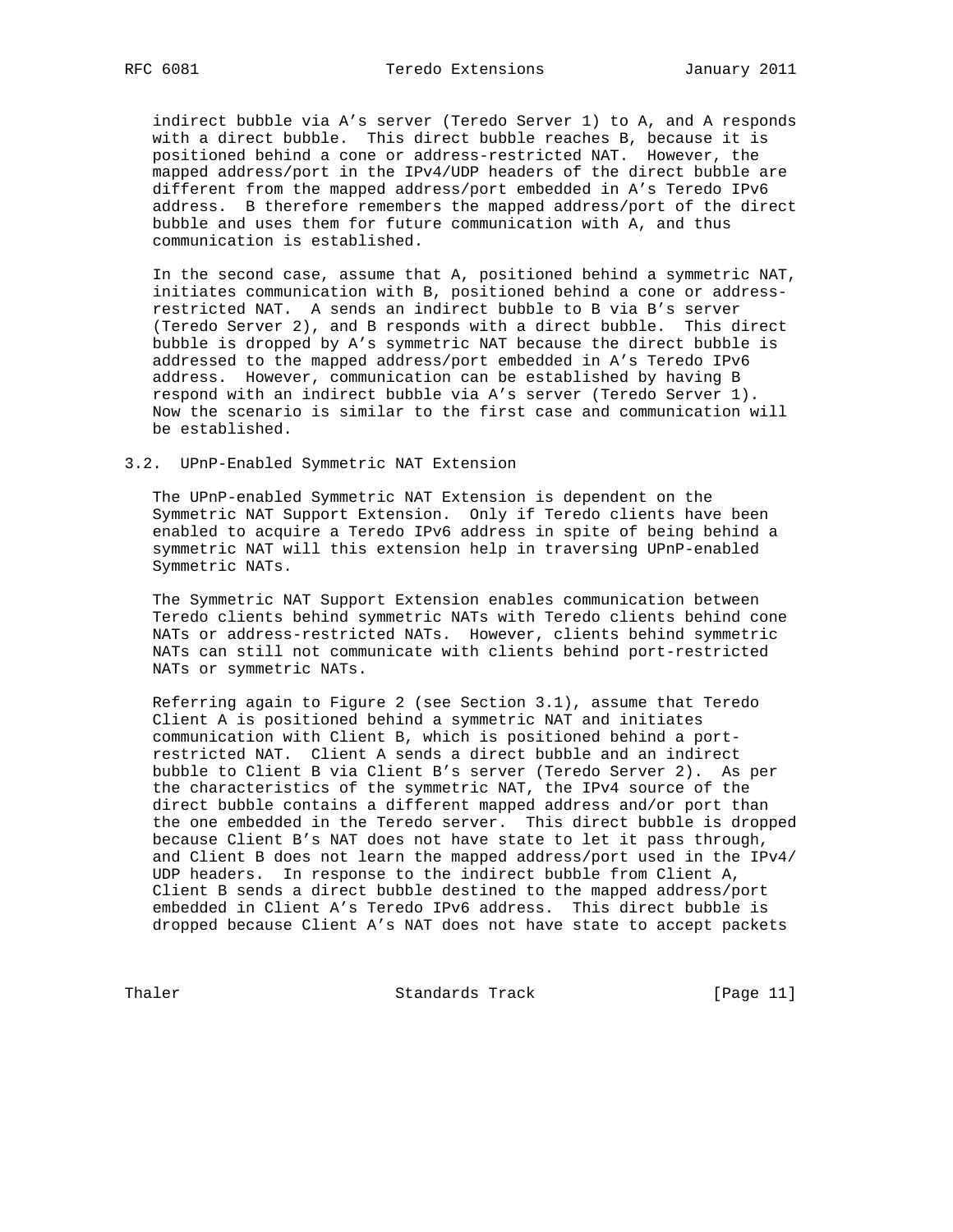destined to that mapped address/port. The direct bubble does, however, cause Client B's NAT to set up outgoing state for the mapped address/port embedded in Client A's Teredo IPv6 address.

 As described in Section 3.1, Client B also sends an indirect bubble that elicits a direct bubble from Client A. Unlike the case in Section 3.1, however, the direct bubble from Client A is dropped as Client B's NAT does not have state for the mapped address/port that Client A's NAT uses. Note that Client B's NAT is port-restricted and hence requires both the mapped address and port to be the same as in its outgoing state, whereas in Section 3.1, Client A's NAT was a cone or address-restricted NAT which only required the mapped address (but not port) to be the same. Thus, communication between Client A and Client B fails. If Client B were behind a symmetric NAT, the problem is further complicated by Client B's NAT using a different outgoing mapped address/port than the one embedded in Client B's Teredo IPv6 address.

 If a Teredo client is separated from the global Internet by a single UPnP-enabled symmetric or port-restricted NAT, it can communicate with other Teredo clients that are positioned behind a single UPnP enabled symmetric or port-restricted NAT as follows.

 Teredo clients, before communicating with the Teredo server during the qualification procedure, use UPnP to reserve a translation from a local address/port to a mapped-address/port. Therefore, during the qualification procedure, the Teredo server reflects back the reserved mapped address/port, which then is included in the Teredo IPv6 address. The mapping created by UPnP allows the NAT to forward packets destined for the mapped address/port to the local address/ port, independent of the source of the packets. It typically does not, however, cause packets sourced from the local address/port to be translated to have the mapped address/port as the external source and hence continues to function as a symmetric NAT in this respect.

 Thus, a Teredo client, positioned behind a UPnP-enabled symmetric NAT, can receive a direct bubble sent by any Teredo peer. The Teredo client compares the peer's mapped address/port as seen in the IPv4/ UDP headers with the mapped address/port in the peer's Teredo IPv6 address. If the two mappings are different, the packet was sent by another Teredo client positioned behind a symmetric NAT. The Symmetric NAT Support Extension suggested that the Teredo client use the peer's mapped address/port seen in the IPv4/UDP headers for future communication. However, because symmetric NAT-to-symmetric NAT communication would not have been possible anyway, the Teredo client sends back a direct bubble to the mapped port/address embedded

Thaler **Standards Track** [Page 12]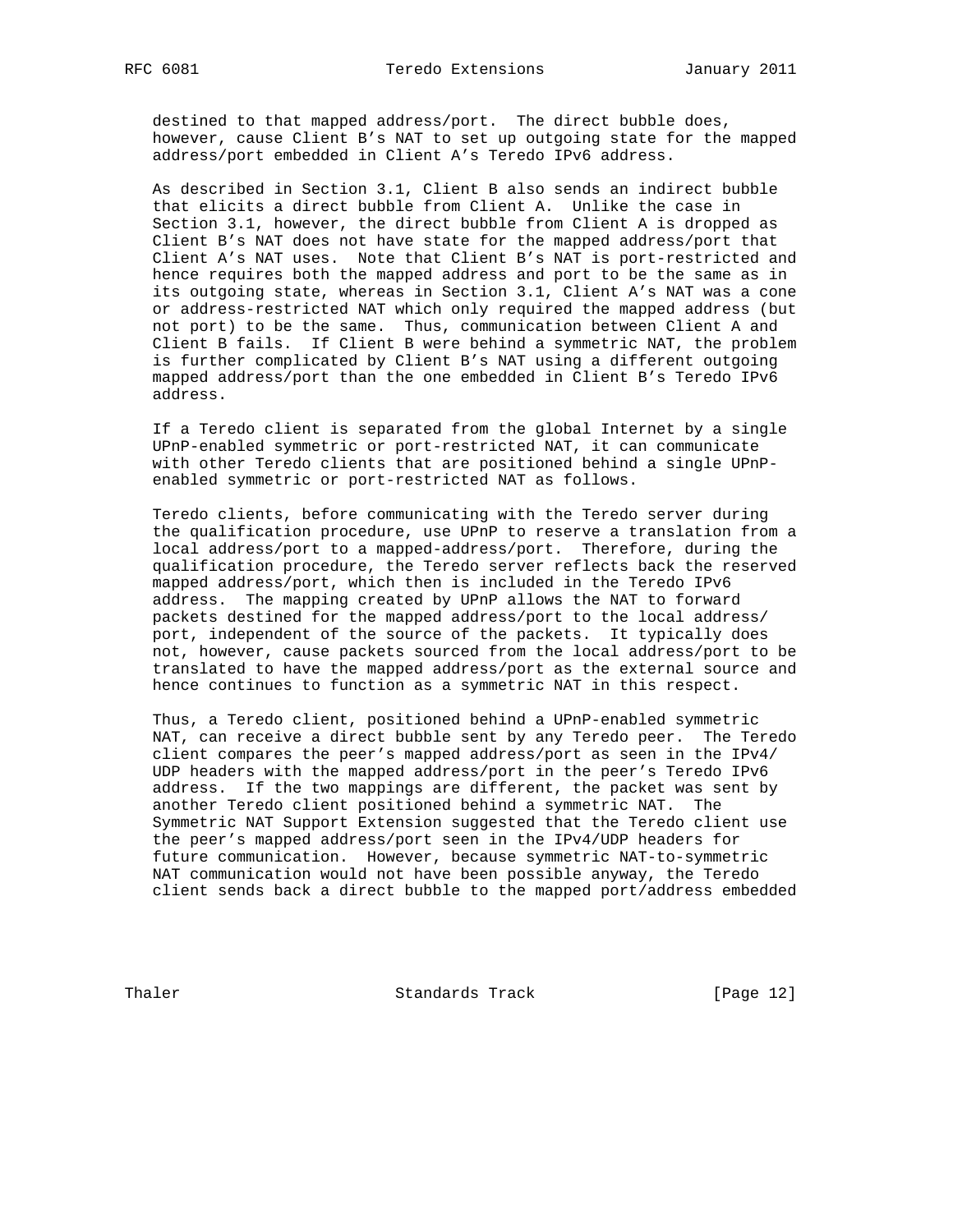in the peer's Teredo IPv6 address. If the peer is also situated behind a UPnP-enabled NAT, the direct bubble will make it through and communication will be established.

 Even though communication is established between the two Teredo IPv6 addresses, the mappings will be asymmetric in the two directions of data transfer. Specifically, incoming packets will be destined to the reserved mapped address/port that is embedded in the Teredo IPv6 address. Outgoing packets will instead appear to come from a different mapped address/port due to the symmetric NAT behavior.

## 3.3. Port-Preserving Symmetric NAT Extension

 The Port-Preserving Symmetric NAT Extension is dependent on the Symmetric NAT Support Extension (Section 3.1). Only if Teredo clients have been enabled to acquire a Teredo IPv6 address in spite of being behind a symmetric NAT will this extension help in traversing port-preserving symmetric NATs.

 The Symmetric NAT Support Extension enables communication between Teredo clients behind symmetric NATs with Teredo clients behind cone NATs or address-restricted NATs. However, clients behind symmetric NATs can still not communicate with clients behind port-restricted or symmetric NATs, as described in Section 3.2. Note that the Port- Preserving Symmetric NAT Extension described here is independent of the UPnP-enabled Symmetric NAT Extension, described in Section 3.2.

 If a Teredo client is positioned behind a port-preserving symmetric NAT, the client can communicate with other Teredo clients positioned behind a port-restricted NAT or a port-preserving symmetric NAT as follows.

 Teredo clients compare the mapped port learned during the qualification procedure with their local port to determine if they are positioned behind a port-preserving NAT. If both the mapped port and the local port have the same value, the Teredo client is positioned behind a port-preserving NAT. At the end of the qualification procedure, the Teredo client also knows if it is positioned behind a symmetric NAT, as described in Section 3.1.

 Teredo clients positioned behind port-preserving symmetric NATs can also listen on randomly chosen local ports. If the randomly chosen local port has not been used by the symmetric NAT as a mapped port in a prior port-mapping, the NAT uses the same port number as the mapped port. Thus, the challenge is to get the first direct bubble sent out from the random port to be destined to a valid destination address and port. When the mapped address/port is embedded in the destination's Teredo IPv6 address, this is easy.

Thaler Standards Track [Page 13]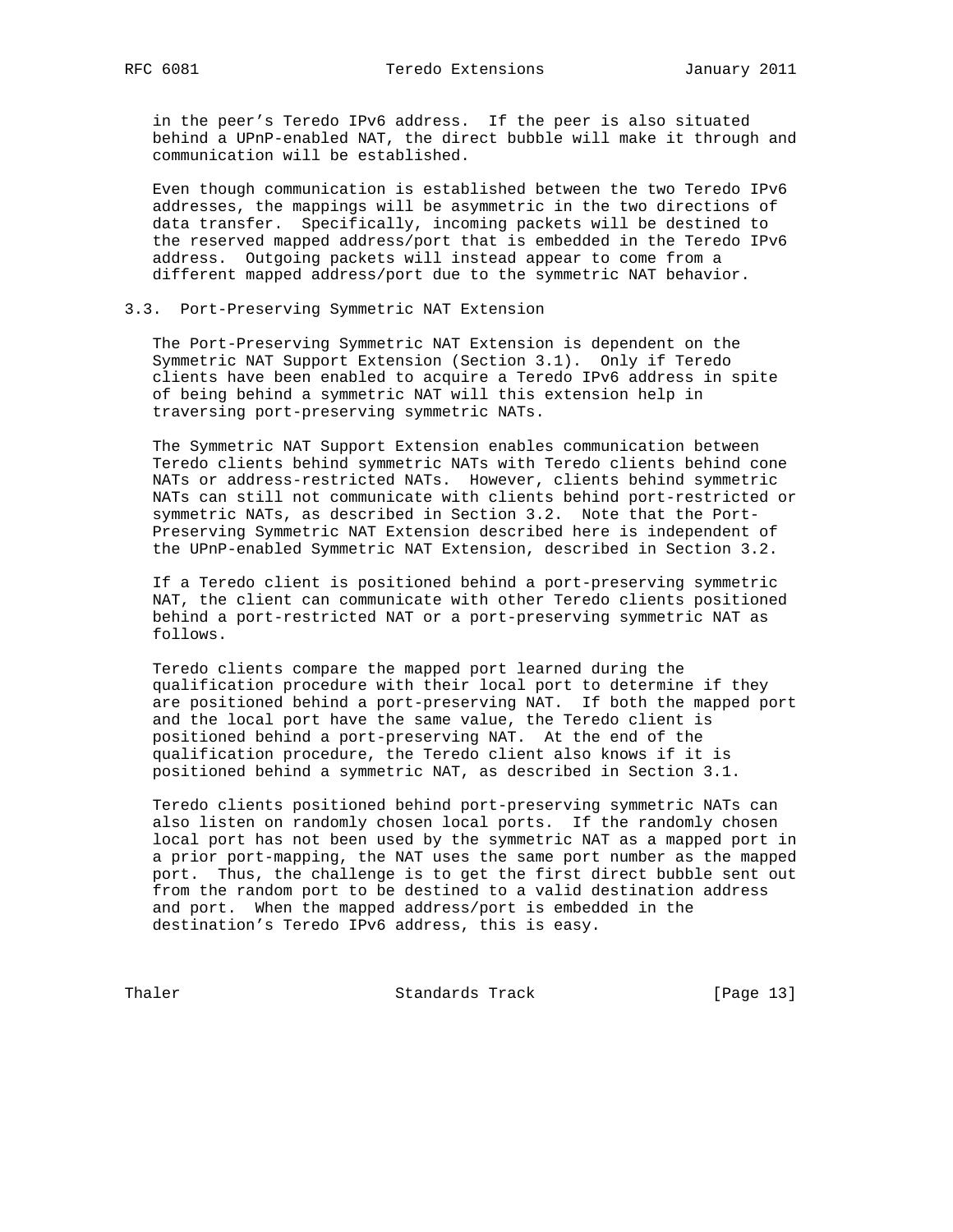The communication setup is more complicated when the destination Teredo client is also positioned behind a port-preserving symmetric NAT. In such a case, both Teredo clients need to send their first direct bubbles to the correct destination mapped address/port. Thus, the protocol messages, which communicate one Teredo client's random port number to the other Teredo client, must be exchanged indirectly (via Teredo servers). When one Teredo client has access to the other Teredo client's random port number, it can send a direct bubble destined to the mapped address embedded in the destination's Teredo IPv6 address, and the mapped port can be the same as the destination's random port number. If both NATs are port-preserving, port-preserved mappings are created on both NATs and the second direct bubble succeeds in reaching the destination.

## 3.4. Sequential Port-Symmetric NAT Extension

 The Sequential Port-Symmetric NAT Extension is dependent on the Symmetric NAT Support Extension (Section 3.1). This extension helps in traversing a sequential port-symmetric NAT only if Teredo clients are enabled to acquire a Teredo IPv6 address even when behind a symmetric NAT.

 When the Sequential Port-Symmetric NAT Extension is used, if a Teredo client is positioned behind a sequential port-symmetric NAT, the client can communicate with other Teredo clients that are positioned behind a port-restricted NAT as follows.

 During qualification, if the client discovers it is behind a symmetric NAT that is not port-preserving, the client assumes by default that it is behind a sequential port-symmetric NAT. This assumption is proactive for the following reasons:

- o There is no perfect method of discovering whether the client is behind a sequential port-symmetric NAT.
- o These kinds of NATs are notorious for changing their behavior. At times, they could be sequential port-symmetric and at other times not.
- o There is no other solution for symmetric NAT traversal so this is a last resort.

 Teredo clients positioned behind sequential port-symmetric NATs can also listen on a randomly chosen local port when communicating with a peer. To predict the external port being used for a given peer, the client sends three packets:

Thaler **Standards Track** [Page 14]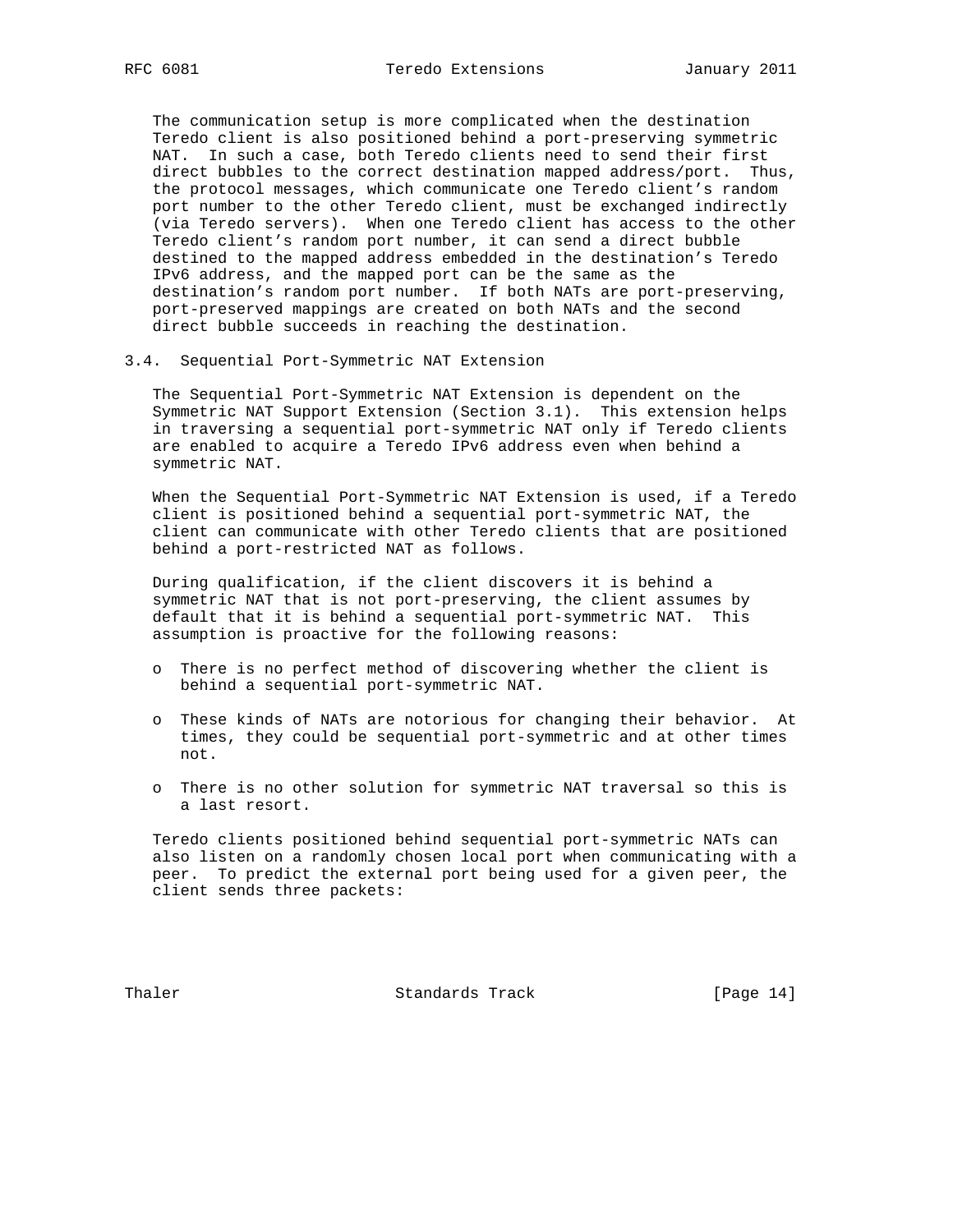- o Packet 1 is a router solicitation (as specified in Section 5.2.1 of [RFC4380]) sent to the Teredo server address.
- o Packet 2 is a direct bubble sent to the peer.
- o Packet 3 is a router solicitation sent to the secondary Teredo server address.

 As part of the normal Teredo protocol, the Teredo server responds to packets 1 and 3. Based on the information in the responses, the client now knows that Packet 1 was seen as coming from one external port, and Packet 3 was seen as coming from another external port. Assuming the NAT is a sequential port-symmetric NAT, the external port for Packet 2 is estimated (or predicted) to be midway between the external ports for Packets 1 and 3. Note that because other applications might also have been using the NAT between packets 1 and 3, the actual port might not be exactly the midpoint.

 The Teredo client then communicates the predicted port to its peer, which sends a direct bubble to the communicated port. If the communicated port is indeed the external port for Packet 2, the direct bubble will reach the Teredo client.

3.5. Hairpinning Extension

 Hairpinning support in a NAT routes packets that are sent from a private (local) address destined to a public (mapped) address of the NAT, back to another private (local) destination address behind the same NAT. If hairpinning support is not available in a NAT, two Teredo clients behind the same NAT are not able to communicate with each other, as specified in Section 8.3 of [RFC4380].

 The Hairpinning Extension enables two clients behind the same NAT to talk to each other when the NAT does not support hairpinning. This process is illustrated in the following diagram.

Thaler **Standards Track** [Page 15]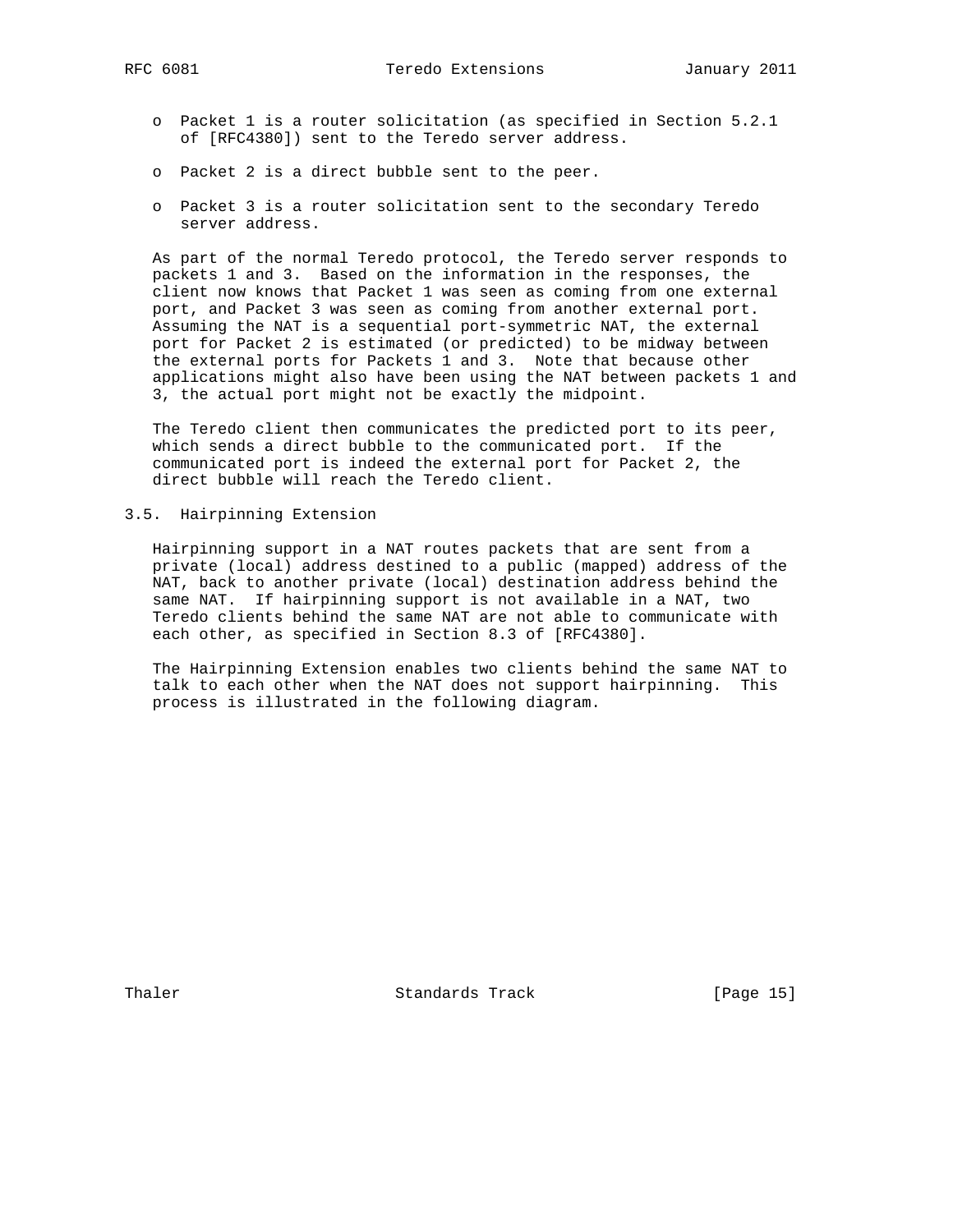

# Figure 3: Hairpinning Example

 The Teredo Client A (A) includes, as part of its indirect bubble sent to Teredo Client B (B), its local address/port. B, upon receiving the indirect bubble, tries to establish communication by sending direct bubbles to the mapped address/port of A, and also to the local address/port of B.

 If a Teredo client is part of a multi-NAT hierarchy and the NAT to which the Teredo client is connected supports the UPnP protocol (as specified in [UPNPWANIP]), the Teredo client can use UPnP to determine the mapped address/port assigned to it by the NAT. This

Thaler **Standards Track** [Page 16]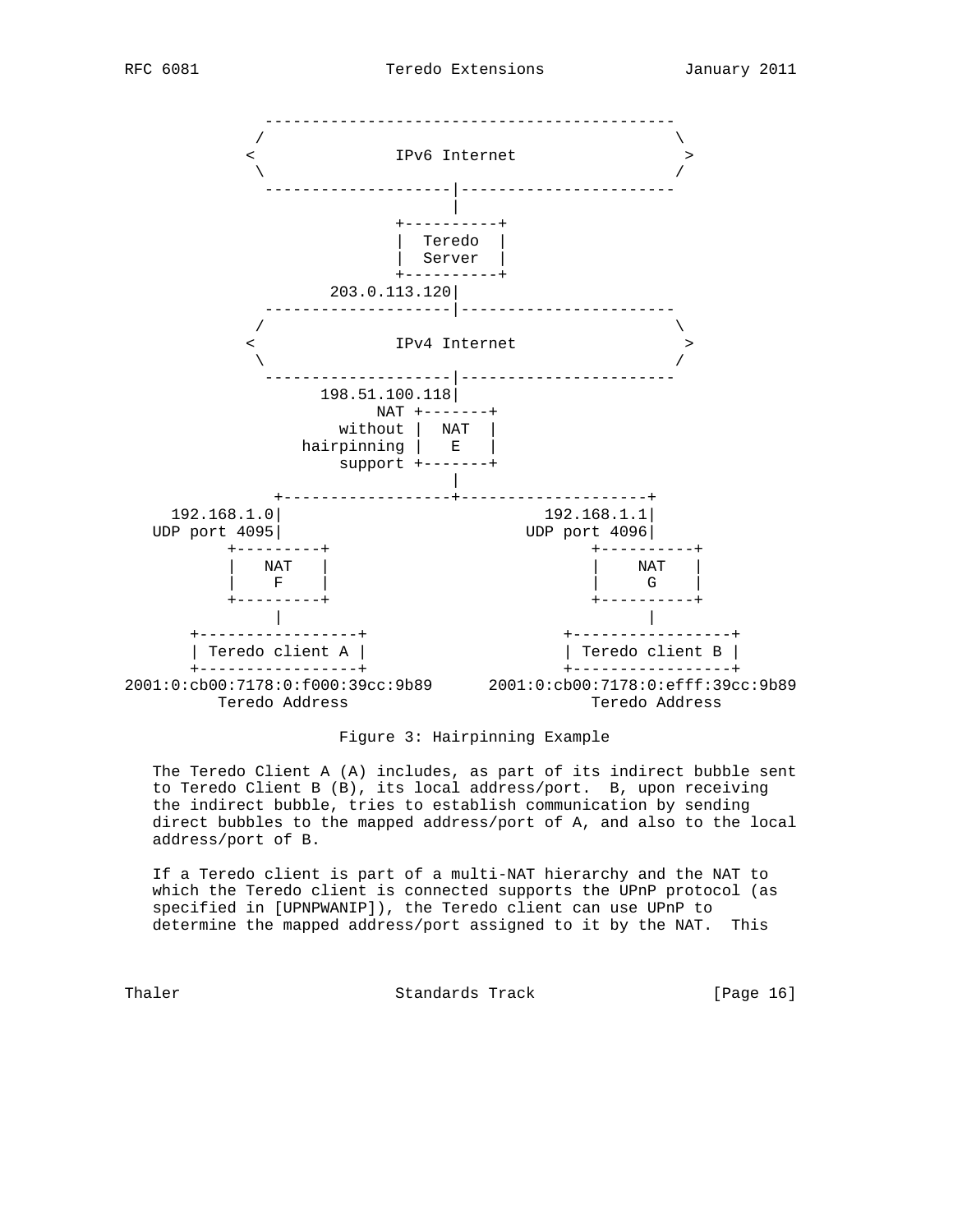information can be included along with the local address/port when sending the indirect bubble. The destination Teredo client now tries to establish a connection by sending direct bubbles to the mapped address/port in the Teredo IPv6 address, to the local address/port included in the bubble, and also to the mapped address/port included in the bubble.

 Note that UPnP support is only required if the Teredo clients are behind different NATs in a multi-NAT hierarchy. Without UPnP support, the Hairpinning Extension still allows two hosts behind the same non-hairpinning NAT to communicate using their Teredo IPv6 addresses.

## 3.6. Server Load Reduction Extension

 If communication between a Teredo client and a Teredo peer was successfully established but at a later stage was silent for a while, for efficiency, it is best to refresh the mapping state in the NATs that are positioned between them. To refresh the communication between itself and a Teredo peer, a Teredo client needs to solicit a direct bubble response from the Teredo peer. An indirect bubble is sent to solicit a direct bubble response from a Teredo peer, as specified in Section 5.2.4 of [RFC4380]. However, these indirect bubbles increase the load on the Teredo server.

 The Server Load Reduction Extension allows Teredo clients to send direct bubbles most of the time instead of sending indirect bubbles all of the time in the following way:

- 1. When a Teredo client tries to refresh its communication with a Teredo peer, it uses a direct bubble instead of an indirect bubble. However, because direct bubbles do not normally solicit a response, the direct bubble format is extended to be able to solicit a response.
- 2. When a Teredo client receives a direct bubble that is soliciting a response, the Teredo client responds with a direct bubble.
- 3. If attempts to re-establish communication with the help of direct bubbles fail, the Teredo client starts over the process of establishing communication with the Teredo peer, as specified in Section 5.2.4 of [RFC4380].

Thaler **Standards Track** [Page 17]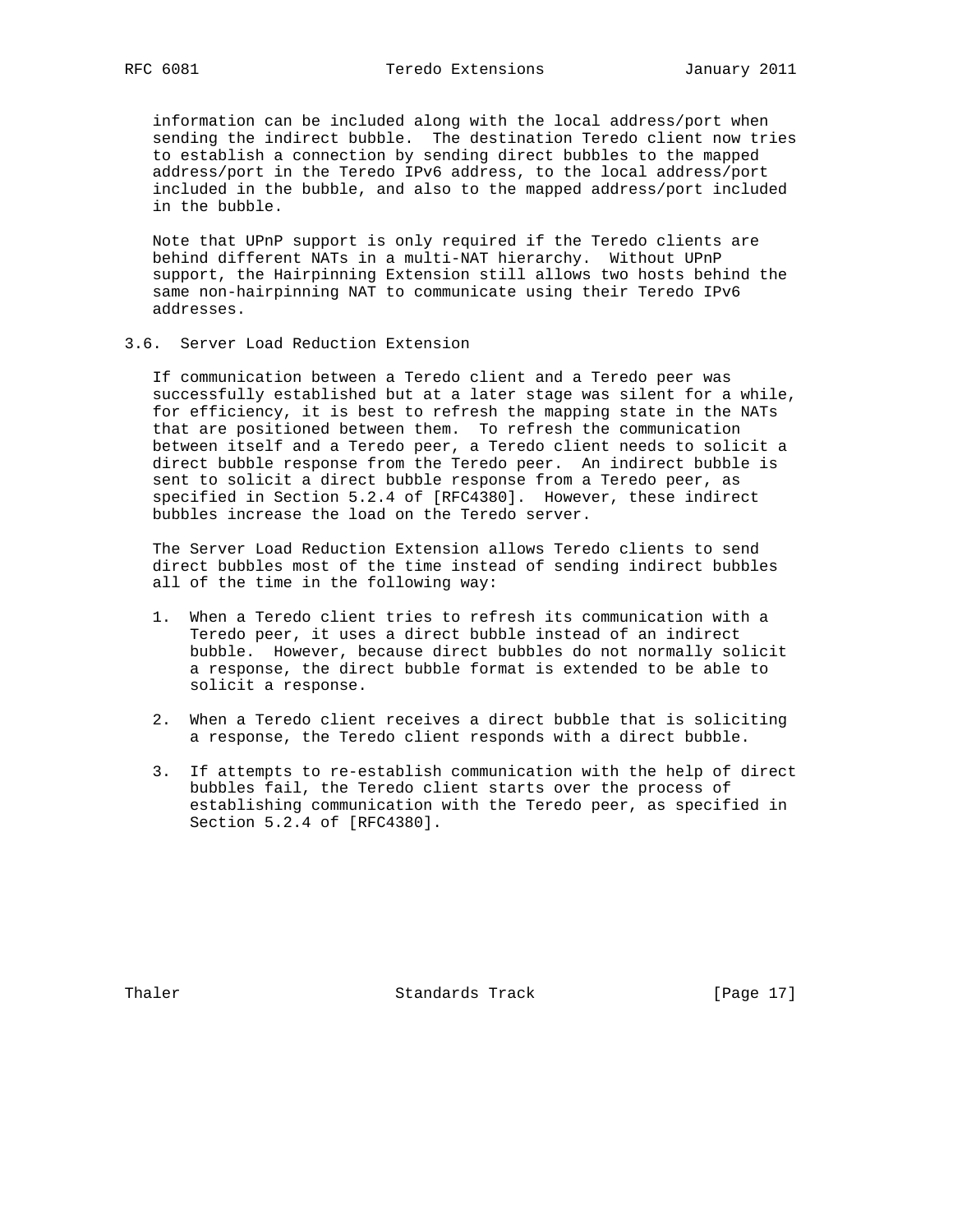# 4. Message Syntax

 All Teredo messages are transported over the User Datagram Protocol (UDP), as specified in Section 3 of [RFC4380].

In addition, Section 5.2.3 of [RFC4380] states:

 An IPv6 packet is deemed valid if it conforms to [RFC2460]: the protocol identifier should indicate an IPv6 packet and the payload length should be consistent with the length of the UDP datagram in which the packet is encapsulated. In addition, the client should check that the IPv6 destination address correspond [sic] to its own Teredo address.

 This document updates the word "consistent" above as follows. The IPv6 payload length is "consistent" with the length of the UDP datagram if the IPv6 packet length (i.e., the Payload Length value in the IPv6 header plus the IPv6 header size) is less than or equal to the UDP payload length (i.e., the Length value in the UDP header minus the UDP header size). This allows the use of trailers after the IPv6 packet, which are defined in the following sections.

4.1. Trailers

 Teredo packets can carry a variable number of type-length-value (TLV) encoded trailers, of the following format (intended to be similar to the use of IPv6 options defined in [RFC2460] section 4.2):

|  |  |  |  |  |      |  |  |  |        |  |  |  |  |  |  |  | 0 1 2 3 4 5 6 7 8 9 0 1 2 3 4 5 6 7 8 9 0 1 2 3 4 5 6 7 8 9 0 1 |  |  |  |  |  |  |  |
|--|--|--|--|--|------|--|--|--|--------|--|--|--|--|--|--|--|-----------------------------------------------------------------|--|--|--|--|--|--|--|
|  |  |  |  |  |      |  |  |  |        |  |  |  |  |  |  |  |                                                                 |  |  |  |  |  |  |  |
|  |  |  |  |  | Type |  |  |  | Length |  |  |  |  |  |  |  | Value (variable)                                                |  |  |  |  |  |  |  |
|  |  |  |  |  |      |  |  |  |        |  |  |  |  |  |  |  |                                                                 |  |  |  |  |  |  |  |

Type (1 byte): 8-bit identifier of the type of trailer.

 Length (1 byte): 8-bit unsigned integer. Length of the Value field of this trailer, in octets.

Value (variable): Trailer-Type-specific data.

 The trailer Type identifiers are internally encoded such that their highest-order two bits specify the action that is to be taken if the host does not recognize the trailer Type:

Thaler **Standards** Track [Page 18]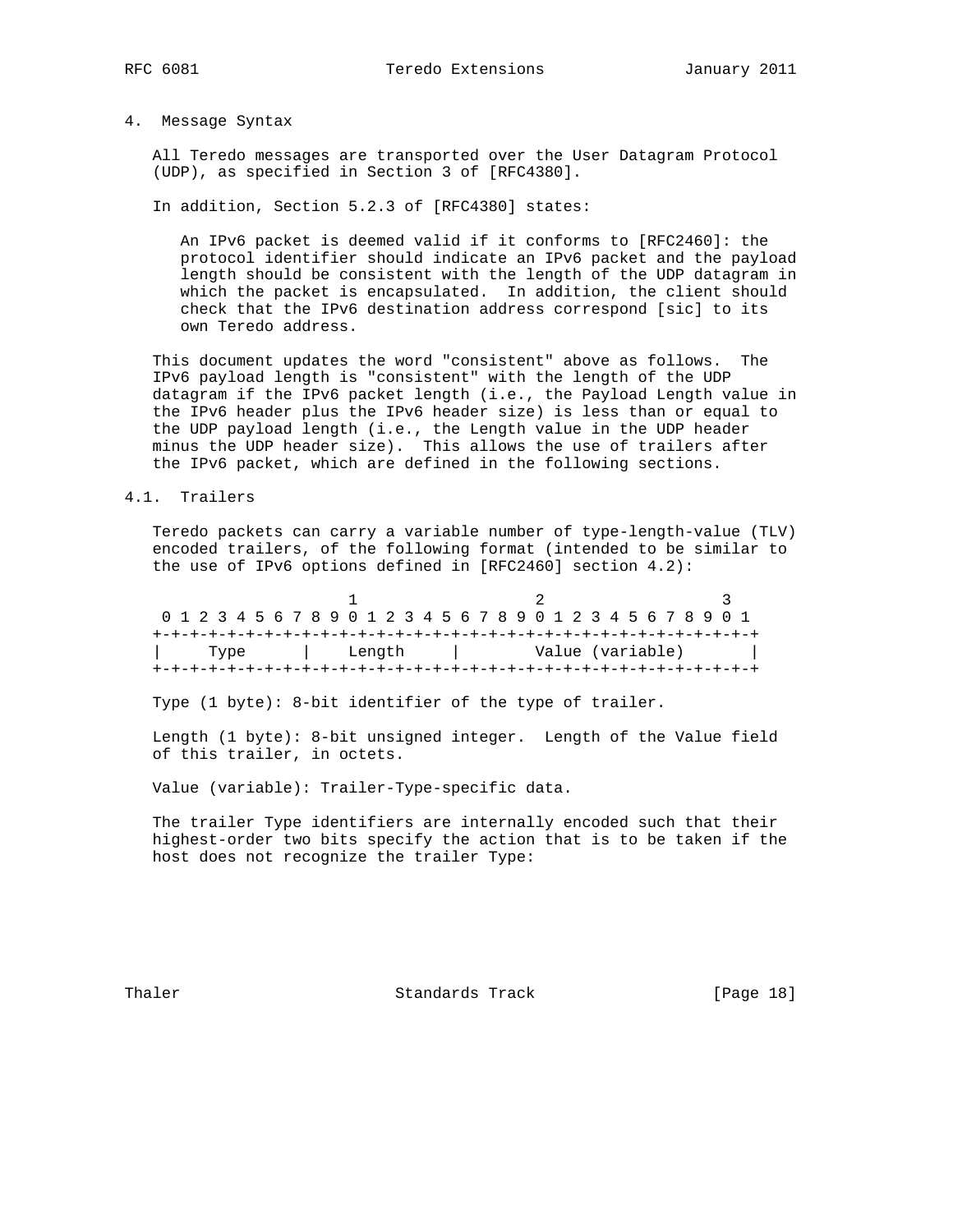- 00, 10, 11 skip over this trailer and continue processing the packet.
- 01 discard the packet.
- 4.2. Nonce Trailer

 The Nonce Trailer is used by the Symmetric NAT Support Extension (and therefore the UPnP-enabled Symmetric NAT Extension and Port- Preserving Symmetric NAT Extension also) and the Hairpinning Extension. The Nonce Trailer can be present in both indirect and direct bubbles. The nonce in the Nonce Trailer helps authenticate a Teredo client positioned behind a Symmetric NAT.

1 2 3 0 1 2 3 4 5 6 7 8 9 0 1 2 3 4 5 6 7 8 9 0 1 2 3 4 5 6 7 8 9 0 1 +-+-+-+-+-+-+-+-+-+-+-+-+-+-+-+-+-+-+-+-+-+-+-+-+-+-+-+-+-+-+-+-+ | Type | Length | Nonce | +-+-+-+-+-+-+-+-+-+-+-+-+-+-+-+-+-+-+-+-+-+-+-+-+-+-+-+-+-+-+-+-+ | ... | ... | ... | ... | ... | ... | ... | ... | ... | ... | ... | ... | ... | ... | ... | ... | ... | ... | ... | ... | ... | ... | ... | ... | ... | ... | ... | ... | ... | ... | ... | ... | ... | ... | ... | ... | ... +-+-+-+-+-+-+-+-+-+-+-+-+-+-+-+-+

 Type (1 byte): The Trailer Option type. This field MUST be set to  $0 \times 01$ 

 Length (1 byte): The length in bytes of the rest of the option. This field MUST be set to 0x04.

Nonce (4 bytes): The nonce value.

4.3. Alternate Address Trailer

 The Alternate Address Trailer is used by the Hairpinning Extension. The Alternate Address Trailer MUST NOT be present in any packets other than indirect bubbles sent by a Teredo client. The Alternate Address Trailer provides another Teredo client positioned behind the same NAT with more address options that it can use to connect.

1 2 3 0 1 2 3 4 5 6 7 8 9 0 1 2 3 4 5 6 7 8 9 0 1 2 3 4 5 6 7 8 9 0 1 +-+-+-+-+-+-+-+-+-+-+-+-+-+-+-+-+-+-+-+-+-+-+-+-+-+-+-+-+-+-+-+-+ | Type | Length | Reserved | +-+-+-+-+-+-+-+-+-+-+-+-+-+-+-+-+-+-+-+-+-+-+-+-+-+-+-+-+-+-+-+-+ | | Alternate Address/Port List (variable) | | +-+-+-+-+-+-+-+-+-+-+-+-+-+-+-+-+-+-+-+-+-+-+-+-+-+-+-+-+-+-+-+-+

Thaler **Standards Track** [Page 19]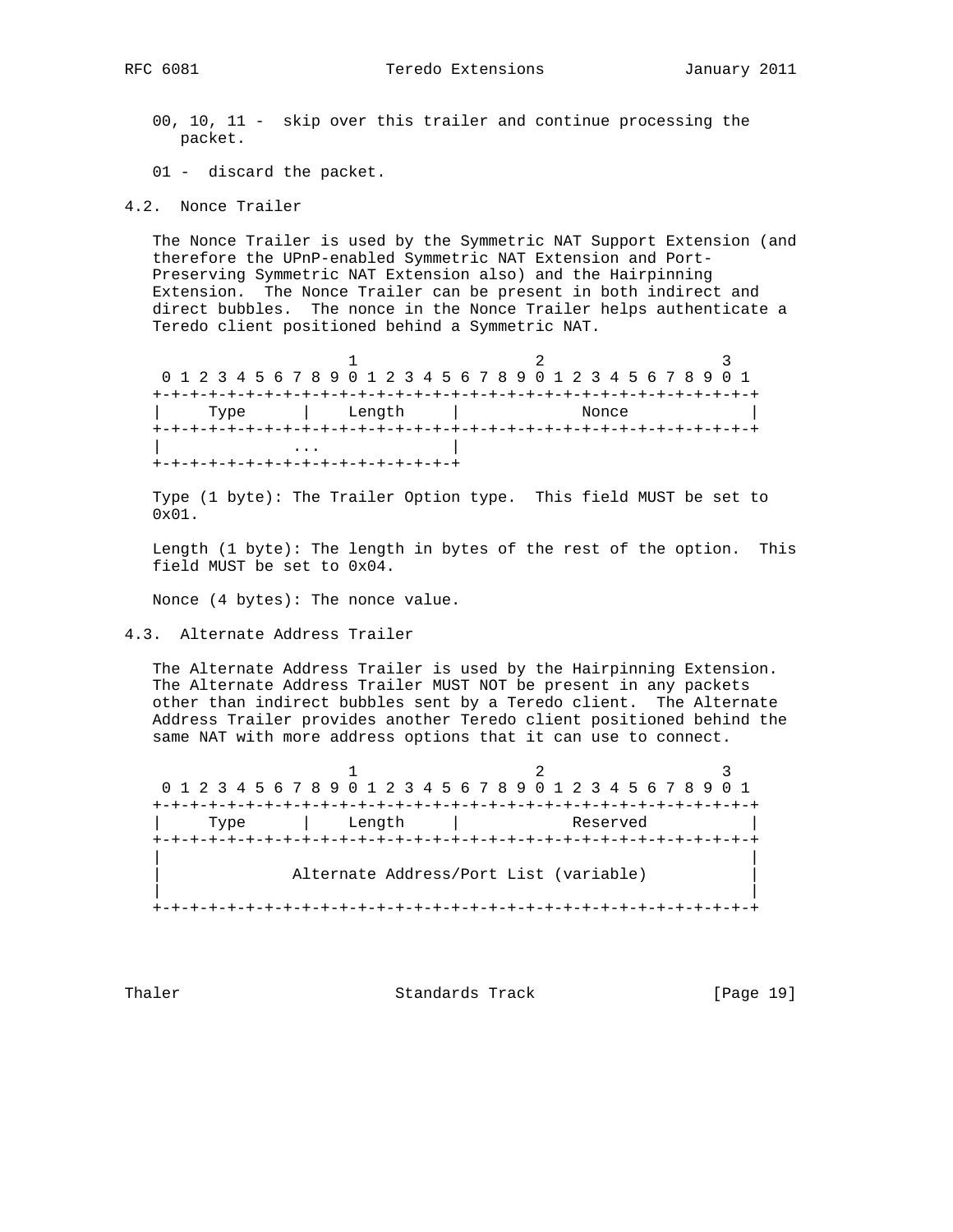Type (1 byte): The Trailer Option type. This field MUST be set to 0x03.

 Length (1 byte): The length in bytes of the rest of the option. The value of this field MUST be in the range 8 to 26 (i.e., 2 bytes for the Reserved field, and 6 bytes for each entry in the Alternate Address/Port List). This allows for a minimum of one address/port mapping and a maximum of four address/port mappings to be advertised. It SHOULD be at most 14 as a maximum of two address/port mappings can be determined by Teredo: one local address/port and one obtained using UPnP. Because the length of the alternate address/port is 6 bytes, the valid range of values is only 8, 14, 20, and 26.

 Reserved (2 bytes): This field MUST be set to 0x0000 and ignored on receipt.

 Alternate Address/Port List (variable): An array of additional address/port pairs that can be used by other Teredo clients to communicate with the sender. Each alternate address/port entry MUST be formatted as follows:

1 2 3 0 1 2 3 4 5 6 7 8 9 0 1 2 3 4 5 6 7 8 9 0 1 2 3 4 5 6 7 8 9 0 1 +-+-+-+-+-+-+-+-+-+-+-+-+-+-+-+-+-+-+-+-+-+-+-+-+-+-+-+-+-+-+-+-+ | IPv4 Address | +-+-+-+-+-+-+-+-+-+-+-+-+-+-+-+-+-+-+-+-+-+-+-+-+-+-+-+-+-+-+-+-+ Port  $|$ +-+-+-+-+-+-+-+-+-+-+-+-+-+-+-+-+

 IPv4 Address (4 bytes): An IPv4 address in network byte order. This field MUST contain a valid unicast address.

 Port (2 bytes): A port number in network byte order. This field MUST NOT be zero.

#### 4.4. Neighbor Discovery Option Trailer

 The Neighbor Discovery Option Trailer is used by the Server Load Reduction Extension because it allows direct bubbles to encode an IPv6 Neighbor Solicitation (Section 4.3 of [RFC4861]), in addition to an IPv6 Neighbor Advertisement (Section 4.4 of [RFC4861]). This allows packets to be sent without having to relay them through a Teredo server. The Neighbor Discovery Option Trailer allows the receiver to differentiate between a direct bubble that is soliciting a response versus a regular direct bubble. This allows Teredo clients to use direct bubbles to refresh inactive connections instead of using indirect bubbles.

Thaler **Standards Track** [Page 20]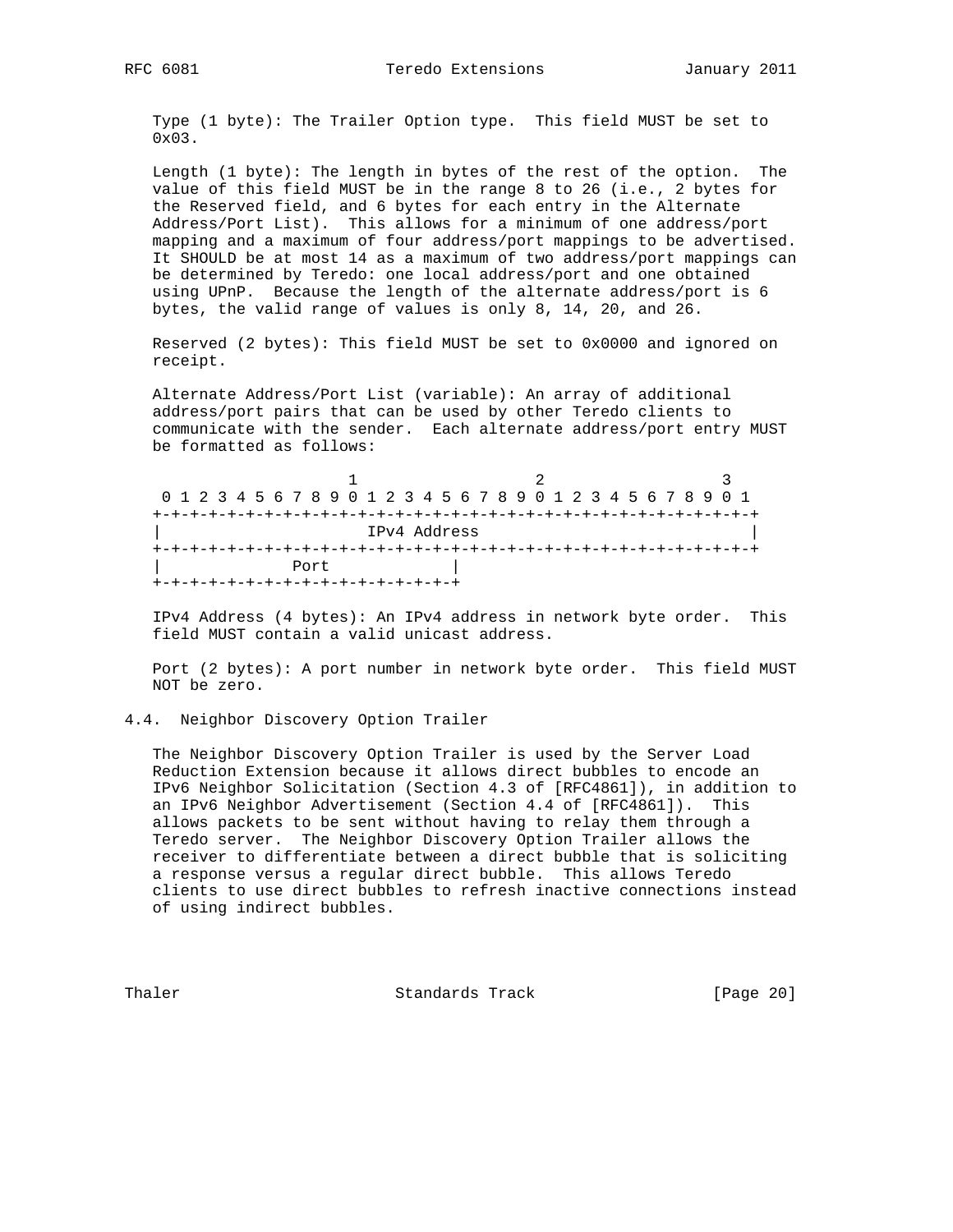1 2 3 0 1 2 3 4 5 6 7 8 9 0 1 2 3 4 5 6 7 8 9 0 1 2 3 4 5 6 7 8 9 0 1 +-+-+-+-+-+-+-+-+-+-+-+-+-+-+-+-+-+-+-+-+-+-+-+-+-+-+-+-+-+-+-+-+ | Type | Length | DiscoveryType | Reserved | +-+-+-+-+-+-+-+-+-+-+-+-+-+-+-+-+-+-+-+-+-+-+-+-+-+-+-+-+-+-+-+-+ | ... | ... | ... | ... | ... | ... | ... | ... | ... | ... | ... | ... | ... | ... | ... | ... | ... | ... | ... | ... | ... | ... | ... | ... | ... | ... | ... | ... | ... | ... | ... | ... | ... | ... | ... | ... | ... +-+-+-+-+-+-+-+-+-+-+-+-+-+-+-+-+ Type (1 byte): The Trailer Option type. This field MUST be set to 0x04. Length (1 byte): The length in bytes of the rest of the option. This field MUST be set to 0x04. DiscoveryType (1 byte): This field MUST be set to one of the following values: TeredoDiscoverySolicitation (0x00): The receiver is requested to respond with a direct bubble of DiscoveryType TeredoDiscoveryAdvertisement. TeredoDiscoveryAdvertisement (0x01): The direct bubble is in response to a direct bubble or an indirect bubbles containing DiscoveryType TeredoDiscoverySolicitation. Reserved (3 bytes): This field MUST be set to 0x000000 on transmission and ignored on receipt. 4.5. Random Port Trailer The Random Port Trailer is used by the Port-Preserving Symmetric NAT Extension in both indirect and direct bubbles. 1 2 3 0 1 2 3 4 5 6 7 8 9 0 1 2 3 4 5 6 7 8 9 0 1 2 3 4 5 6 7 8 9 0 1 +-+-+-+-+-+-+-+-+-+-+-+-+-+-+-+-+-+-+-+-+-+-+-+-+-+-+-+-+-+-+-+-+ Length | +-+-+-+-+-+-+-+-+-+-+-+-+-+-+-+-+-+-+-+-+-+-+-+-+-+-+-+-+-+-+-+-+ Type (1 byte): The Trailer Option type. This field MUST be set to 0x05. Length (1 byte): The length in bytes of the rest of the option. This field MUST be set to 0x02. Random Port (2 bytes): The external port that the sender predicts that its NAT has assigned it for communication with the destination. This field MUST be specified in network byte order. Thaler **Standards Track** [Page 21]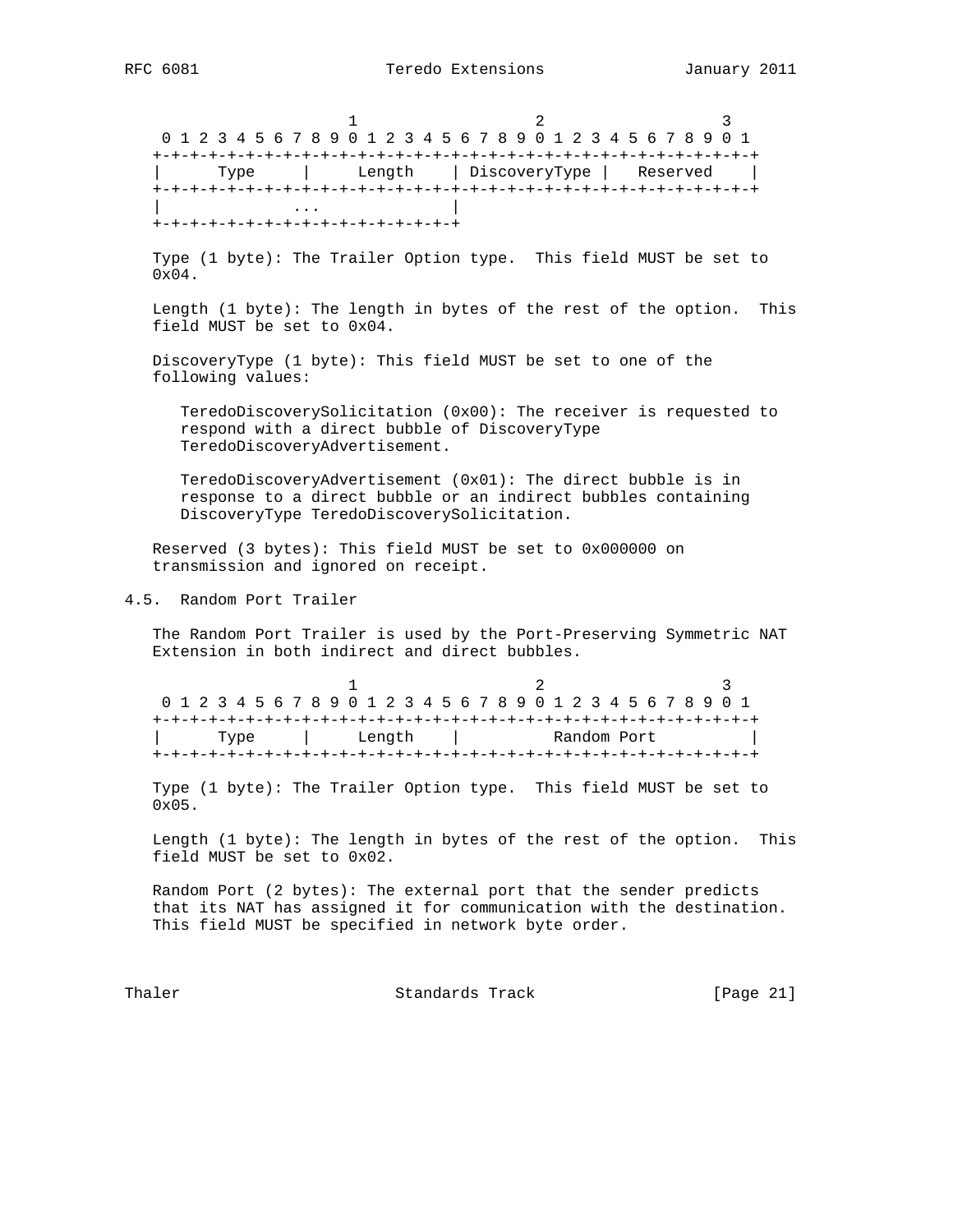# 5. Protocol Details

5.1. Common Processing

The behavior in this section applies to multiple extensions.

 Packets equivalent to those sent for a peer the first time a connection is being established MAY be generated at other implementation-specific times. (For example, an implementation might choose to do so when its Neighbor Cache Entry for the peer is in the PROBE state.)

5.1.1. Refresh Interval

Section 5.2 of [RFC4380] states:

 The client must regularly perform the maintenance procedure in order to guarantee that the Teredo service port remains usable. The need to use this procedure or not depends on the delay since the last interaction with the Teredo server. The refresh procedure takes as a parameter the "Teredo refresh interval". This parameter is initially set to 30 seconds; it can be updated as a result of the optional "interval determination procedure". The randomized refresh interval is set to a value randomly chosen between 75% and 100% of the refresh interval.

 This requirement can be problematic when the client is behind a NAT that expires state in less than 30 seconds. The optional interval determination procedure (Section 5.2.7 of [RFC4380]) also does not provide for intervals under 30 seconds. Hence, this document refines the behavior by saying the initial parameter SHOULD be configurable and the default MUST be 30 seconds. An implementation MAY set the randomized refresh interval to a value randomly chosen within an implementation-specific range. Such a range MUST fall within 50% to 150% of the refresh interval.

Section 5.2.5 of [RFC4380] states that:

 At regular intervals, the client MUST check the "date and time of the last interaction with the Teredo server" to ensure that at least one packet has been received in the last Randomized Teredo Refresh Interval. If this is not the case, the client SHOULD send a router solicitation message to the server, as specified in Section 5.2.1;

Thaler **Standards Track** [Page 22]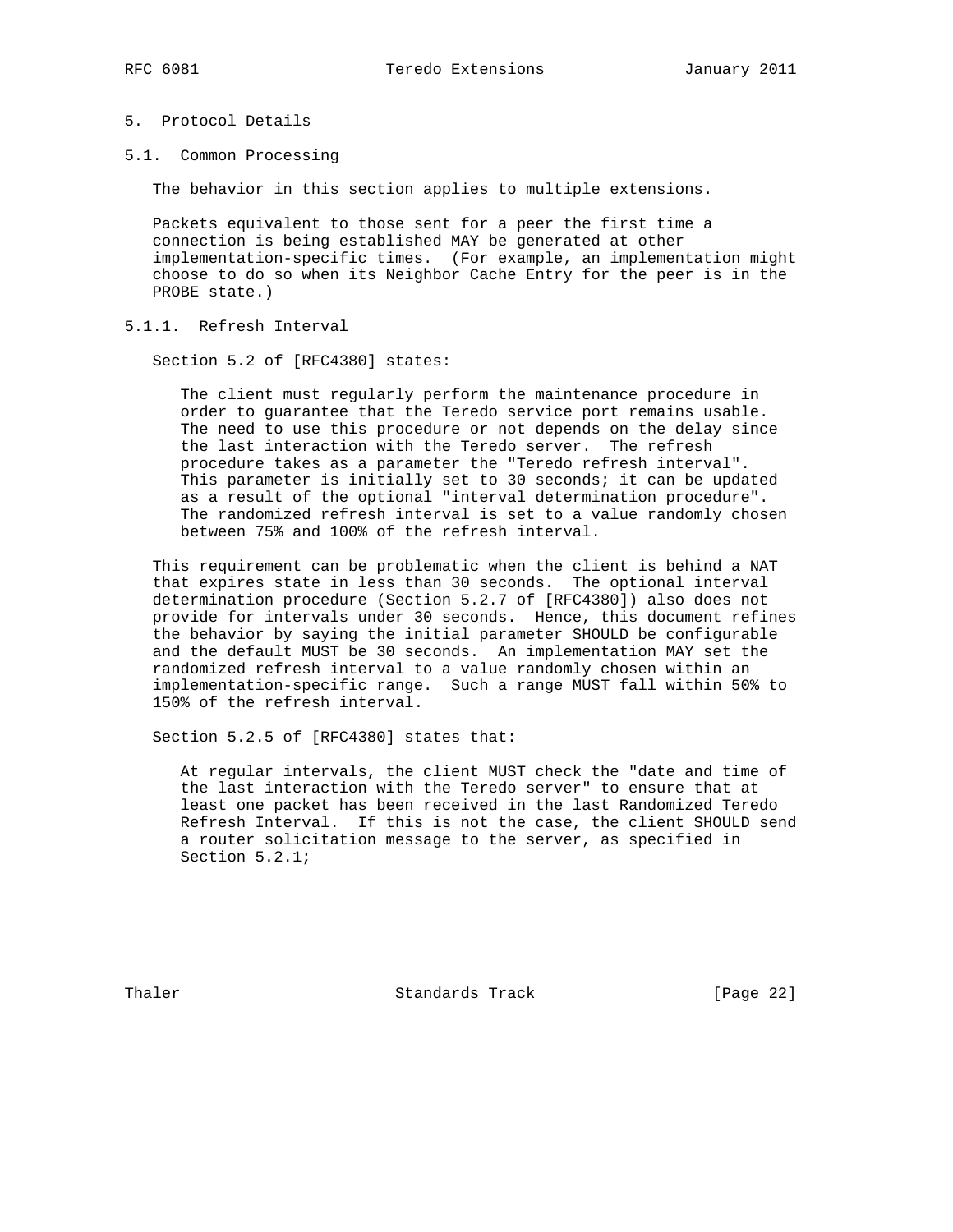This document refines the behavior as follows. A Teredo client MAY choose to send additional router solicitation messages to the server at other implementation-specific times. (For example, an implementation might choose to do so when its Neighbor Cache Entry for the router is in the PROBE state.)

## 5.1.2. Trailer Processing

 A Teredo client MUST process the sequence of trailers in the same order as they appear in the packet. If the Teredo client does not recognize the trailer Type while processing the trailers in the Teredo packet, the client MUST discard the packet if the highest order bits of the trailer Type contain 01, or else the Teredo client MUST skip past the trailer. A Teredo client MUST stop processing the trailers as soon as a malformed trailer appears in the sequence of trailers in the packet. A trailer is defined as malformed if it has any of the following properties:

- o The length in bytes of the remainder of the UDP datagram is less than 2 (the size of the Type and Length fields of a trailer).
- o The length in bytes of the remainder of the UDP datagram is less than 2 + the value of the Length field of the trailer.
- 5.2. Symmetric NAT Support Extension

 Section 5.2.1 of [RFC4380] advises that no Teredo IPv6 address be configured if the Teredo client is positioned behind a symmetric NAT. For Teredo clients positioned behind symmetric NATs, the mapped address/port used by its NAT when communicating with a Teredo peer is different from the mapped address/port embedded in the Teredo client's Teredo IPv6 address. The Symmetric NAT Support Extension provides a solution to this problem.

 In addition, Section 5.2.9 of [RFC4380] specifies a direct IPv6 connectivity test to determine that the mapped address/port in the Teredo IPv6 address of a peer is not spoofed. It does this through the use of a nonce in ICMPv6 Echo Request and Response messages (which are defined in Section 4 of [RFC4443]). However, the direct IPv6 connectivity test is limited only to communication between Teredo IPv6 addresses and non-Teredo IPv6 addresses. In the following extension, we introduce the use of a nonce in direct and indirect bubbles and provide a mechanism to verify that the mapped address/port are not spoofed.

This extension is optional; an implementation SHOULD support it.

Thaler **Standards Track** [Page 23]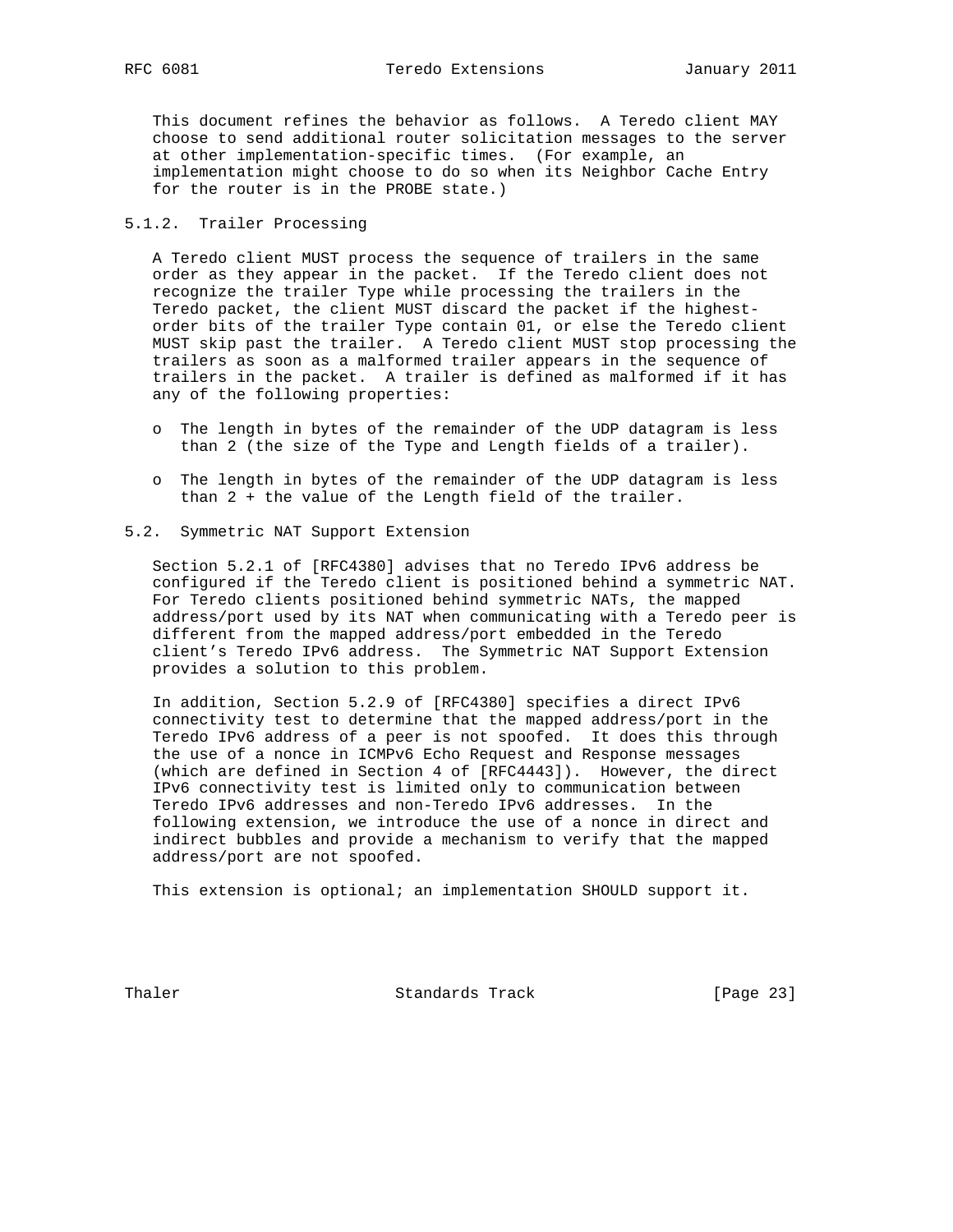# 5.2.1. Abstract Data Model

 This section describes a conceptual model of possible data organization that an implementation maintains to participate in this protocol. The described organization is provided to facilitate the explanation of how the protocol behaves. This document does not mandate that implementations adhere to this model as long as their external behavior is consistent with that described in this document.

 In addition to the state specified in Section 5.2 of [RFC4380], the following are also required.

 Peer Entry: The following additional state is required on a per-peer basis:

- o Nonce Sent: The value of the nonce sent in the last indirect bubble sent to the Teredo peer.
- o Nonce Received: The value of the nonce received in the last indirect bubble received from the Teredo peer.

## 5.2.2. Timers

No timers are necessary other than those in [RFC4380].

## 5.2.3. Initialization

 No initialization is necessary other than that specified in [RFC4380].

## 5.2.4. Message Processing

 Except as specified in the following sections, the rules for message processing are as specified in [RFC4380].

## 5.2.4.1. Sending an Indirect Bubble

 The rules for when indirect bubbles are sent to a Teredo peer are specified in Section 5.2.6 of [RFC4380]. When a Teredo client sends an indirect bubble, it MUST generate a random 4-byte value and include it in the Nonce field of a Nonce Trailer (Section 4.2) appended to the indirect bubble, and also store it in the Nonce Sent field of its Peer Entry for that Teredo peer.

Thaler **Standards Track** [Page 24]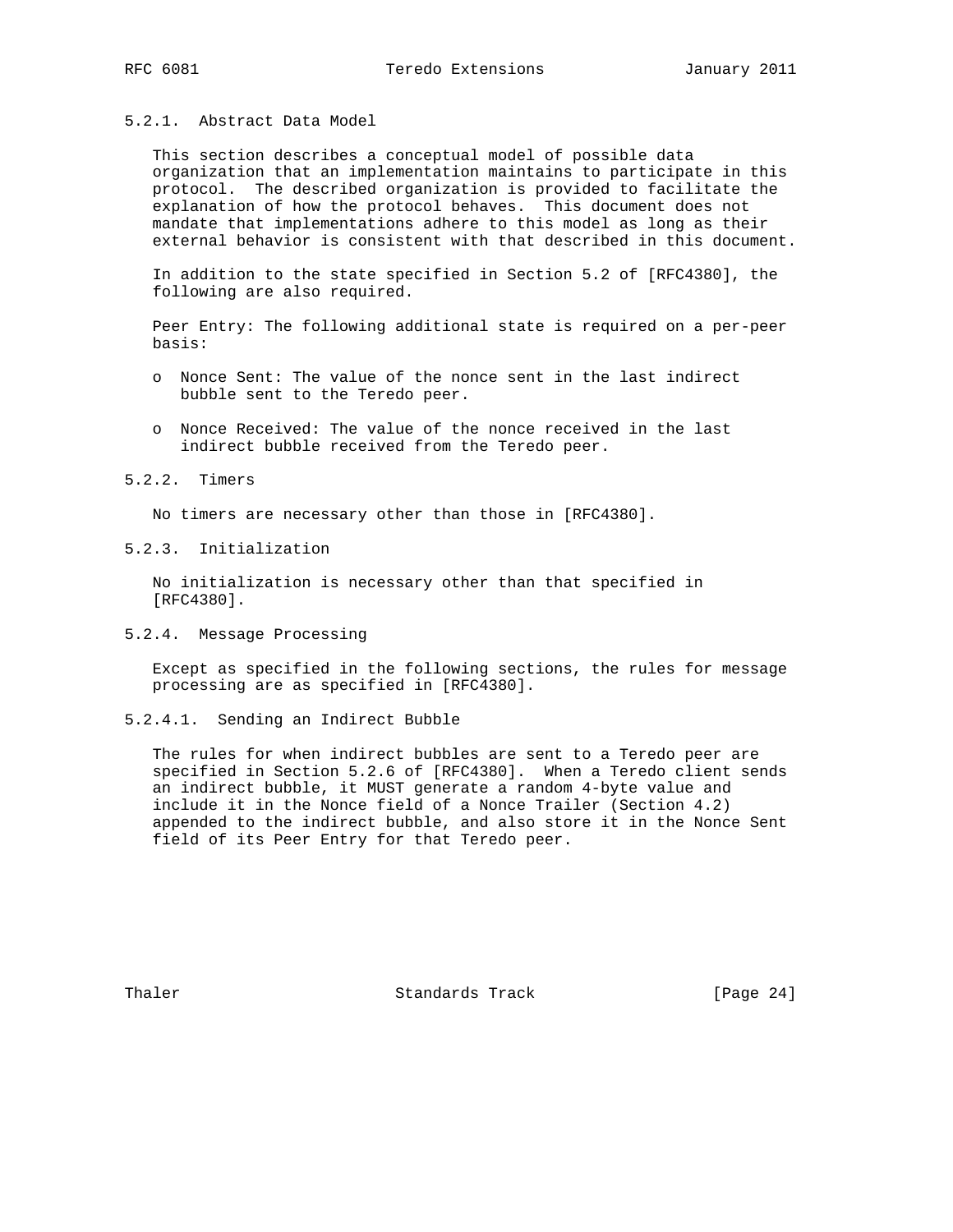# 5.2.4.2. Sending a Direct Bubble

 The rules for when direct bubbles are sent to a Teredo peer are specified in Section 5.2.6 of [RFC4380]. When a Teredo client sends a direct bubble to a peer after receiving an indirect bubble with a Nonce Trailer, it MUST include in the direct bubble a Nonce Trailer with the same nonce value.

 If the Teredo client is about to send a direct bubble before it has received an indirect bubble from the Teredo peer, the Teredo client MUST NOT include a Nonce Trailer.

## 5.2.4.3. Receiving an Indirect Bubble

 The rules for processing an indirect bubble are specified in Section 5.2.3 of [RFC4380]. In addition, when a Teredo client receives an indirect bubble containing a Nonce Trailer, the Teredo client MUST store the nonce in the Nonce Received field of its Peer Entry for that Teredo peer. If an indirect bubble is received without a Nonce Trailer, and the Nonce Received field in the Peer Entry is non-zero, the Nonce Received field SHOULD be set to zero.

5.2.4.4. Receiving a Direct Bubble

 If the mapped address/port of the direct bubble matches the mapped address/port embedded in the source Teredo IPv6 address, the direct bubble MUST be accepted, as specified in Section 5.2.3 of [RFC4380].

 In addition, if the mapped address/port does not match the embedded address/port but the direct bubble contains a Nonce Trailer with a nonce that matches the Nonce Sent field of the Teredo peer, the direct bubble MUST be accepted.

 If neither of the above conditions is true, the direct bubble MUST be dropped.

 If the direct bubble is accepted, the Teredo client MUST record the mapped address/port from which the direct bubble is received in the mapped address/port fields of the Teredo peer, as specified in Section 5.2 of [RFC4380].

5.3. UPnP-Enabled Symmetric NAT Extension

 The UPnP-enabled Symmetric NAT Extension is optional; an implementation SHOULD support it. This extension has the Symmetric NAT Support Extension (Section 5.2) as a dependency. Any node that implements this extension MUST also implement the Symmetric NAT Support Extension.

Thaler **Standards Track** [Page 25]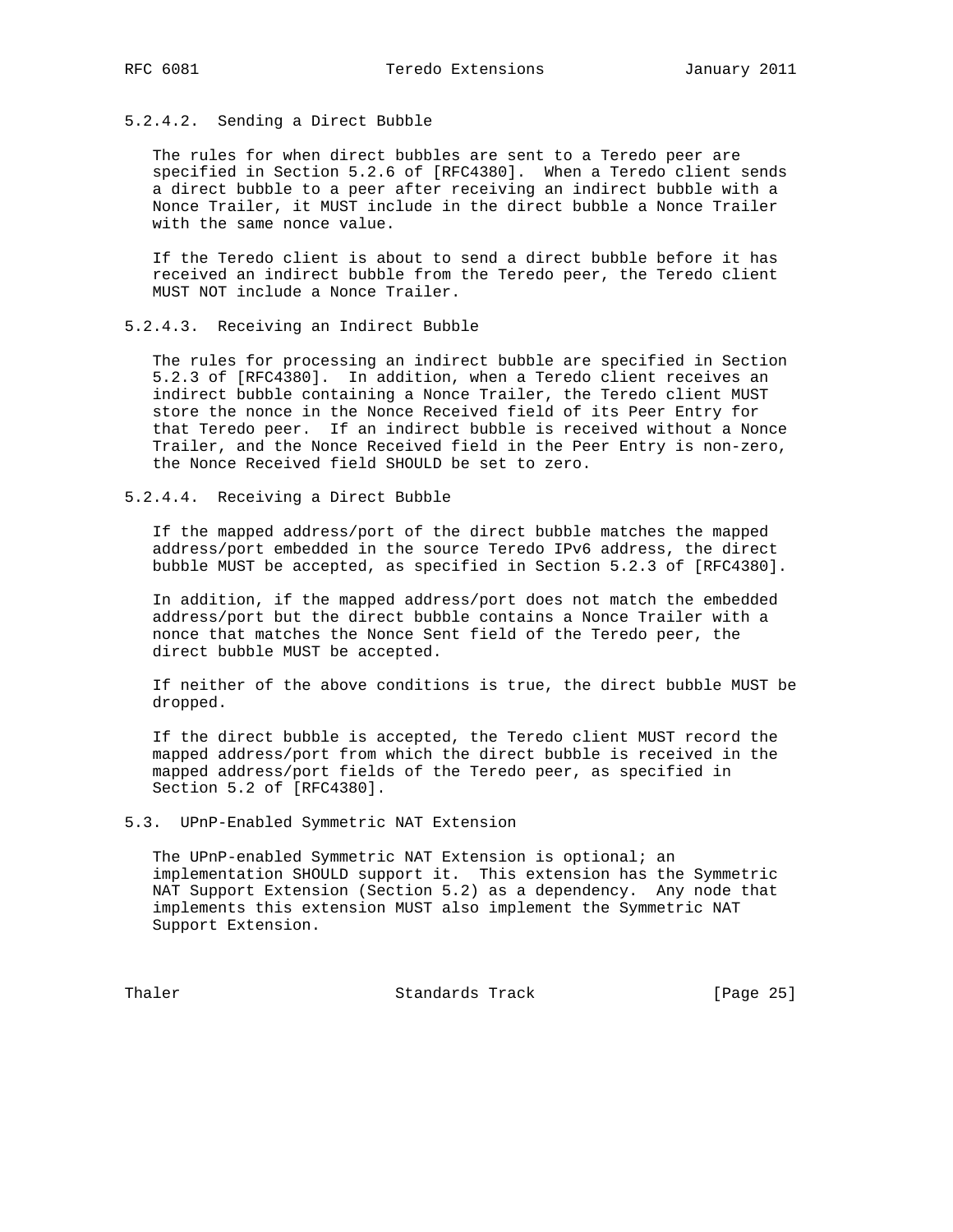# 5.3.1. Abstract Data Model

 This section describes a conceptual model of possible data organization that an implementation maintains to participate in this protocol. The described organization is provided to facilitate the explanation of how the protocol behaves. This document does not mandate that implementations adhere to this model as long as their external behavior is consistent with that described in this document.

 This extension extends the abstract data model in Section 5.2.1 by adding the following additional fields.

 UPnP-Enabled NAT flag: This is a Boolean value, set to TRUE if the NAT positioned in front of the Teredo client is UPnP enabled. The default value of this flag is FALSE.

 UPnP-Mapped Address/Port: The mapped address/port assigned via UPnP to the Teredo client by the UPnP-enabled NAT behind which the Teredo client is positioned. Note that this field has a valid value only if the NAT to which the Teredo client is connected is UPnP enabled. Also, note that if the Teredo client is positioned behind a single NAT only (as opposed to a series of nested NATs), this value is the same as the mapped address/port embedded in its Teredo IPv6 address.

 Symmetric NAT flag: This is a Boolean value, set to TRUE if the Teredo client is positioned behind a symmetric NAT.

 Peer Entry: The following state needs to be added on a per-peer basis:

 o Symmetric Peer flag: This is a Boolean value and is TRUE if the Teredo peer is positioned behind a symmetric NAT.

 A Teredo client SHOULD also maintain the following state that is persisted across reboots:

 o Persisted UPnP-Mapped Port: The mapped port assigned via UPnP to the Teredo client by the UPnP-enabled NAT behind which the Teredo client is positioned. Note that this value is the same as the UPnP-Mapped Port value when both are non-zero. The default value is all zero bytes.

## 5.3.2. Timers

No timers are necessary other than those in [RFC4380].

Thaler **Standards Track** [Page 26]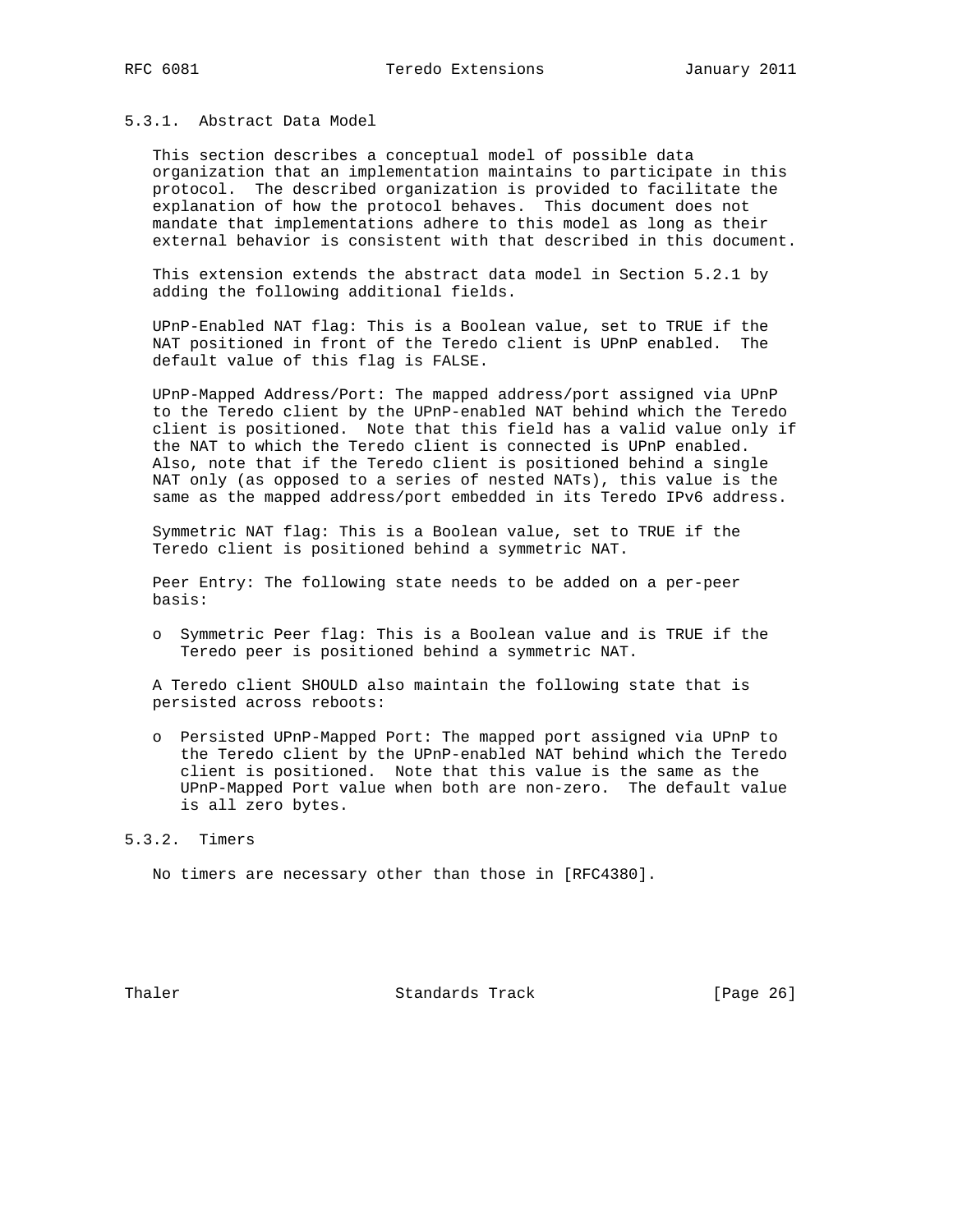# 5.3.3. Initialization

 Prior to beginning the qualification procedure, the Teredo client MUST first perform the uninitialization procedure specified in Section 5.3.5.1 if the Persisted UPnP-Mapped Port is supported and non-zero.

 The Teredo client MUST then invoke the AddPortMapping function, as specified in Section 2.4.16 of [UPNPWANIP], with the following parameters:

- o NewRemoteHost: "" (empty string)
- o NewExternalPort: Local Port value
- o NewProtocol: UDP
- o NewInternalPort: Local Port value
- o NewInternalClient: Local Address value
- o NewEnabled: TRUE
- o NewPortMappingDescription: "TEREDO"
- o NewLeaseDuration: 0

 The successful completion of the AddPortMapping function indicates that the NAT has created a port mapping from the external port of the NAT to the internal port of the Teredo client node. The parameters are specified so that any external host should be able to send packets to the Teredo client by sending packets to the mapped address/port. If the AddPortMapping function fails, the Teredo client MUST continue without using this extension. Otherwise, it MUST proceed as follows.

 The Teredo client MUST set the UPnP-Mapped Port (and Persisted UPnP- Mapped Port, if supported) to the Local Port value specified in AddPortMapping. The Teredo client MUST then call the GetExternalIPAddress function specified in Section 2.4.18 of [UPNPWANIP]. If the GetExternalIPAddress function fails, the Teredo client SHOULD perform the uninitialization procedure specified in Section 5.3.5.1 and continue without using this extension. If the GetExternalIPAddress function succeeds, the Teredo client MUST proceed as follows.

Thaler **Standards Track** [Page 27]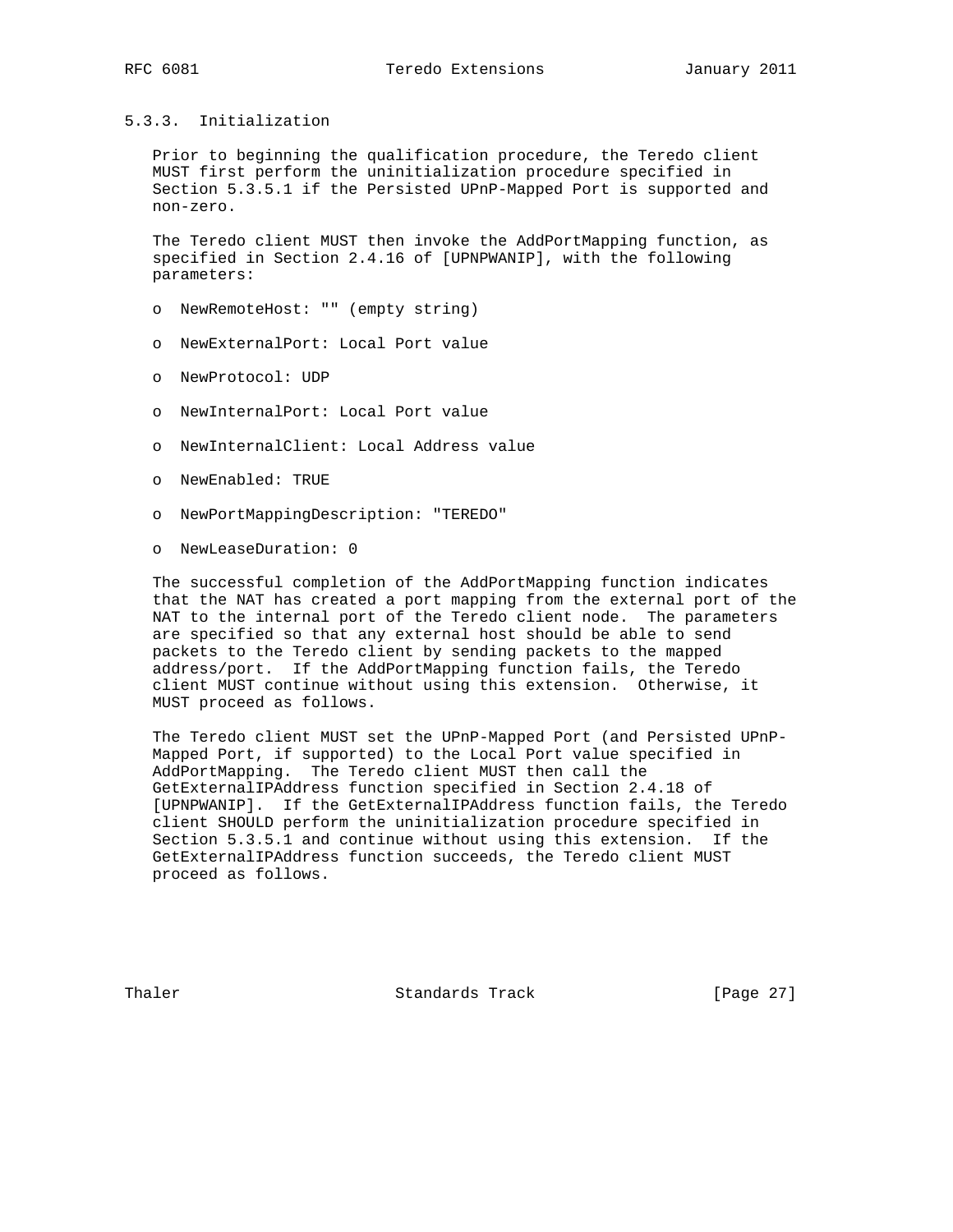The Teredo client MUST set the UPnP-Mapped Address to the address returned from the GetExternalIPAddress function, and set the UPnP- Enabled NAT flag to TRUE.

 During the qualification procedure (as specified in Section 5.2.1 of [RFC4380]) when the Teredo client receives a response from the secondary Teredo server, the Teredo client MUST compare the mapped address/port learned from the secondary Teredo server with the mapped address/port associated with the Teredo server. If either the mapped address or the mapped port value is different, the Symmetric NAT flag MUST be set to TRUE.

 After the qualification procedure, the mapped address/port learned from the Teredo server MUST be compared to the UPnP-Mapped Address/ Port. If both are the same, the Teredo client is positioned behind a single NAT and the UPnP-Mapped Address/Port MUST be zeroed out.

5.3.4. Message Processing

 Except as specified in the following sections, the rules for message processing are as specified in Section 5.2.3 of [RFC4380].

5.3.4.1. Receiving a Direct Bubble

 Except as indicated below, the rules for handling a direct bubble are as specified in Section 5.2.4.4.

 A Teredo client positioned behind a UPnP-enabled NAT (port-restricted NAT as well as symmetric NAT) will receive all packets sent to the mapped address/port embedded in its Teredo IPv6 address. Thus, when a Teredo client receives a direct bubble, it MUST compare the mapped address/port from which the packet was received with the mapped address/port embedded in the Teredo IPv6 address in the source address field of the IPv6 header. If the two are not the same, it indicates that the Teredo peer is positioned behind a symmetric NAT, and it MUST set the Symmetric Peer flag in its Peer Entry.

5.3.4.2. Sending a Direct Bubble

 The rules for sending a direct bubble are specified in Section 5.2.6 of [RFC4380] and Section 5.2.4.2 of this document. These rules are further refined as follows.

 If the Teredo client sending the direct bubble meets all of the following criteria:

o The Symmetric NAT flag is set to TRUE.

Thaler **Standards Track** [Page 28]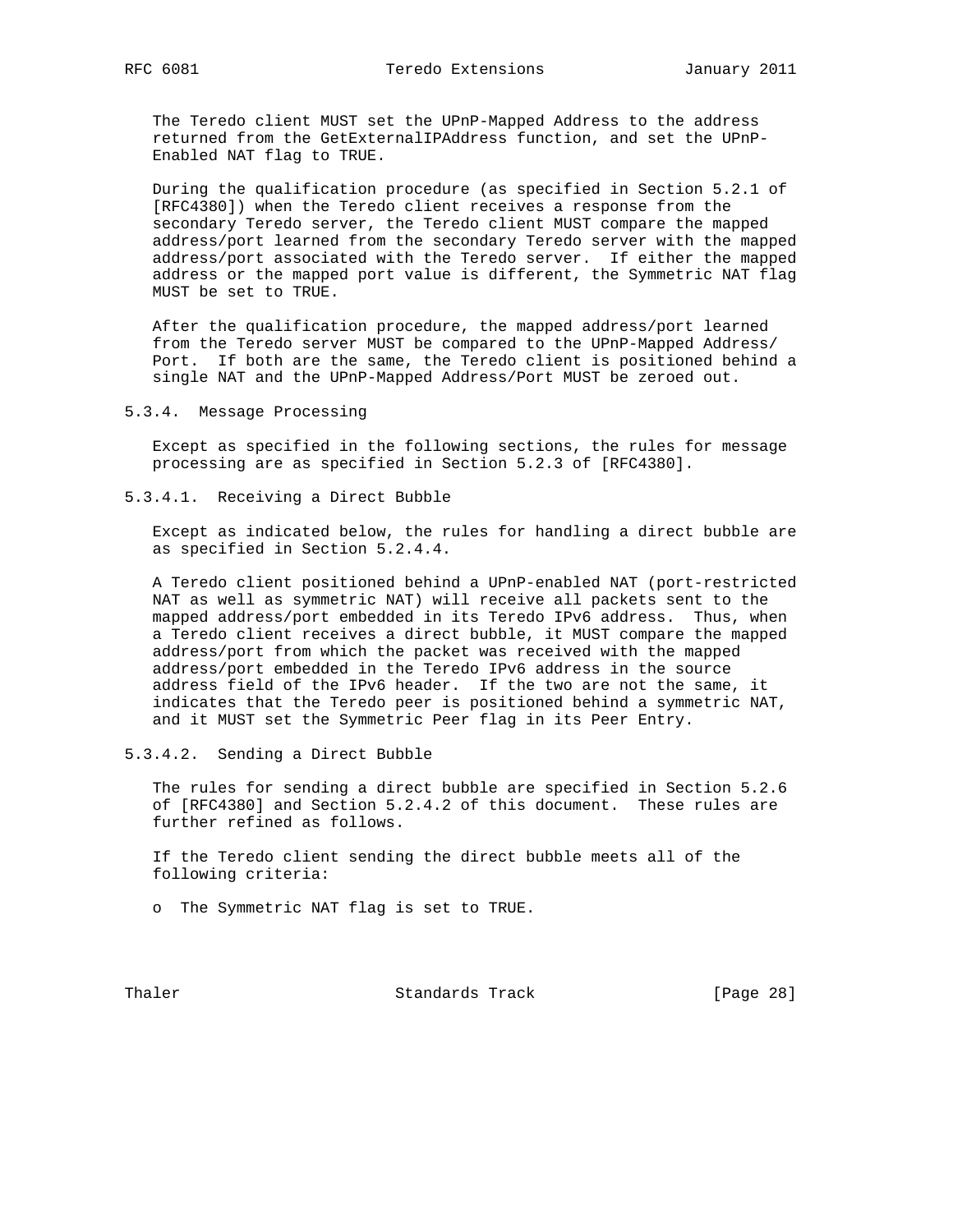- o The UPnP-Enabled NAT flag is set to TRUE.
- o The UPnP-Mapped Address/Port are set to zero.
- o The peer's Symmetric Peer flag is set to TRUE.

 then the Teredo client MUST send the direct bubble to the mapped address/port embedded in the peer's Teredo IPv6 address.

 This is because Symmetric-to-Symmetric and Port-Restricted-to- Symmetric NAT communication between the Teredo client and the peer would have failed anyway. However, by taking a chance that the peer might also be positioned behind a UPnP-enabled NAT just like the Teredo client itself, the Teredo client can try sending the direct bubble to the mapped address/port in the peer's Teredo IPv6 address. If the packet does go through, communication is established.

5.3.4.3. Sending a Data Packet

 The rules for sending a data packet are specified in Section 5.2.4 of [RFC4380]. These rules are further refined as follows.

 If the Teredo client sending the data packet meets all of the following criteria:

- o The Symmetric NAT flag is set to TRUE.
- o The UPnP-Enabled NAT flag is set to TRUE.
- o The UPnP-Mapped Address/Port are set to zero.
- o The peer's Symmetric Peer flag is set to TRUE.

 then the Teredo client MUST send the data packet to the mapped address/port embedded in the peer's Teredo IPv6 address.

# 5.3.5. Shutdown

 When Teredo client functionality is being shut down, uninitialization MUST be performed as specified in Section 5.3.5.1.

## 5.3.5.1. Uninitialization

 First determine the mapped port as follows. If Persisted UPnP-Mapped Port is supported, use it as the mapped port. Otherwise, use the UPnP-Mapped Port.

Thaler **Standards Track** [Page 29]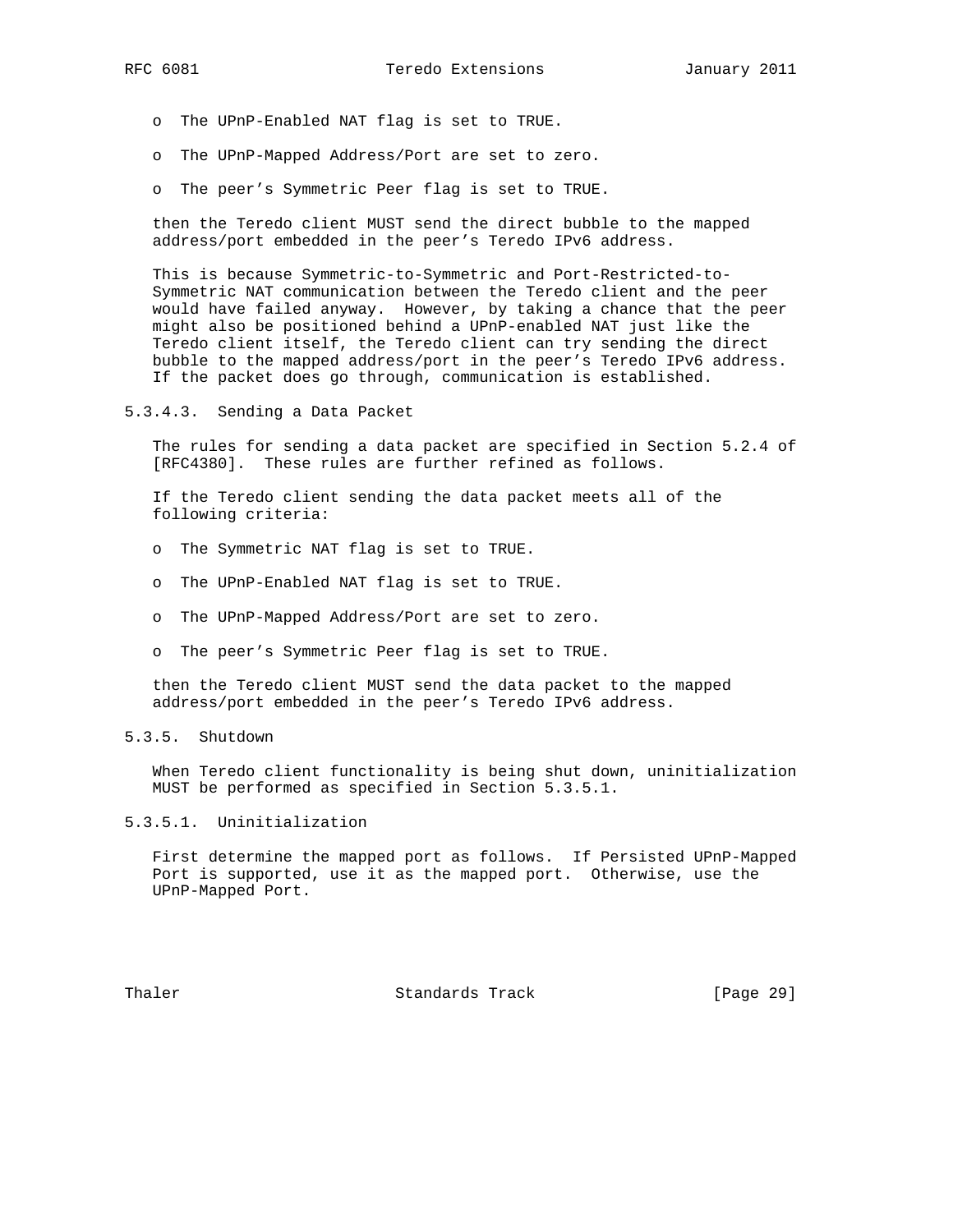If the mapped port is non-zero, the Teredo client MUST call the DeletePortMapping function, as specified in Section 2.4.17 of [UPNPWANIP], with the following parameters:

- o NewRemoteHost: "" (empty string)
- o NewExternalPort: the mapped port
- o NewProtocol: UDP
- 5.4. Port-Preserving Symmetric NAT Extension

 The Port-Preserving Symmetric NAT Extension is optional; an implementation SHOULD support it. This extension has the Symmetric NAT Support Extension (as specified in Section 5.2) as a dependency. Any node that implements this extension MUST also implement the Symmetric NAT Support Extension.

5.4.1. Abstract Data Model

 This section describes a conceptual model of possible data organization that an implementation maintains to participate in this protocol. The described organization is provided to facilitate the explanation of how the protocol behaves. This document does not mandate that implementations adhere to this model as long as their external behavior is consistent with that described in this document.

 The Port-Preserving Symmetric NAT Extension extends the abstract data model in Section 5.2.1 by adding the following additional fields.

 Port-Preserving NAT flag: This is a Boolean value, set to TRUE if the Teredo client is positioned behind a port-preserving NAT.

 Symmetric NAT flag: This is a Boolean value, set to TRUE if the Teredo client is positioned behind a symmetric NAT.

 Peer Entry: The following fields need to be added on a per-peer basis:

- o Random Port: This field contains the value of the external port that the Teredo client predicts that its NAT has assigned it for communication with the peer. Set to zero by default.
- o Peer Random Port: This field contains the value of the random port that the peer is using for communication with this Teredo client. Set to zero by default.

Thaler **Standards Track** [Page 30]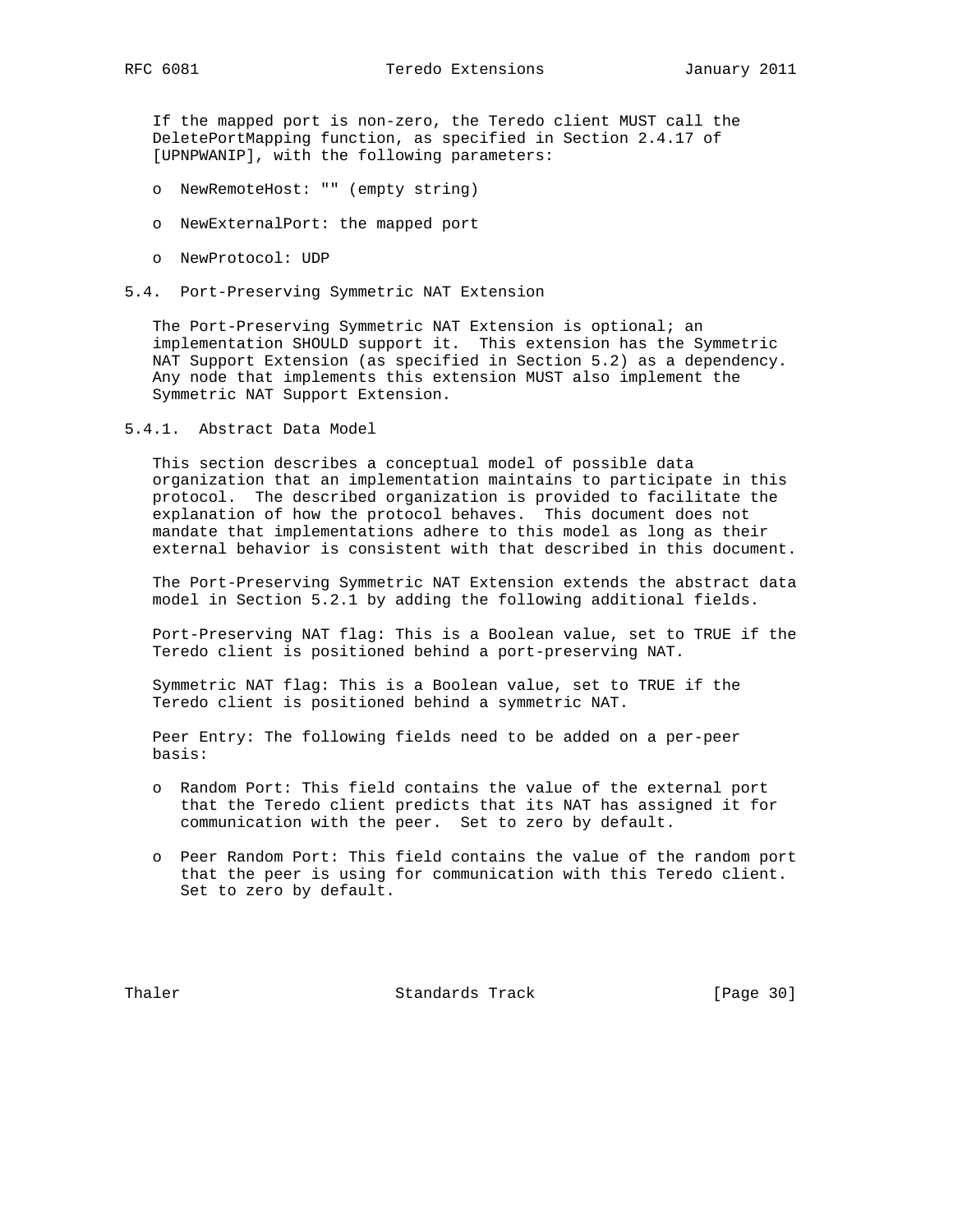- o Direct Receive on Primary Port: This is a Boolean value, set to TRUE if a packet is received from the Teredo peer on the primary local port. Set to FALSE by default.
- o Direct Receive on Random Port: This is a Boolean value, set to TRUE if a packet is received from the Teredo peer on the Random Port. Set to FALSE by default.
- o Connection Refresh Count: This field contains the number of direct bubbles that have been sent to the peer since the last time data was sent to the peer.
- o Last Data Packet Sent Timestamp: This field contains the timestamp of the last data packet sent to the peer. This timestamp is different from the field that stores the data and time of last transmission to the peer (as specified in Section 5.2 of [RFC4380]) because the RFC-defined field is also updated every time a direct bubble is sent.
- 5.4.2. Timers

 Other than those in [RFC4380], the Port-Preserving Symmetric NAT Extension requires the following additional timer.

 Peer Refresh Timer: A timer to refresh peer connections through the random port, on which no data has been sent for a while.

5.4.2.1. Peer Refresh Timer Expiry

 When the Peer Refresh Timer expires, the Teredo client MUST go through its list of peers and for each peer to which the Teredo client is communicating through the random port, the Teredo client MUST check the Last Data Packet Sent Timestamp to determine if data has been sent to the peer in the last 30 seconds, and check the Connection Refresh Count field to determine if the count has reached the maximum allowed value of 20. If both checks are FALSE, the Teredo client MUST send a direct bubble (as specified in Section 5.4.4.3) to the peer and increment the Connection Refresh Count. This direct bubble is sent as an attempt to keep the port mappings on all the intermediate NATs alive while the application/ user may be temporarily inactive. If on the other hand, data has been sent to the peer in the last 30 seconds, the Connection Refresh Count MUST be reset to zero.

 The Peer Refresh Timer MUST then be rescheduled to expire in 30 seconds.

Thaler **Standards Track** [Page 31]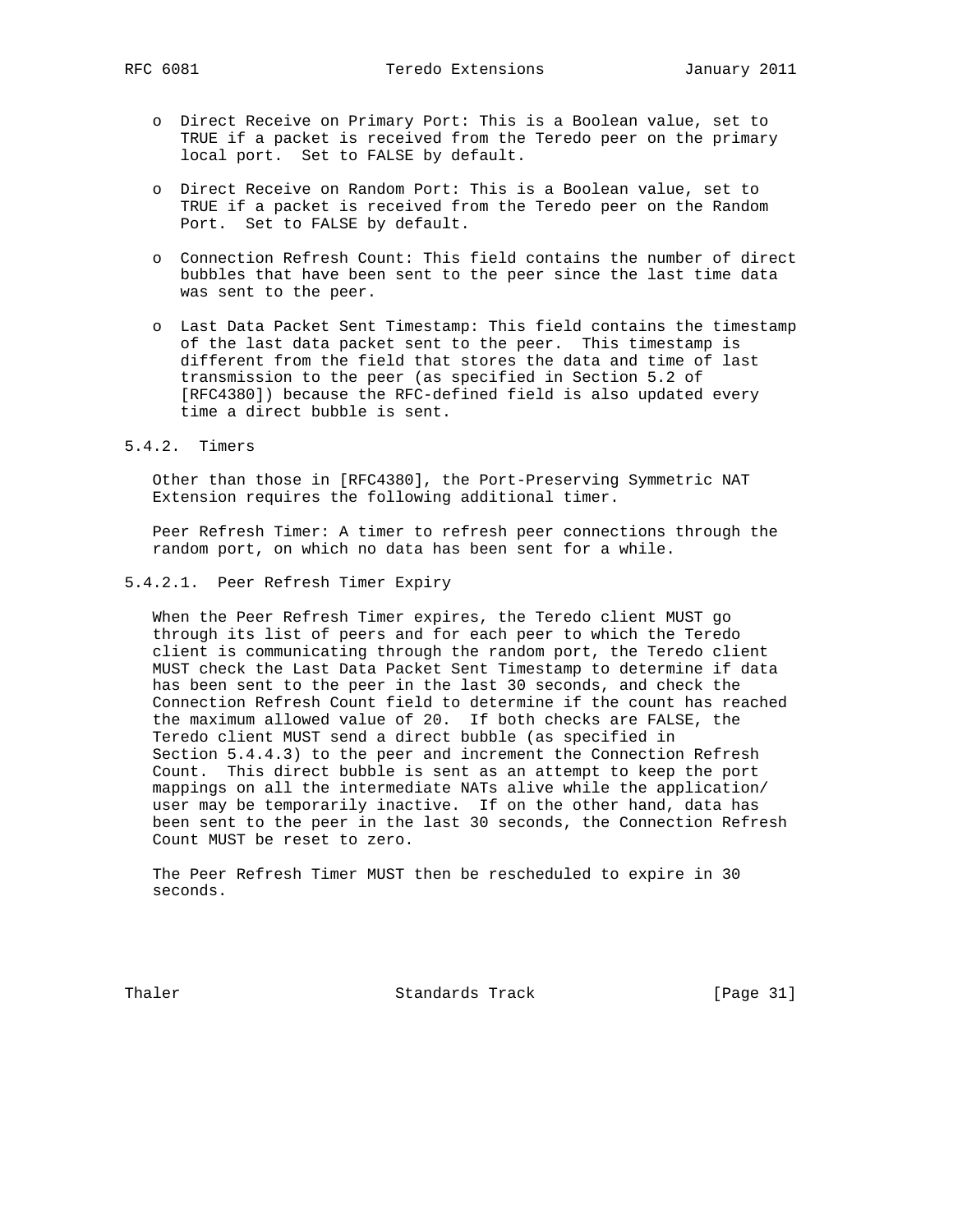## 5.4.3. Initialization

 In addition to the behavior specified in [RFC4380], the Port- Preserving NAT flag and Symmetric NAT flag MUST be set to FALSE when the Teredo client is started. The Peer Refresh Timer MUST be started and scheduled to expire in 30 seconds.

 During the qualification procedure (as specified in Section 5.2.1 of [RFC4380]), when the Teredo client receives a response from the Teredo server address, the Teredo client MUST compare the Port value in the origin indication, as specified in Section 5.1.1 of [RFC4380], with the Local Port value. If both values match, the client MUST set the Port-Preserving NAT flag to TRUE.

# 5.4.4. Message Processing

5.4.4.1. Sending a Data Packet

 On receiving a data packet to be transmitted to the Teredo peer (in addition to the rules specified in Section 5.2.4 of [RFC4380]), the Teredo client MUST update the Last Data Packet Sent Timestamp when the packet is actually sent.

5.4.4.2. Sending an Indirect Bubble

 The rules for sending an indirect bubble are as specified in Section 5.2.4.1 of this document and Section 5.2.6 of [RFC4380]. In addition to those rules, if the Port-Preserving NAT flag is TRUE, the Teredo client MUST do the following:

- o If the Symmetric NAT flag is set, the Teredo peer is not marked as "trusted" (as specified in Section 5.2 of [RFC4380]), and the Random Port is zero, the Teredo client MUST first select a random port number to use, and then begin listening on that port. Since the NAT is port-preserving, the Teredo client can predict that the external port assigned will be equal to the random port chosen, and hence the Teredo client MUST store the random port chosen in the Random Port field of the Peer Entry.
- o If the Random Port value is non-zero, the Teredo client MUST append a Random Port Trailer to the indirect bubble.

Thaler Standards Track [Page 32]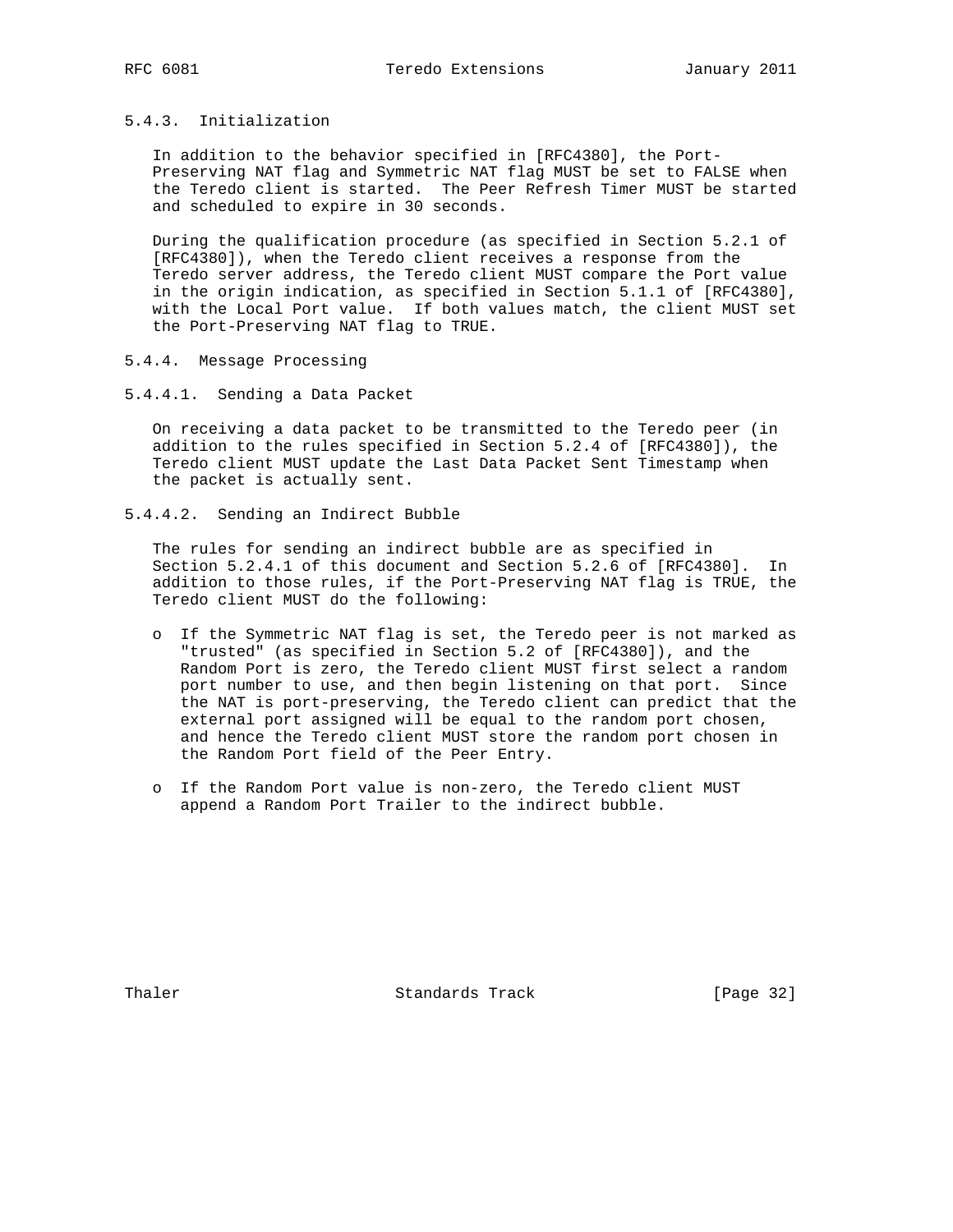# 5.4.4.3. Sending a Direct Bubble

 The rules for when direct bubbles are sent to a Teredo peer are as specified in Section 5.2.6 of [RFC4380]. In addition, Section 5.2.4.2 defines rules for enabling communication for clients positioned behind a symmetric NAT. In addition to the rules defined in both the aforementioned sections, if the Port-Preserving NAT flag is TRUE, the following rules apply also.

 If the Symmetric NAT flag is set, and the Teredo peer is not marked as "trusted" (as specified in Section 5.2 of [RFC4380]) the Teredo client MUST send a direct bubble destined to the mapped address/port embedded in the Teredo IPv6 address of the Teredo peer. If the peer Random Port field is non-zero, the Teredo client MUST send another direct bubble from its own random port, destined to the peer random port. The IPv4 destination address MUST be the mapped address embedded in the Teredo IPv6 address. In addition, the Teredo client MUST include the Random Port Trailer (Section 4.5).

#### 5.4.4.4. Receiving an Indirect Bubble

 The rules for processing an indirect bubble are as specified in Section 5.2.4.3 of this document and Section 5.2.3 of [RFC4380]. In addition to these rules, if the incoming indirect bubble has a Random Port Trailer, the following additional processing MUST be done.

 If the Peer Random Port field of the Peer Entry is zero, the Teredo client MUST store the port from the Random Port Trailer in the Peer Random Port field of the Peer Entry.

 If the Peer Random Port field is non-zero and if either the Peer Random Port field and the new advertised port have the same value, or if active data has been exchanged between the two Teredo clients in the last 30 seconds (that is, "time of last transmission" or "time of last reception", as specified in Section 5.2 of [RFC4380], is set to a time that is less than 30 seconds ago), the new advertised port value MUST be ignored.

 If the Peer Random Port field is non-zero and the new advertised port value is different from the Peer Random Port value, and it has been more than 30 seconds since the last exchange of data packets between the two Teredo clients, (that is, "time of last transmission" and "time of last reception" are set to a time that is more than 30 seconds ago), the Teredo client SHOULD store the new advertised port value in the Peer Random Port field and, if the Port-Preserving NAT flag is TRUE, then clear the Random Port field, and stop listening on the old random port. This allows communication to be re-established if either side changes the random port that it is using.

Thaler Standards Track [Page 33]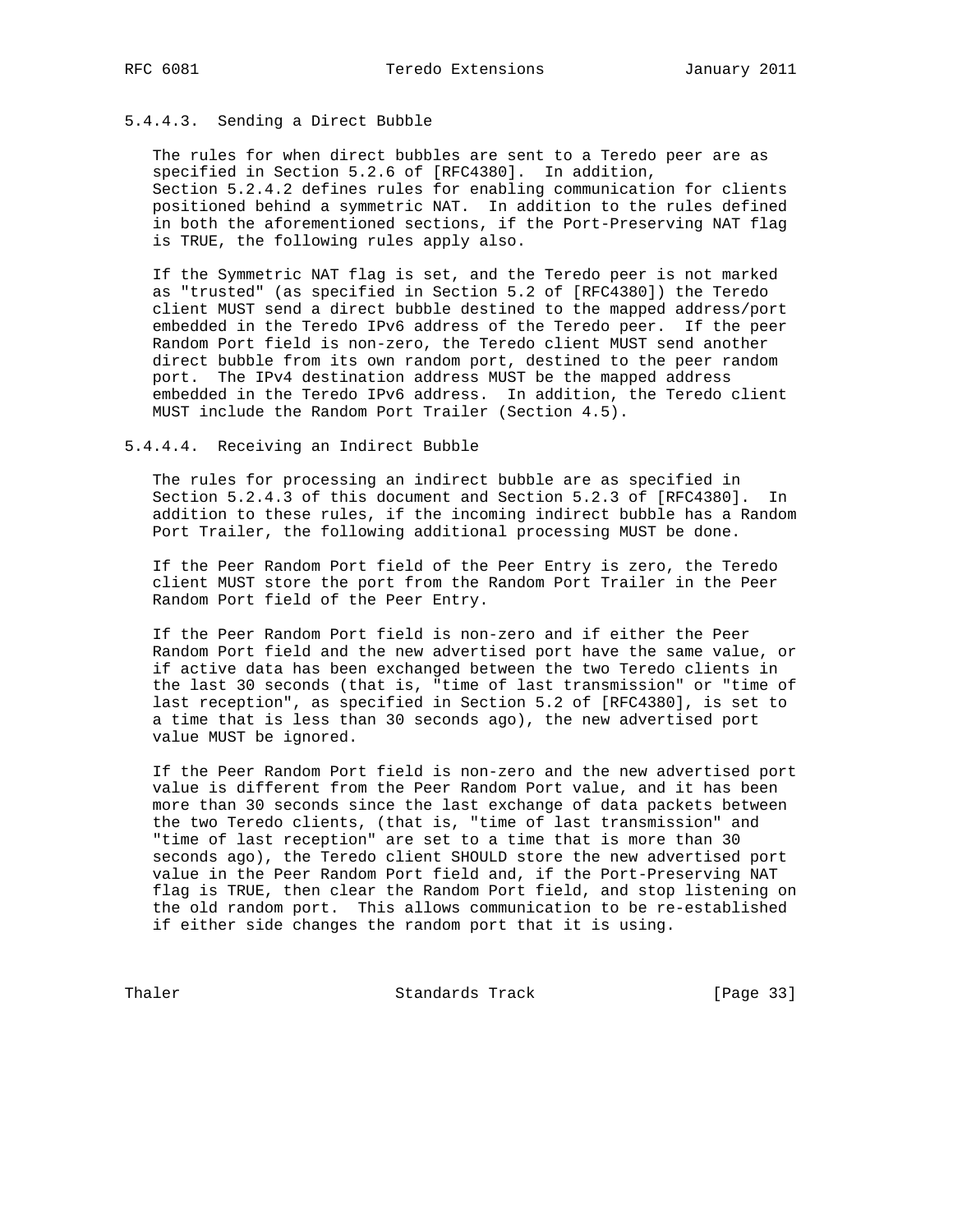# 5.4.4.5. Receiving a Direct Bubble

 The rules for handling direct bubbles are specified in Section 5.2.4.4 of this document and Section 5.2.3 of [RFC4380]. The rules for whether to accept a direct bubble are extended as follows, when the Port-Preserving NAT flag is TRUE:

- o If the direct bubble is received on the primary port and the Teredo peer is not "trusted", the status field of the Teredo client MUST be changed to "trusted" and the Direct Receive on Primary Port flag MUST be set to TRUE. The mapped address/port from which the direct bubble was received MUST be recorded in the mapped address/port fields of the Teredo peer, as specified in Section 5.2 of [RFC4380]. The Teredo client MUST then set the Random Port field in the Peer Entry to zero and stop listening on the old random port.
- o If the direct bubble is received on the primary port, the Teredo peer is "trusted", and the Direct Receive on Primary flag is set to TRUE, the Teredo client MUST compare the mapped address/port of the direct bubble with the mapped address/port of the Peer Entry. If both mappings are the same, the direct bubble MUST be accepted. If the mappings are different and it has been more than 30 seconds since the last packet exchange with the Teredo peer (that is, "time of last transmission" and "time of last reception", as defined in Section 5.2 of [RFC4380], are set to a time that is more than 30 seconds ago), the mapping on the Teredo peer's NAT has changed and communication needs to be re-established. This MUST be done by changing the status of the peer to "not-trusted", setting the Direct Receive on Primary Port flag to FALSE, and sending an indirect bubble to the Teredo peer via its Teredo server.
- o If the direct bubble is received on the primary port, the Teredo peer is "trusted", the Direct Receive on Primary Port flag is set to FALSE, and the Direct Receive on Random Port flag is set to TRUE, the mapped address/port from which the direct bubble is received MUST be stored in the mapped address/port fields of the Peer Entry. The Direct Receive on Primary Port flag MUST be set to TRUE. The Teredo client MUST then set the Random Port field in the Peer Entry to zero and stop listening on the old random port. Finally, the Direct Receive on Random Port flag MUST be set to FALSE.

Thaler Standards Track [Page 34]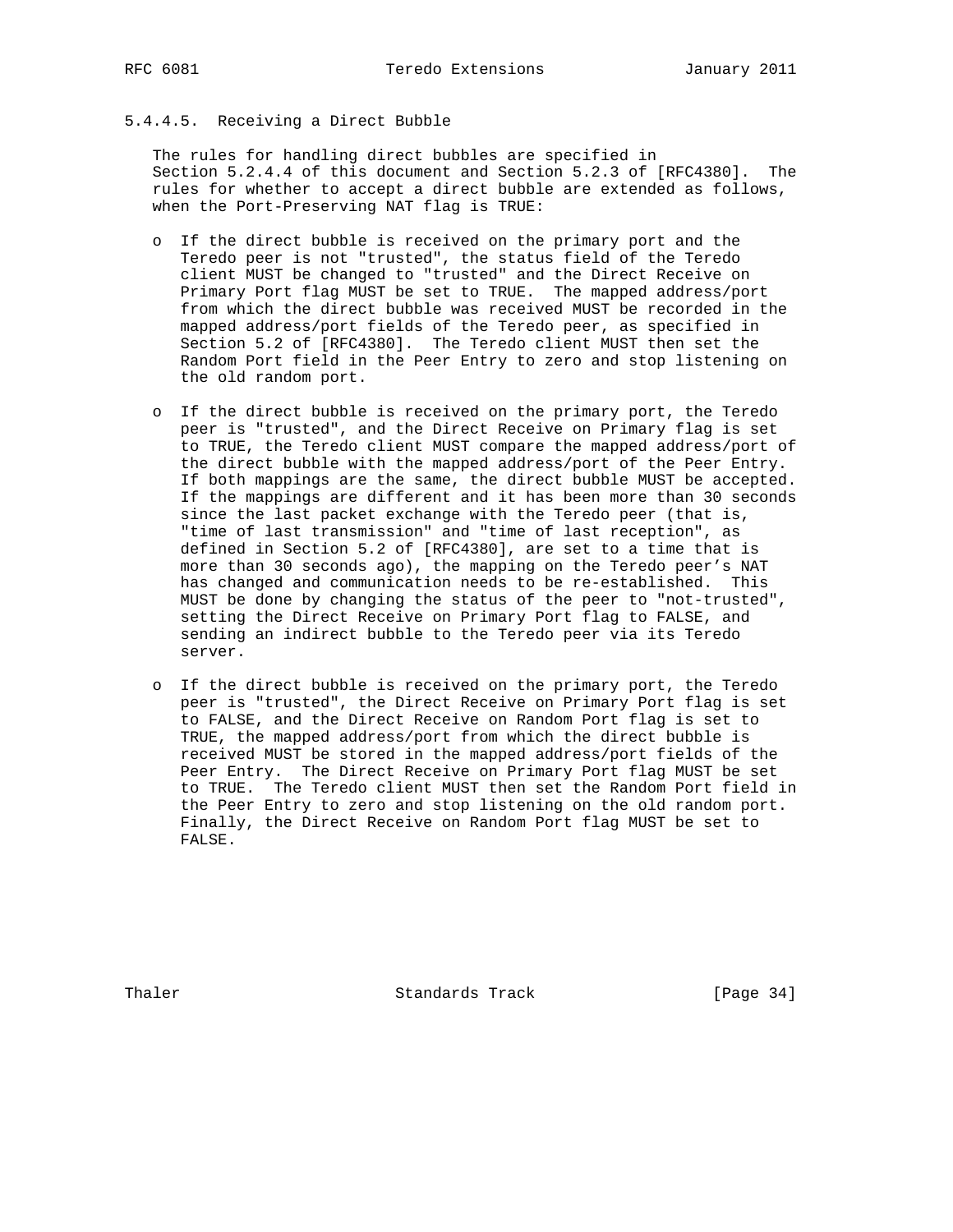- o If the direct bubble is received on the random port and the Teredo peer is not "trusted", the status field of the Teredo client MUST be changed to "trusted" and the Direct Receive on Random Port flag MUST be set to TRUE. The mapped address/port from which the direct bubble was received MUST be recorded in the mapped address/ port fields of the Teredo Peer Entry, as specified in Section 5.2 of [RFC4380].
- o If the direct bubble is received on the random port, the Teredo peer is "trusted", and the Direct Receive on Primary Port flag is FALSE, the Teredo client MUST compare the mapped address/port in the direct bubble with the mapped address/port in the Peer Entry. If the two mappings are the same, the direct bubble MUST be accepted. If the mappings are different, it implies that the NAT had deleted the mapping and when it reassigned the mapping, a different external port was chosen. In this instance, the Teredo client SHOULD set the Random Port field to zero, stop listening on the old random port, and send an indirect bubble to the Teredo peer as specified in Section 5.4.4.2.

 Note that once the Direct Receive on Primary Port flag is TRUE, the client will stop listening on the random port and hence a direct bubble cannot be received on the random port. As a result, this case is intentionally omitted above.

5.5. Sequential Port-Symmetric NAT Extension

 The Sequential Port-Symmetric NAT Extension is optional; an implementation SHOULD support it. This extension has the Symmetric NAT Support Extension (Section 5.2) as a dependency. Any node that implements this extension MUST also implement the Symmetric NAT Support Extension, as well as the Port-Preserving NAT Extension (Section 5.4).

5.5.1. Abstract Data Model

 This section describes a conceptual model of possible data organization that an implementation maintains to participate in this protocol. The described organization is provided to facilitate the explanation of how the protocol behaves. This document does not mandate that implementations adhere to this model as long as their external behavior is consistent with that described in this document.

 The Sequential Port-Symmetric NAT Extension extends the abstract data model in Section 5.4.1 by adding the following additional state.

Thaler **Standards Track** [Page 35]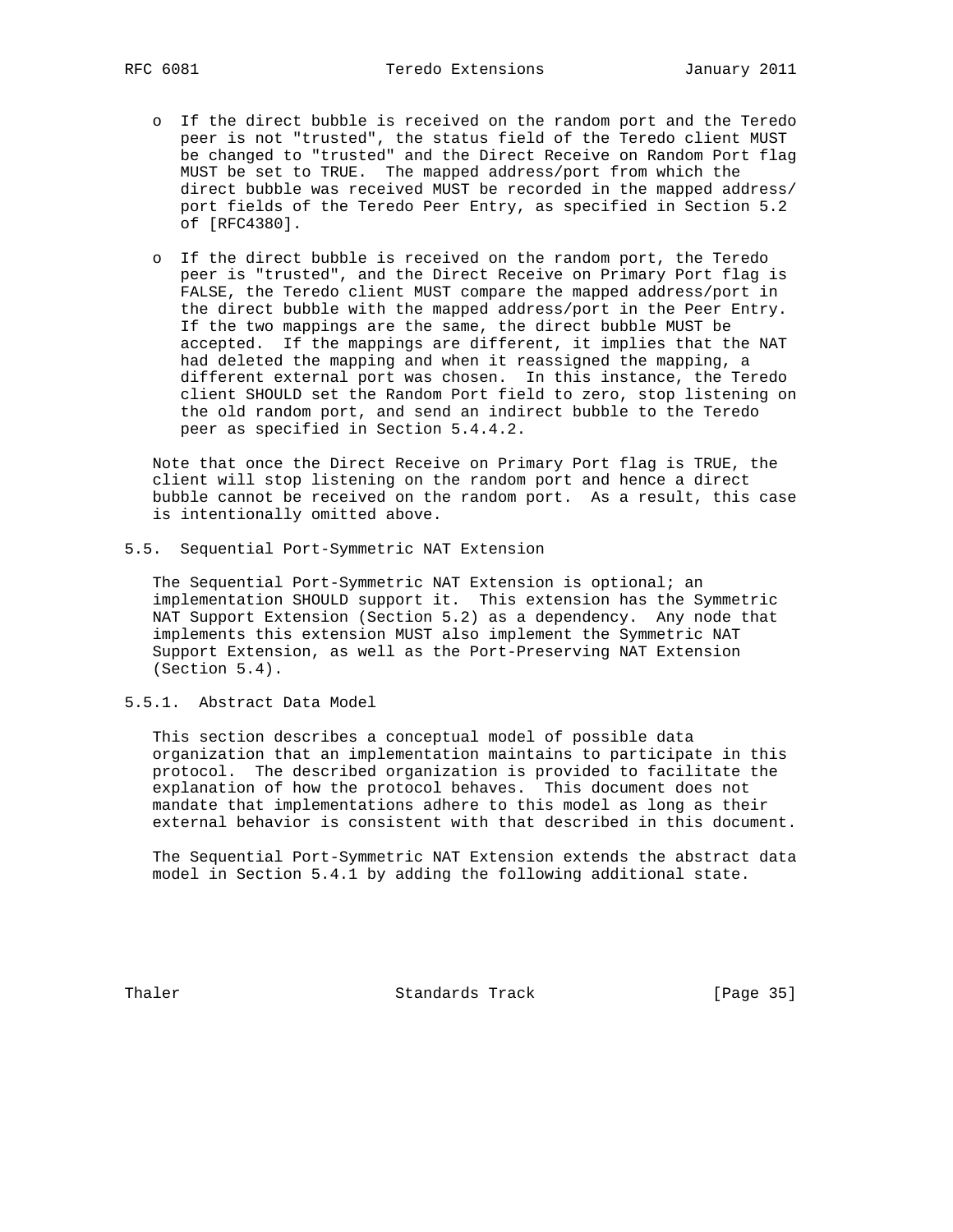Peer Entry: The following fields need to be added on a per-peer basis:

- o EchoTestNonce1: The value of the nonce sent as part of the authentication encapsulation, as specified in Section 5.1.1 of [RFC4380], in the router solicitation packet sent to the Teredo server address as part of the Echo Test.
- o EchoTestNonce2: The value of the nonce sent as part of the authentication encapsulation in the router solicitation packet sent to the secondary Teredo server address as part of the Echo Test.
- o EchoTestLowerPort: The value of the external port mapping extracted from the origin indication of the router advertisement received from the Teredo server address as part of the Echo Test. A value of 0 indicates that no such router advertisement has been received.
- o EchoTestUpperPort: The value of the external port mapping extracted from the origin indication of the router advertisement received from the secondary Teredo server address as part of the Echo Test. A value of 0 indicates that no such router advertisement has been received.
- o EchoTestRetryCounter: The number of times an Echo Test has been attempted.
- 5.5.2. Timers

 In addition to the timers specified in Section 5.4.2, the following additional timer is required per Peer Entry.

 Echo Test Failover Timer: A one-shot timer that runs whenever an Echo Test is in progress.

5.5.2.1. Peer Refresh Timer Expiry

 The processing of the Peer Refresh Timer Expiry MUST be completed as specified in Section 5.4.2.1. In addition to those rules, the Teredo client MUST set the EchoTestLowerPort, EchoTestUpperPort, and EchoTestRetryCounter to zero.

5.5.2.2. Echo Test Failover Timer Expiry

 If the Echo Test Failover Timer expires, the Teredo client MUST do the following.

Thaler **Standards Track** [Page 36]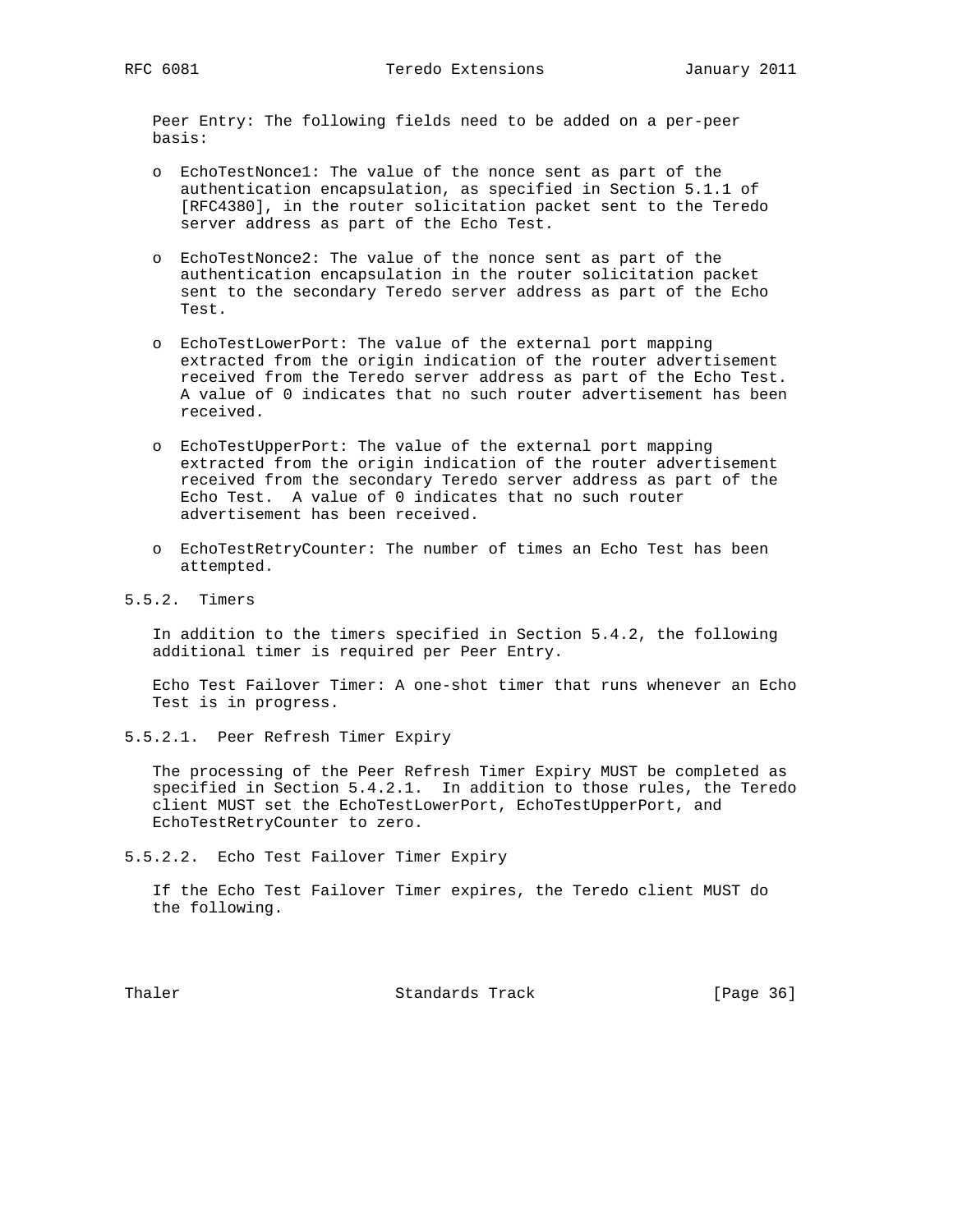If the value of the EchoTestRetryCounter is two, then the Teredo client MUST send an indirect bubble as specified in Section 5.2.4.1.

 If the value of the EchoTestRetryCounter is one, then the Teredo client MUST start another Echo Test as specified in Section 5.5.4.1.1.

## 5.5.3. Initialization

 No behavior changes are required beyond what is specified in Section 5.4.3.

# 5.5.4. Message Processing

 Except as specified in the following sections, the rules for message processing are as specified in Section 5.4.4.

5.5.4.1. Handling a Request to Send an Indirect Bubble

 Whenever [RFC4380] or other extensions specified in this document specify that an indirect bubble is to be sent, the following actions apply at that time instead if the Symmetric NAT flag is TRUE and the Port-Preserving NAT flag is FALSE. Note that any behavior specified by [RFC4380] or other extensions in this document still applies to how indirect bubbles are constructed, but such behavior is done at a later time as specified in Section 5.5.4.4.

 If the Symmetric NAT flag is TRUE, and the Port-Preserving NAT flag is FALSE, and the Teredo peer is not marked as "trusted" (as specified in Section 5.2 of [RFC4380]), and the Random Port is zero, then the Teredo client MUST select a random port number to use, begin listening on that port, and start an Echo Test as specified below.

## 5.5.4.1.1. Starting an Echo Test

 To start an Echo Test, the Teredo client MUST send the following three packets from this port:

- o First, a router solicitation (as specified in Section 5.2.1 of [RFC4380]) MUST be sent to the Teredo server address. The router solicitation MUST include an authentication encapsulation with a randomly generated Nonce field, as specified in Section 5.1.1 of [RFC4380]. The nonce included in the authentication encapsulation MUST then be stored in the EchoTestNonce1 field of the Peer Entry.
- o Second, a direct bubble MUST be sent to the peer.

Thaler **Standards Track** [Page 37]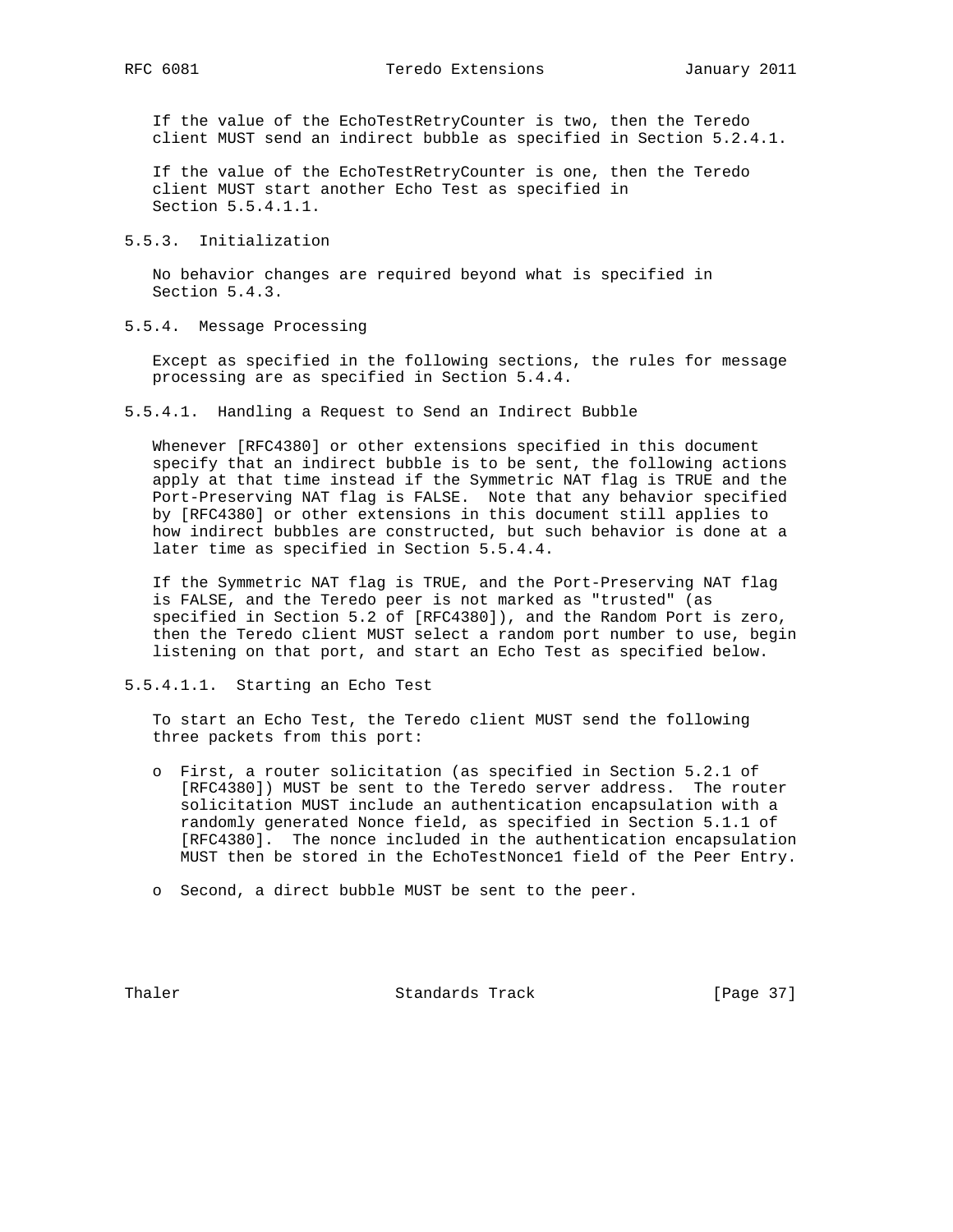o Third, a router solicitation MUST be sent to the secondary Teredo server address. The router solicitation MUST include an authentication encapsulation with a randomly generated Nonce field, as specified in Section 5.1.1 of [RFC4380]. The nonce included in the authentication encapsulation MUST then be stored in the EchoTestNonce2 field of the Peer Entry.

 The Teredo client MUST then increment the EchoTestRetryCounter and set the Echo Test Failover Timer to expire in a number of seconds equal to EchoTestRetryCounter.

## 5.5.4.2. Sending an Indirect Bubble

 The rules for sending an indirect bubble are as specified in Section 5.2.4.1 of this document and Section 5.2.6 of [RFC4380]. In addition to those rules, if the Symmetric NAT flag is TRUE, and the Port-Preserving NAT flag is FALSE, and the Random Port value is non zero, then the Teredo client MUST append a Random Port Trailer to the indirect bubble.

5.5.4.3. Receiving a Direct Bubble

 The processing of the direct bubble MUST be completed as specified in Section 5.4.4.5, as if the Port-Preserving NAT flag were TRUE. After the processing is complete, if the Direct Bubble Received on Primary flag is TRUE, and the Echo Test Failover Timer is running, then the Echo Test Failover Timer MUST be canceled and EchoTestLowerPort, EchoTestUpperPort, and EchoTestRetryCounter MUST be set to zero.

## 5.5.4.4. Receiving a Router Advertisement

 The rules for processing a router advertisement are as specified in Section 5.2.1 of [RFC4380]. In addition to those rules, if the router advertisement contains an authentication encapsulation, the Teredo client MUST look for a Peer Entry whose EchoTestNonce1 or EchoTestNonce2 field matches the nonce in the authentication encapsulation. If a Peer Entry is found, the Teredo client MUST do the following.

 If the received nonce is equal to EchoTestNonce1 and EchoTestLowerPort is zero, then EchoTestLowerPort MUST be set to the external port mapping extracted from the origin indication of this router advertisement.

 If the received nonce is equal to EchoTestNonce2 and EchoTestUpperPort is zero, then EchoTestUpperPort MUST be set to the external port mapping extracted from the origin indication of this router advertisement.

Thaler **Standards Track** [Page 38]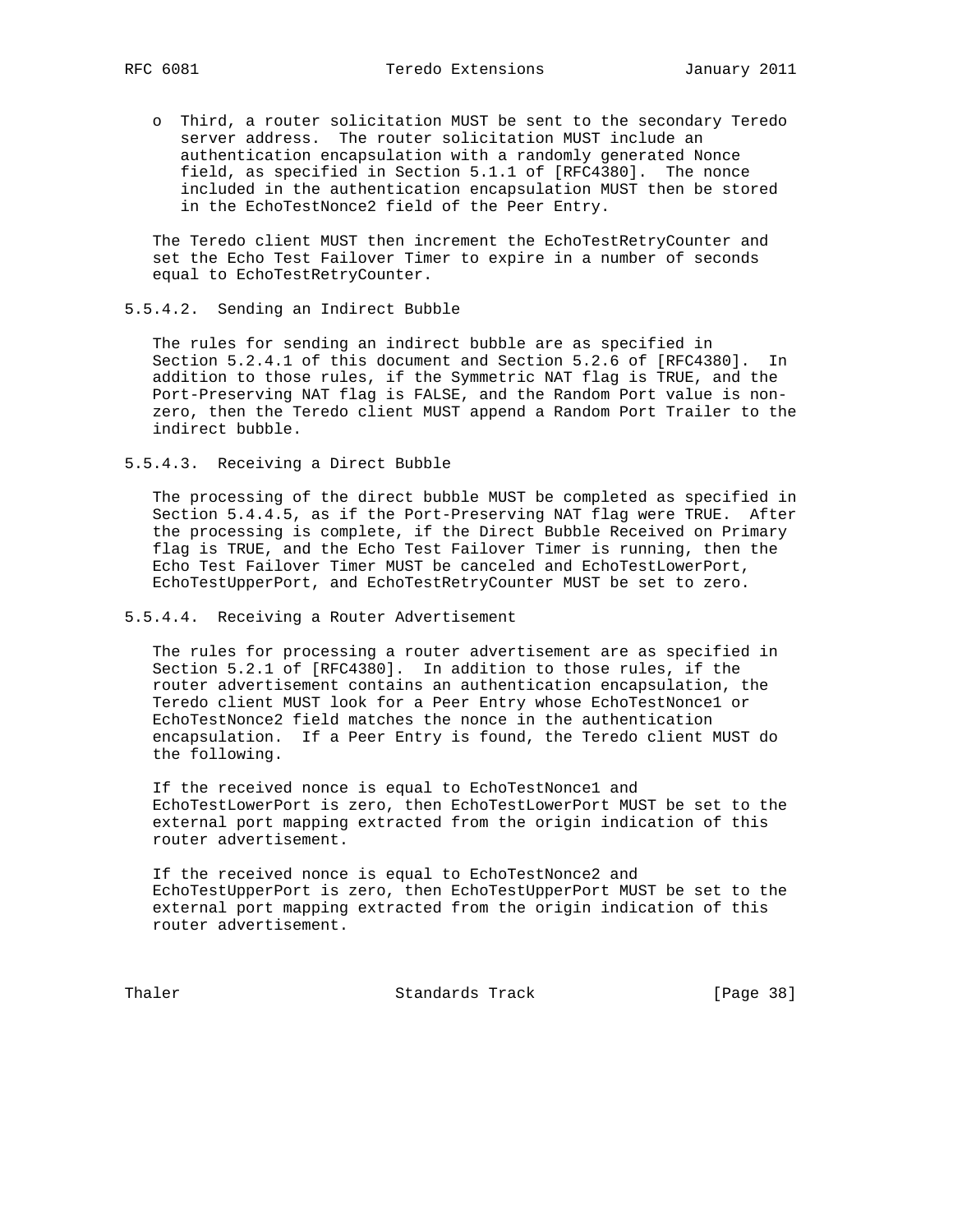RFC 6081 **Teredo Extensions** January 2011

 If the EchoTestUpperPort and EchoTestLowerPort are now both non-zero, the Teredo client MUST then set the Random Port field of the Peer Entry to (EchoTestUpperPort + EchoTestUpperPort)/2, rounded down, and send an indirect bubble as specified in Section 5.5.4.2.

# 5.6. Hairpinning Extension

This extension is optional; an implementation SHOULD support it.

## 5.6.1. Abstract Data Model

 This section describes a conceptual model of possible data organization that an implementation maintains to participate in this protocol. The described organization is provided to facilitate the explanation of how the protocol behaves. This document does not mandate that implementations adhere to this model as long as their external behavior is consistent with that described in this document.

 In addition to the state specified in Section 5.2 of [RFC4380], the following are also required:

 UPnP Mapped Address/Port: The mapped address/port assigned via UPnP to the Teredo client by the UPnP-enabled NAT behind which the Teredo client is positioned. This field has a valid value only if the NAT to which the Teredo client is connected is UPnP enabled. In addition, if the Teredo client is positioned behind a single NAT only (as opposed to a series of nested NATs), this value will be the same as the mapped address/port embedded in its Teredo IPv6 address.

 Peer Entry: Per-peer state is extended beyond what is described in [RFC4380] by including the following:

 o Alternate Address/Port list: The list of alternate address/port pairs advertised by the peer.

## 5.6.2. Timers

No timers are necessary other than those in [RFC4380].

## 5.6.3. Initialization

Behavior is as specified in [RFC4380], with the following additions.

 Prior to beginning the qualification procedure, the Teredo client MUST invoke the AddPortMapping function (as specified in Section 2.4.16 of [UPNPWANIP]) with the parameters specified in Section 5.3.3. If successful, it indicates that the NAT has created a port mapping from the external port of the NAT to the internal port

Thaler **Standards Track** [Page 39]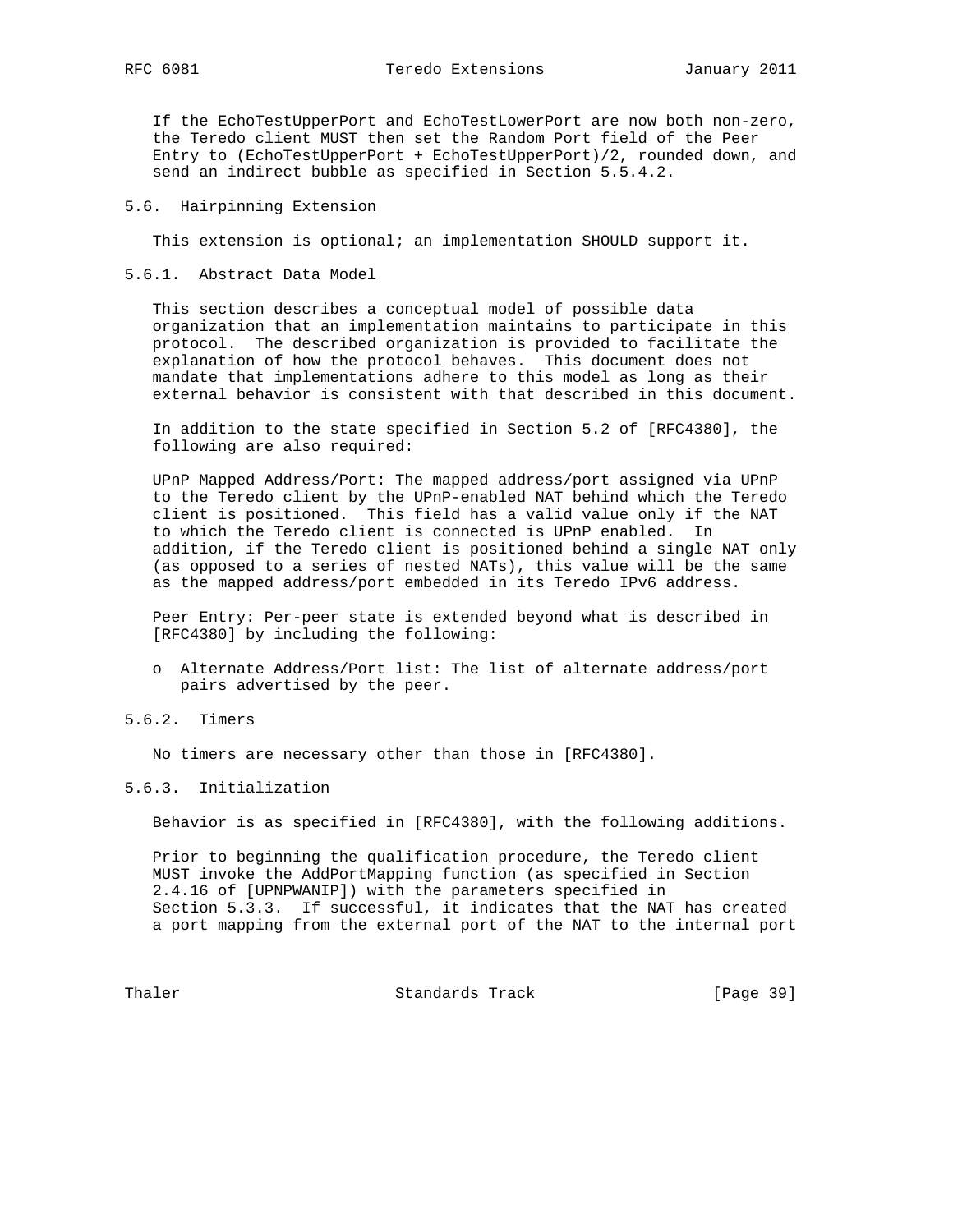of the Teredo client node. If the AddPortMapping function is successful, the Teredo client MUST store the mapping assigned by the NAT in its UPnP Mapped Address/Port state.

 After the qualification procedure, the mapped address/port learned from the Teredo server MUST be compared to the UPnP Mapped Address/ Port. If both are the same, the Teredo client is positioned behind a single NAT and the UPnP Mapped Address/Port MUST be zeroed out.

# 5.6.4. Message Processing

## 5.6.4.1. Sending an Indirect Bubble

 The rules for when indirect bubbles are sent to a Teredo peer are as specified in Section 5.2.6 of [RFC4380]. If communication between a Teredo client and a Teredo peer has not been established, the Teredo client MUST include the Alternate Address Trailer in the indirect bubble. The Alternate Address Trailer MUST include the node's local address/port in the Alternate Address/Port list. If the UPnP Mapped Address/Port is non-zero, the Alternate Address Trailer MUST also include it in the list.

 Hairpinning requires "direct IPv6 connectivity tests" (as specified in Section 5.2.9 of [RFC4380]) to succeed before it can accept packets from an IPv4 address and port not embedded in the Teredo IPv6 address. Hence, the indirect bubble MUST also include a Nonce Trailer.

## 5.6.4.2. Receiving an Indirect Bubble

 The rules for processing indirect bubbles are as specified in Section 5.2.3 of [RFC4380]. In addition to those rules, when a Teredo client receives an indirect bubble with the Alternate Address Trailer, it SHOULD first verify that the Alternate Address Trailer is correctly formed (as specified in Section 4.3), and drop the bubble if not. Otherwise, it MUST set the Alternate Address/Port list in its Peer Entry to the list in the trailer. The Teredo client, besides sending direct bubbles to the mapped address/port embedded in the Teredo IPv6 address (as specified in Section 5.2.6 of [RFC4380]), MUST also send a direct bubble to each mapped address/port advertised in the Alternate Address Trailer.

 In each of the direct bubbles, the Teredo client MUST include a Nonce Trailer with the nonce value received in the indirect bubble.

Thaler **Standards** Track [Page 40]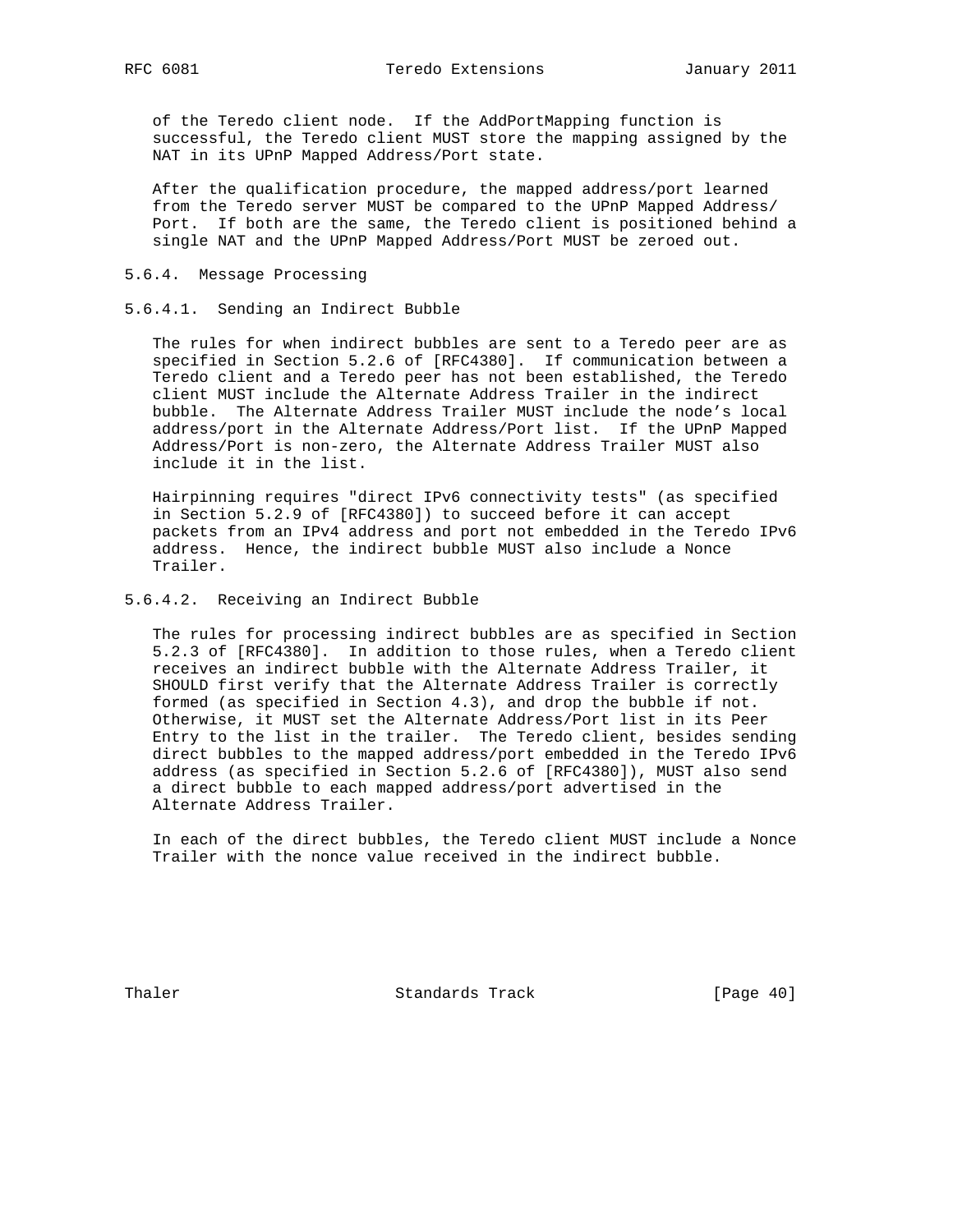# 5.6.4.3. Receiving a Direct Bubble

 If the mapped address/port of the direct bubble matches the mapped address/port embedded in the source Teredo IPv6 address, the direct bubble MUST be accepted, as specified in Section 5.2.3 of [RFC4380].

 If the mapped address/port does not match the embedded address/port, but the direct bubble contains a Nonce Trailer with a nonce that matches the Nonce Sent field of the Teredo peer, the direct bubble MUST be accepted.

 If neither of the above rules match, the direct bubble MUST be dropped.

## 5.7. Server Load Reduction Extension

This extension is optional; an implementation SHOULD support it.

## 5.7.1. Abstract Data Model

 This section describes a conceptual model of possible data organization that an implementation maintains to participate in this protocol. The described organization is provided to facilitate the explanation of how the protocol behaves. This document does not mandate that implementations adhere to this model as long as their external behavior is consistent with that described in this document.

 In addition to the state specified in Section 5.2 of [RFC4380], the following are also required.

 Peer Entry: The following state needs to be added on a per-peer basis:

- o Count of Solicitations Transmitted: The number of Solicitation packets sent.
- 5.7.2. Timers

 Retransmission Timer: A timer used to retransmit Teredo Neighbor Solicitation packets.

 When the retransmission timer expires, the Teredo client MUST retransmit a direct bubble with a Neighbor Discovery Option Trailer, and increment the Count of Solicitations Transmitted. If the count is less than three, it MUST then reset the timer to expire in two seconds. Otherwise (if the count is now three), it MUST send an

Thaler **Standards Track** [Page 41]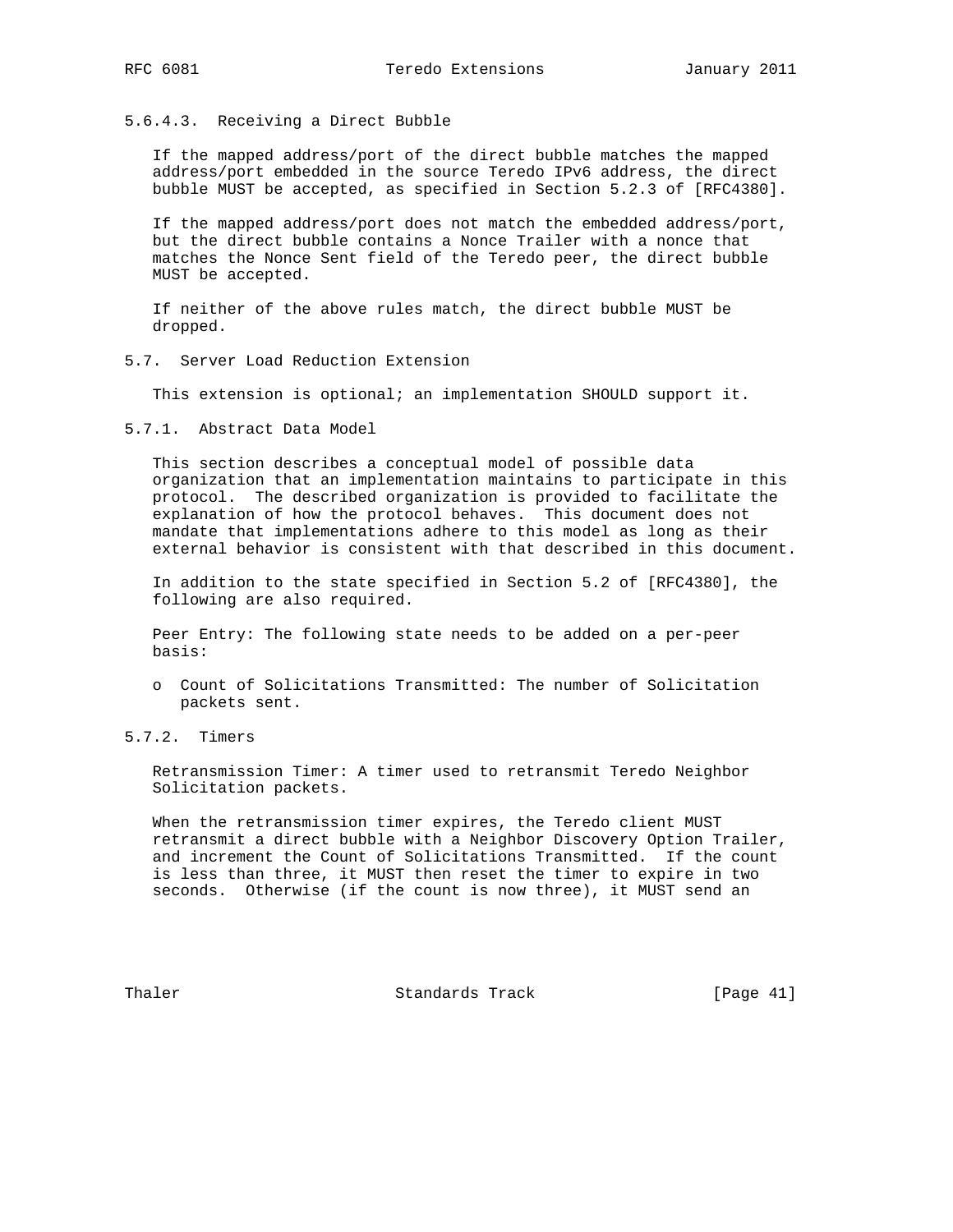indirect bubble to the Teredo peer to re-establish connectivity as if no communication between the Teredo client and the Teredo peer had been established.

5.7.3. Initialization

 No initialization is necessary other than that specified in [RFC4380].

5.7.4. Message Processing

 Except as specified below, processing is the same as specified in [RFC4380].

5.7.4.1. Sending a Data Packet

 Upon receiving a data packet to be transmitted to the Teredo peer, the Teredo client MUST determine whether data has been exchanged between the Teredo client and peer in either direction in the last 30 seconds (using the state as specified in Section 5.2 of [RFC4380]). If not, the Teredo client MUST send a direct bubble with a Neighbor Discovery Option Trailer having the DiscoveryType field set to TeredoDiscoverySolicitation. The Count of Solicitations Transmitted field MUST be set to 1. The retransmission timer MUST be set to expire in two seconds.

5.7.4.2. Receiving a Direct Bubble

 The rules for processing direct bubbles are as specified in Section 5.2.3 of [RFC4380]. In addition to those rules, upon receiving a direct bubble containing a Neighbor Discovery Option Trailer with DiscoveryType field set to TeredoDiscoverySolicitation, the Teredo client MUST respond with a direct bubble with the Neighbor Discovery Option Trailer having the DiscoveryType field set to TeredoDiscoveryAdvertisement.

6. Protocol Examples

 The following sections describe several operations as used in common scenarios to illustrate the function of Teredo Extensions.

6.1. Symmetric NAT Support Extension

 The following protocol example illustrates the use of the Symmetric NAT Support Extension.

Thaler **Standards** Track [Page 42]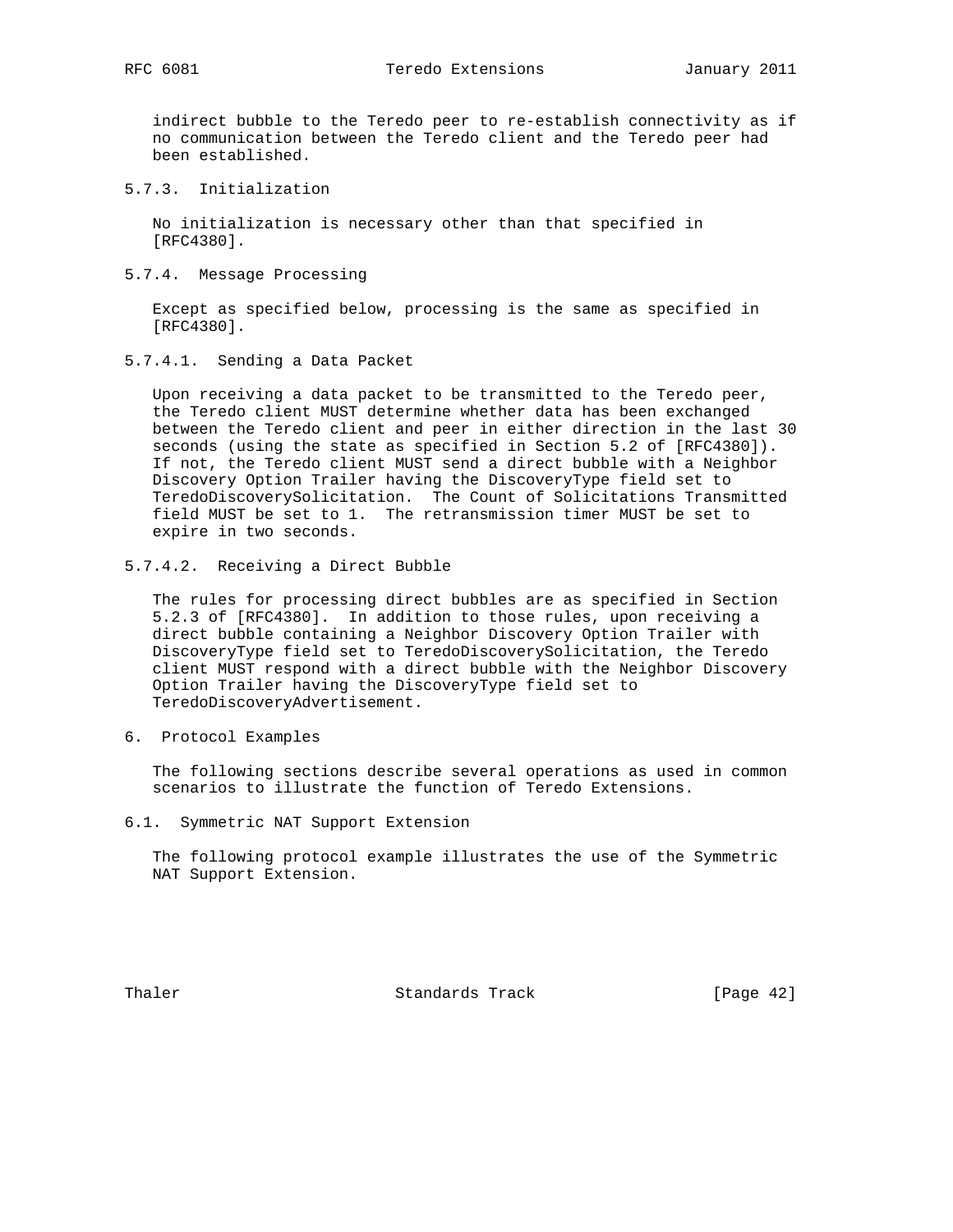In Figure 2 (Section 3.1), assume that Teredo Client A, which is positioned behind a port-symmetric NAT, wants to communicate with Teredo Client B, which is positioned behind an address-restricted NAT.

 The qualification procedure where the Teredo client determines that it is positioned behind a symmetric NAT is exactly the same as that specified in Section 5.2.1 of [RFC4380]. Because of the Symmetric NAT Extension, Client A continues to configure a Teredo IPv6 address even after determining that the Teredo client is positioned behind a symmetric NAT.

 Next the following packet exchange helps Teredo Client A (A) establish communication with Teredo Client B (B).

| Teredo       |                                            | Client A's |                                                       |        | Client B's | Teredo         |
|--------------|--------------------------------------------|------------|-------------------------------------------------------|--------|------------|----------------|
| Client       |                                            | Teredo     |                                                       | Teredo |            | Client         |
|              | A NAT Server                               |            |                                                       |        | Server NAT | $\overline{B}$ |
| $\mathbf{1}$ |                                            |            | Direct Bubble to B                                    |        |            |                |
| 2            |                                            |            | Indirect Bubble to B via B's Teredo Server            |        |            |                |
|              |                                            |            | Direct Bubble to A<br>------------------------------- |        |            | 3              |
|              |                                            |            | Indirect Bubble to A via A's Teredo Server            |        |            | $\overline{4}$ |
| 5            |                                            |            | Direct Bubble to B                                    |        |            |                |
| 6            | Indirect Bubble to B via B's Teredo Server |            |                                                       |        |            |                |
|              |                                            |            | Direct Bubble to A                                    |        |            | 7              |
|              |                                            |            |                                                       |        |            |                |
|              |                                            |            | Port-Symmetric NAT to Address-Restricted NAT Packet   |        |            |                |

Exchange

Thaler Standards Track [Page 43]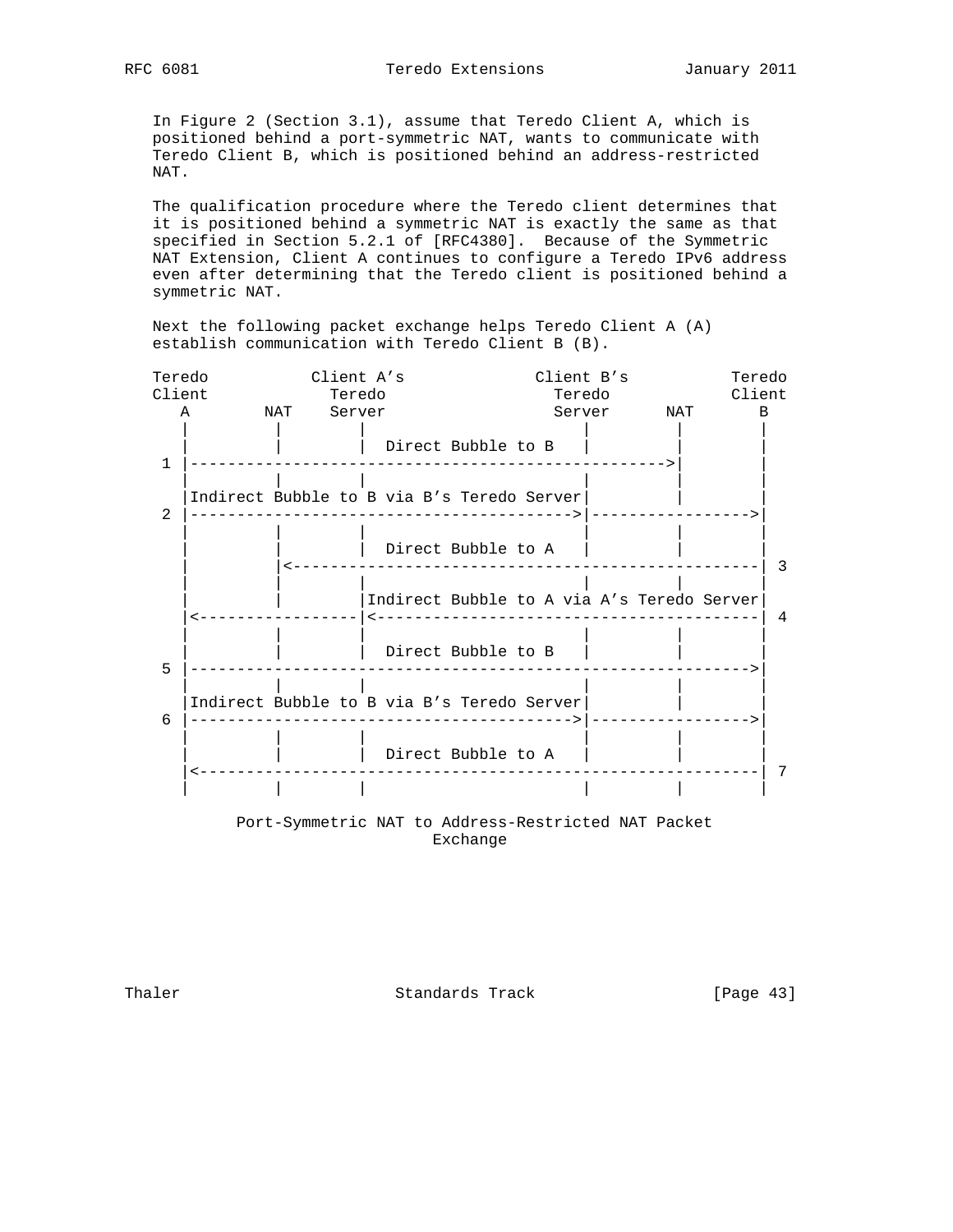- 1. A sends a direct bubble (Packet 1) destined to the mapped address/port embedded in B's Teredo IPv6 address. The mapped port in the source field of the packet assigned by Client A's NAT is different from the mapped port embedded in A's Teredo IPv6 address. This is characteristic of the port-symmetric NAT positioned in front of A. The mapped address in the source field of the packet is the same as the mapped address embedded in the Teredo IPv6 address of A.
- 2. The aforementioned direct bubble is dropped by B's NAT because it has not seen an outgoing packet destined to A's mapped IPv4 address.
- 3. A sends an indirect bubble (Packet 2) destined to B via Client B's Teredo server.
- 4. The above-mentioned indirect bubble is received by B. B then responds with the following packets. The first packet sent by B is a direct bubble (Packet 3) destined to the mapped address/ port embedded in A's Teredo IPv6 address.
- 5. The above-mentioned direct bubble is dropped by A's NAT because the NAT has not seen any outgoing packet sourced from the mapped address/port embedded in A's Teredo IPv6 address and destined to the mapped address/port embedded in B's Teredo IPv6 address.
- 6. B also sends an indirect bubble (Packet 4) destined to A via A's Teredo Server.
- 7. The aforementioned indirect bubble is successfully received by A. A responds to the indirect bubble with its own direct bubble (Packet 5). This direct bubble is exactly the same as the first direct bubble (Packet 1) sent by A.
- 8. This time around the aforementioned direct bubble is accepted by B's NAT because the NAT has seen an outgoing packet (Packet 3) sourced from the mapped address/port embedded in B's Teredo IPv6 address and destined to the mapped address/port embedded in A's Teredo IPv6 address. It is important to remember that A's NAT is port-symmetric and therefore varies only the mapped port while the mapped address remains the same. B's NAT is address restricted and cares only about prior communication with the IPv4 address, not the specific port. At this point, communication in one direction is now possible (B to A, but not vice versa).

Thaler Standards Track [Page 44]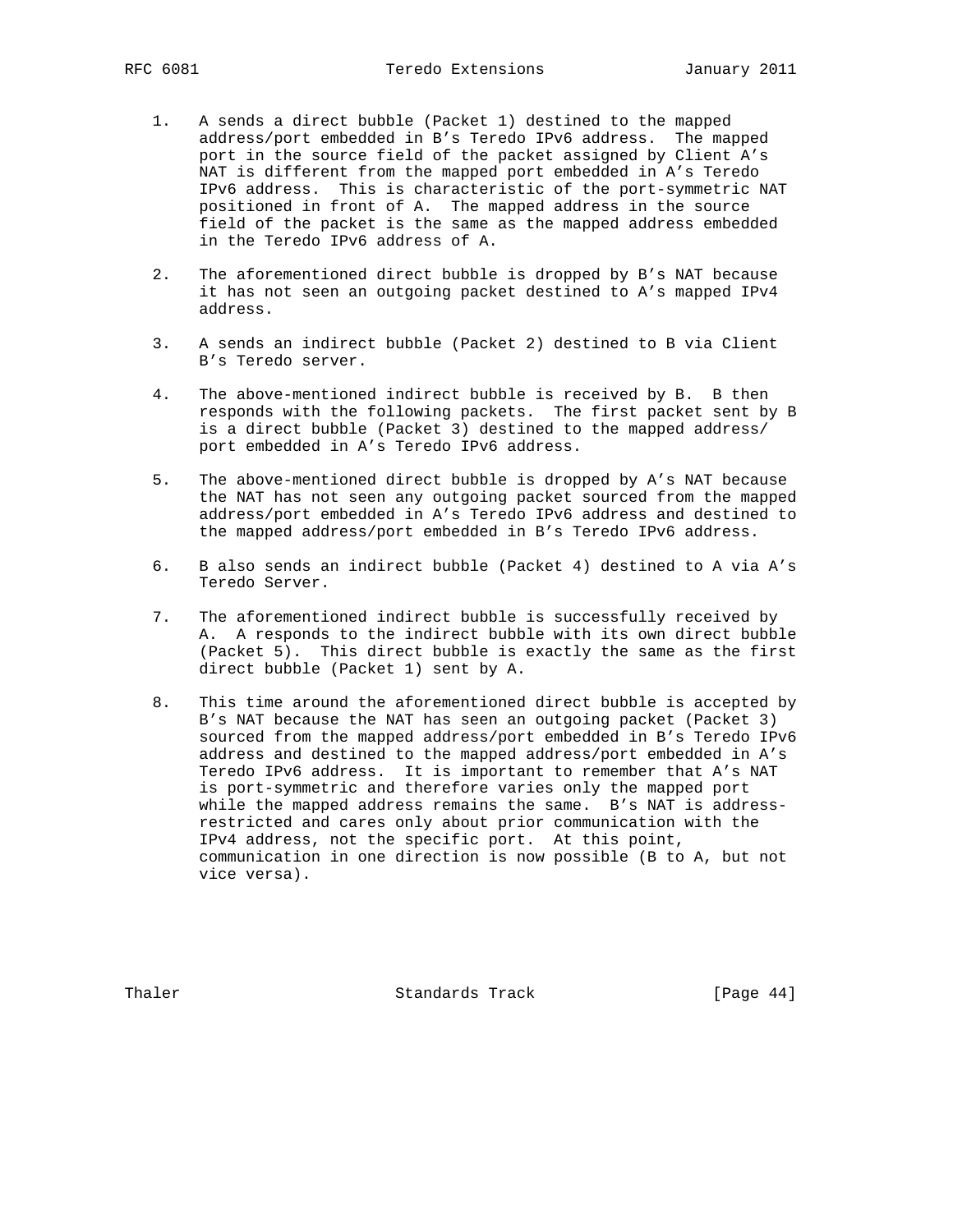- 9. After receiving the direct bubble, B remembers the new mapped address/port that was in the source fields of the direct bubble and uses those for future communication with A instead of the mapped address/port embedded in A's Teredo IPv6 address.
- 10. A then times out and resends an indirect bubble (Packet 6) and in response, B sends a direct bubble (Packet 7). This direct bubble is destined to the new learned mapped address/port and hence A's NAT permits the direct bubble through. Communication is now possible in the other direction (client A to B).
- 6.2. UPnP-Enabled Symmetric NAT Extension

 The following protocol example illustrates the use of the UPnP- Enabled Symmetric NAT Extension in addition to the Symmetric NAT Support Extension.

 Assume that Teredo Client A, which is positioned behind a UPnP enabled port-symmetric NAT, wants to communicate with Teredo Client B, which is also positioned behind a UPnP-Enabled port-symmetric NAT.

 Before both clients start their qualification procedure, they use UPnP to reserve port mappings on their respective NATs. The UPnP operations succeed for both the clients and the clients hence know that they are positioned behind UPnP-enabled NATs. After the qualification procedure, both clients have valid Teredo IPv6 addresses because they both support the Symmetric NAT Support Extension. Also, after the qualification procedure both clients will compare their mapped address/port determined through UPnP with the mapped address/port determined through the qualification procedure. Because both will be the same, the clients will zero out their UPnP mapped address/port values and conclude that they are each located behind a single UPnP-enabled NAT.

 The following packet exchange shows Teredo client A (A) establishing communication with Teredo client B (B).

Thaler **Standards Track** [Page 45]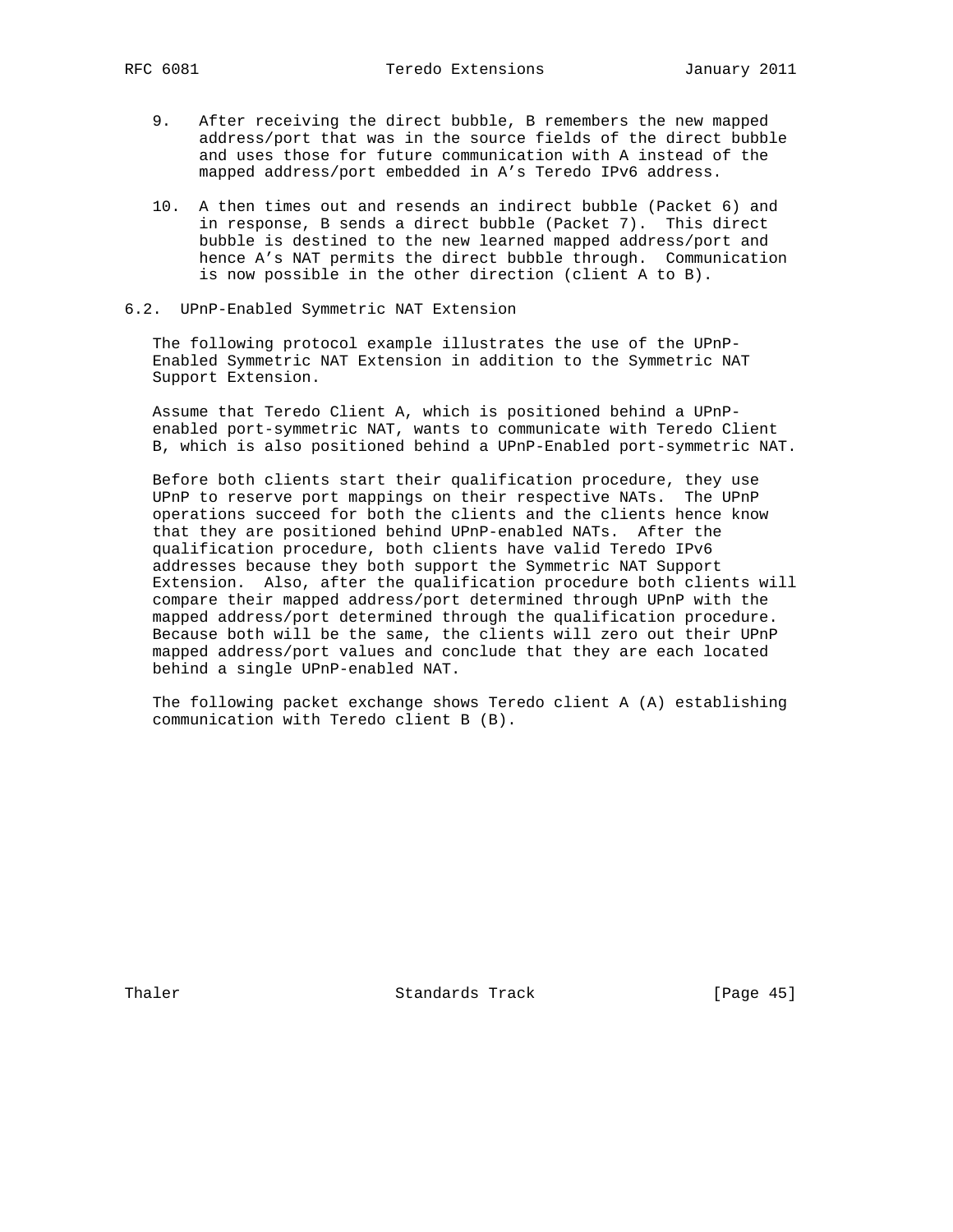

UPnP-enabled Symmetric NAT Packet Exchange

- 1. A sends a direct bubble (Packet 1) to the mapped address/port embedded in B's Teredo IPv6 address. Because A's NAT is a symmetric NAT, the UDP source port field in the packet assigned by A's NAT is different from the mapped port embedded in A's Teredo IPv6 address, but the IPv4 source address of the packet is the same as the mapped address embedded in A's Teredo IPv6 address.
- 2. The above-mentioned direct bubble is received by B because it is destined for the UPnP mapped address/port of B and hence is let through by the NAT. At this point, B deduces that A is positioned behind a symmetric NAT because the mapped address/port from which the direct bubble is received is different from the mapped address/port that is embedded in A's Teredo IPv6 address. Hence, it remembers that the peer is positioned behind a symmetric NAT so that data packets will be sent to the mapped address/port embedded in A's Teredo IPv6 address, rather than the mapped address/port from which the direct bubble was received. At this point, communication in one direction is now possible (B to A, but not vice versa).
- 3. A also sends an indirect bubble (Packet 2) destined to B via B's Teredo Server.
- 4. The above indirect bubble is received by B. B then responds with a direct bubble (Packet 3) destined to the mapped address/port embedded in A's Teredo IPv6 address, as in step 2.
- 5. Because A's NAT is also UPnP enabled, the above-mentioned direct bubble is received by A. A also notices that B is positioned behind a Symmetric NAT because the mapped address/port from which the packet is received is different from the mapped address/port

Thaler **Standards Track** [Page 46]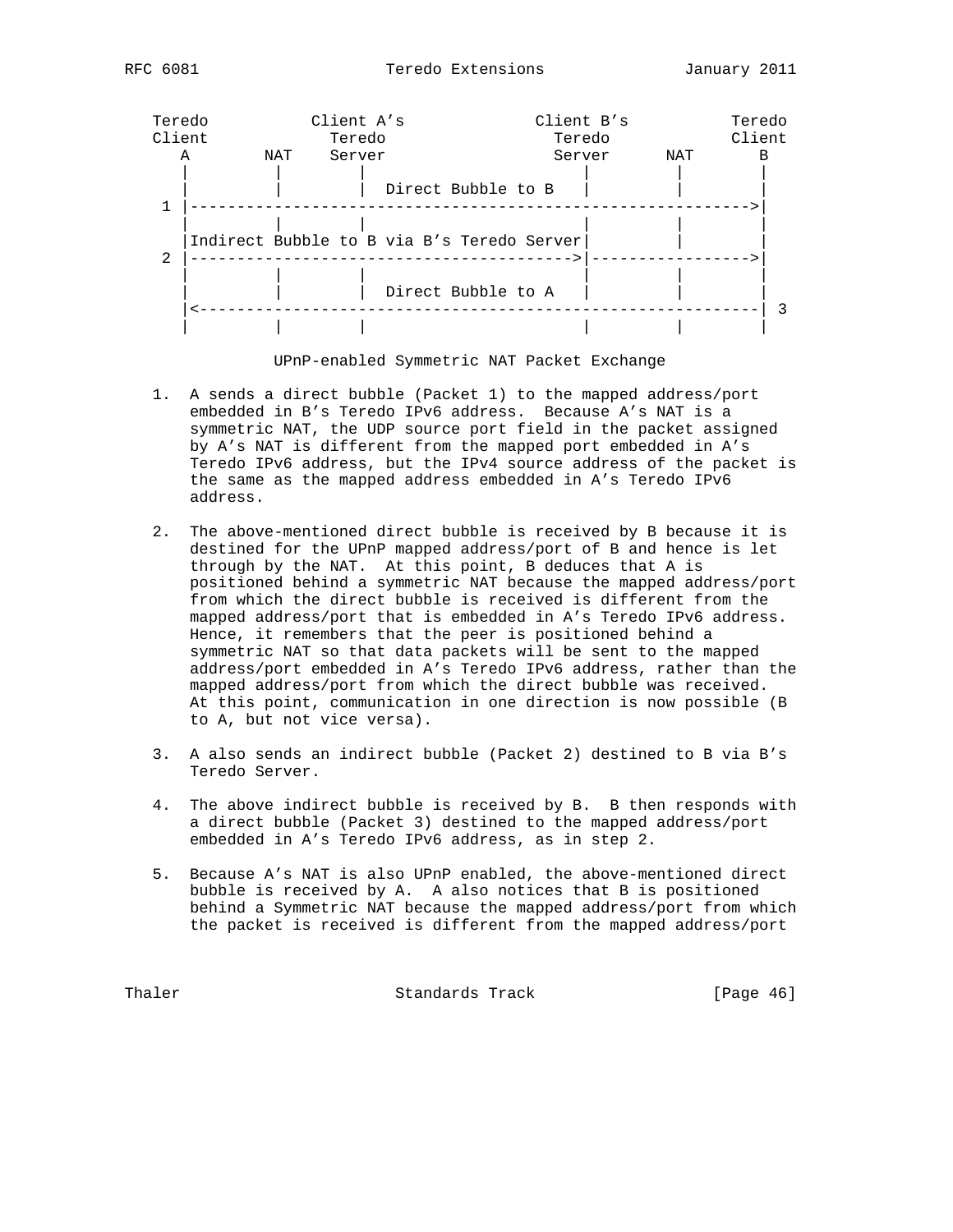embedded in B's Teredo IPv6 address. Hence, it remembers that the peer is positioned behind a symmetric NAT so that data packets will be sent to the mapped address/port embedded in B's Teredo IPv6 address, rather than the mapped address/port from which the direct bubble was received. At this point, communication is now possible in the other direction (A to B).

## 6.3. Port-Preserving Symmetric NAT Extension

 The following protocol example illustrates the use of the Port- Preserving Symmetric NAT Extension.

 Assume that Teredo Client A (A), which is positioned behind a port preserving symmetric NAT, wants to communicate with Teredo Client B (B), which is also positioned behind a port-preserving symmetric NAT.

 The following packet exchange explains the configuration setup and communication setup between the two clients.

Thaler Standards Track [Page 47]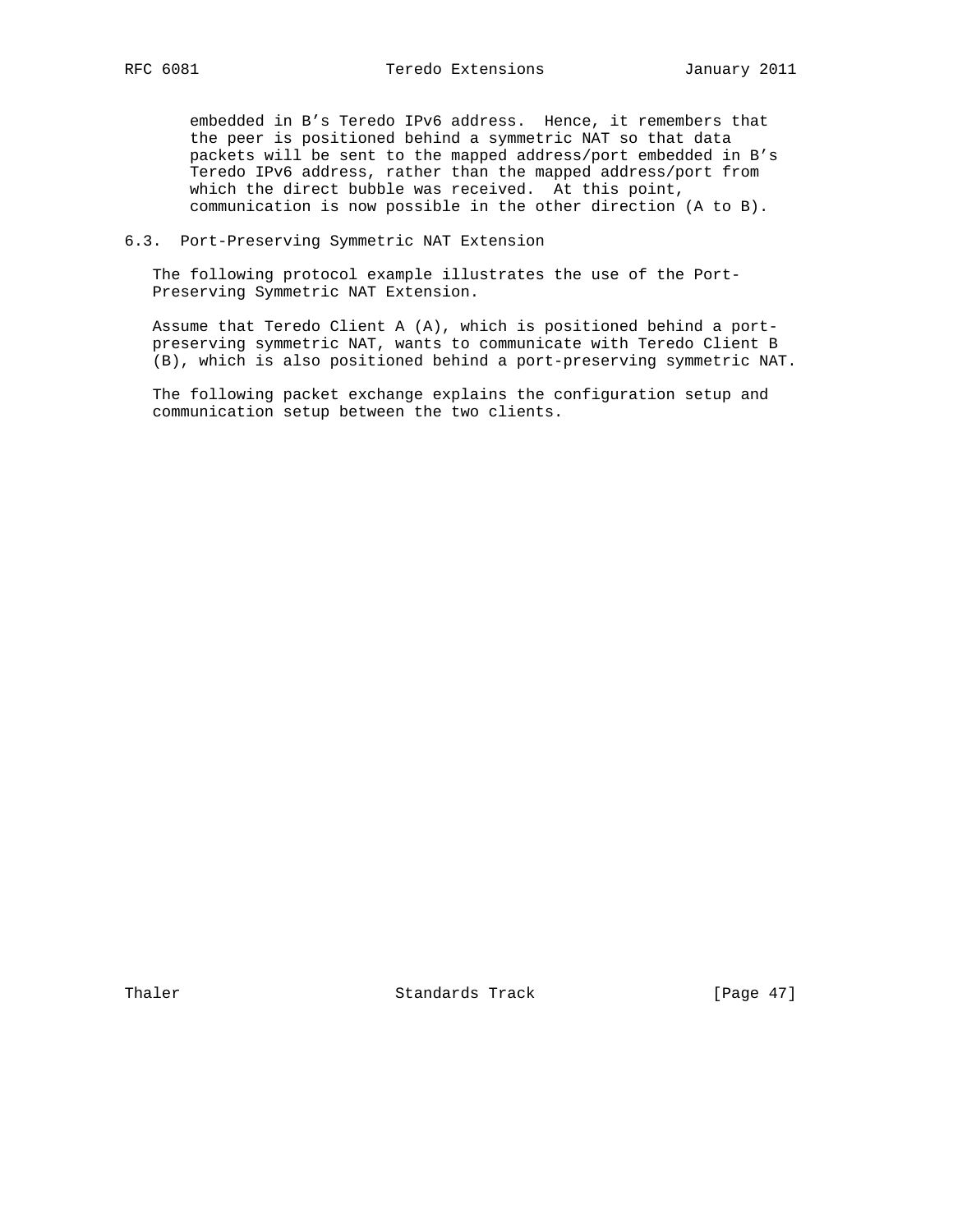| Teredo       |              | Client A's                                 |                                            |                                                             |        | Client B's | Teredo       |                         |
|--------------|--------------|--------------------------------------------|--------------------------------------------|-------------------------------------------------------------|--------|------------|--------------|-------------------------|
|              | Client       | Teredo                                     |                                            |                                                             | Teredo |            | Client       |                         |
|              | $\mathbf{A}$ | NAT Server                                 |                                            |                                                             |        |            | Server NAT B |                         |
| $\mathbf{1}$ |              |                                            |                                            | Direct Bubble to B                                          |        |            |              |                         |
| 2            |              | Indirect Bubble to B via B's Teredo Server |                                            |                                                             |        |            |              |                         |
|              |              | -------------------------------            |                                            | Direct Bubble to A                                          |        |            |              | $\overline{\mathbf{3}}$ |
|              |              |                                            |                                            | Direct Bubble to A                                          |        |            |              | 4                       |
|              |              | <u>_______________</u>                     | Indirect Bubble to A via A's Teredo Server |                                                             |        |            |              | - 5                     |
| 6            |              |                                            |                                            | Direct Bubble to B<br>. Le le le le le le le le le le le le |        |            |              |                         |
| 7            |              |                                            |                                            | Direct Bubble to B                                          |        |            |              |                         |
| 8            |              | Indirect Bubble to B via B's Teredo Server |                                            |                                                             |        |            | ---------->  |                         |
|              |              |                                            |                                            | Direct Bubble to A                                          |        |            | $--- 9$      |                         |
|              |              |                                            |                                            |                                                             |        |            |              |                         |

#### Port-Preserving Symmetric NAT Packet Exchange

- 1. During the qualification procedure, when the clients receive a response from the Teredo server, they compare the Port value in the Origin indication with the Local Port value. If both values match, the clients set the Port-Preserving NAT flag to TRUE.
- 2. When the response is received from the secondary Teredo server, the mapped address/port value in the Origin indication is compared with the mapped address/port value learned from the response received from the primary server. If the mappings are different, the Symmetric NAT flag is set to TRUE.
- 3. It is assumed that for both Clients A and B, the Port-Preserving NAT flag and the Symmetric NAT flag are set to TRUE at the end of the qualification procedure.

Thaler **Standards Track** [Page 48]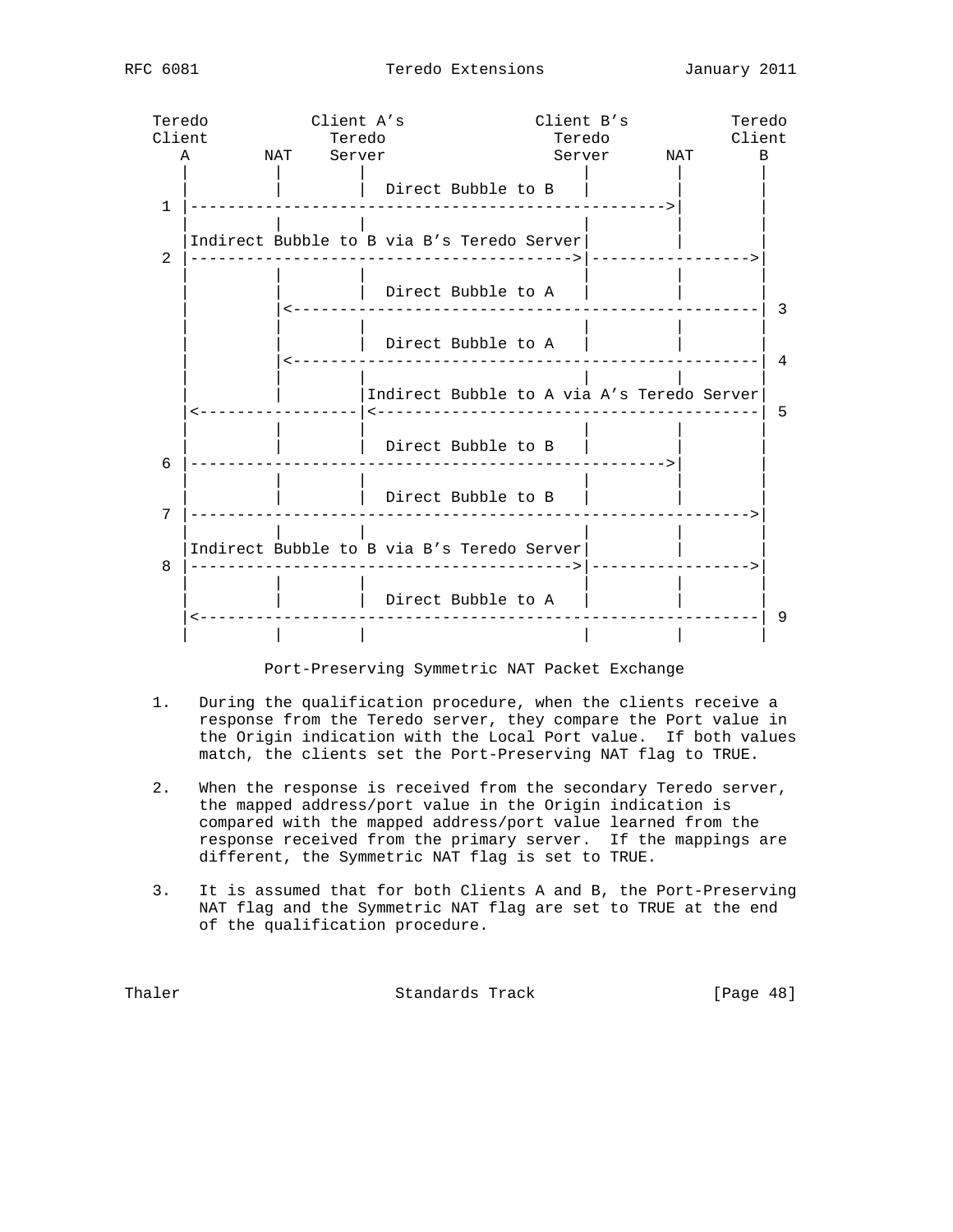- 4. Before A sends packets to B, A checks to see if it is positioned behind a port-preserving NAT and a symmetric NAT, which in the example, it is. A also checks to see if the peer is "trusted", but it currently is not. Next, A checks if the Random Port is set to non-zero. Since it is still zero, A allocates a new random port, begins listening on it, and stores the value in the Random Port field.
- 5. A sends a direct bubble (Packet 1) from the primary port to the mapped address/port embedded in B's Teredo IPv6 address. This direct bubble does not have a Nonce Trailer or a Random Port Trailer attached to the end.
- 6. The aforementioned direct bubble is dropped by B's NAT because the NAT has not seen an outgoing packet destined to A's mapped address.
- 7. A sends an indirect bubble (Packet 2) destined to B via client B's Teredo server. This indirect bubble contains two trailers: the Nonce Trailer containing a random nonce, and the Random Port Trailer containing the random port value from the Peer Entry. The nonce used in the Nonce Trailer is also stored in the Nonce Sent field of the Peer Entry.
- 8. The aforementioned indirect bubble is received by B. B adds the Teredo peer to its peer list. B saves the nonce value from the Nonce Trailer in the Nonce Advertised field of the Peer Entry. B stores the port value from the Random Port Trailer in the Peer Random Port field in the Peer Entry.
- 9. B responds by sending the following packets. The first packet sent by B is a direct bubble (Packet 3) destined to the mapped address/port embedded in A's Teredo IPv6 address. This packet is sent from the primary port. It includes the Nonce Trailer with the nonce from the Nonce Advertised field of the Peer Entry.
- 10. The aforementioned direct bubble is dropped by A's NAT because the NAT has not seen any outgoing packet sourced from the mapped address/port embedded in A's Teredo IPv6 address and destined to the mapped address/port embedded in B's Teredo IPv6 address.
- 11. B then checks if it is positioned behind a port-restricted NAT or a symmetric NAT. It also checks if the peer has already advertised a random port. In this case, B is positioned behind a port-preserving symmetric NAT and the peer has advertised a random port; hence, it needs to use a random port. It checks if its Random Port field is set to non-zero. Since it is still

Thaler **Standards Track** [Page 49]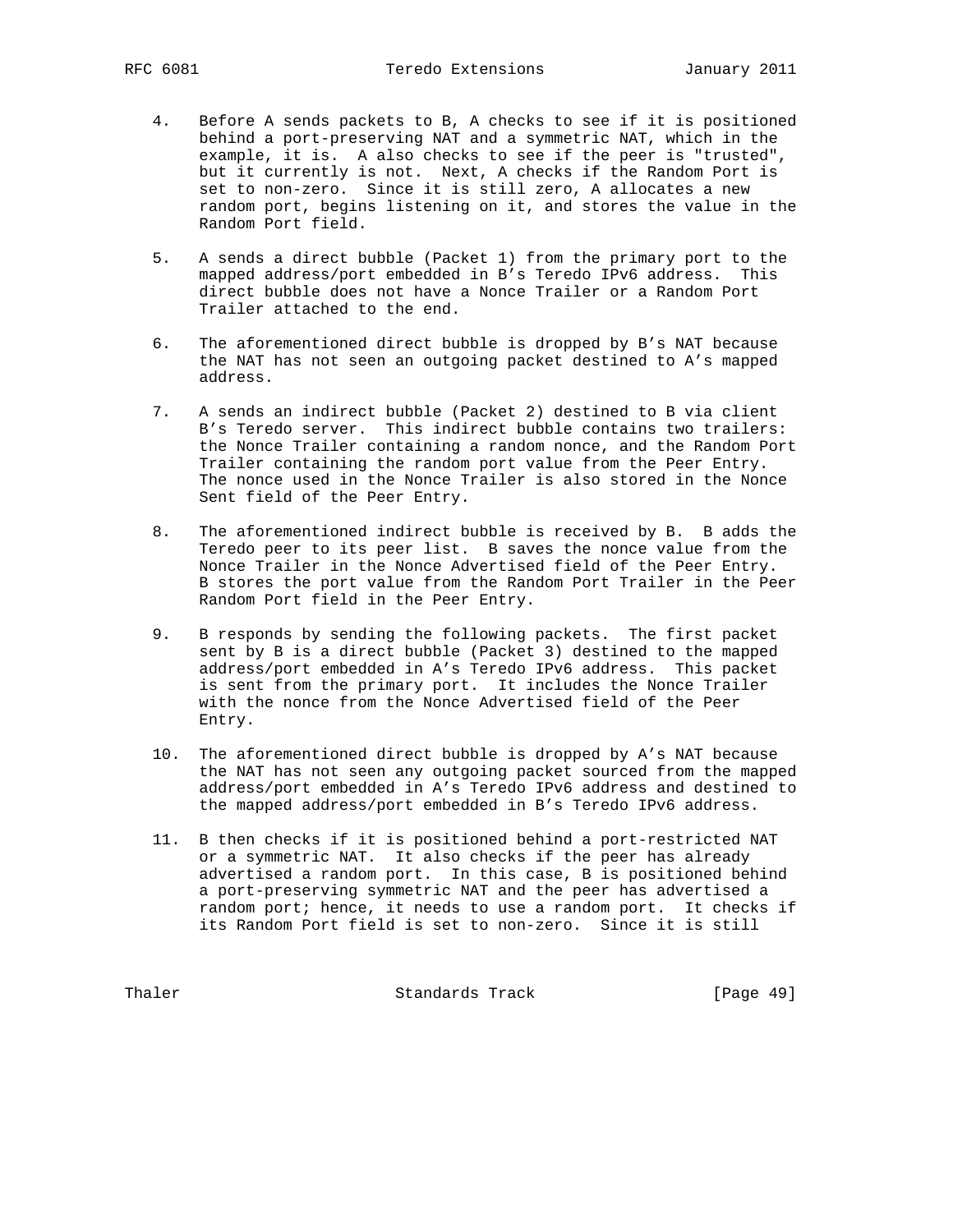zero, B allocates a new random port, begins listening on it, and stores it in the Random Port entry of the Peer Entry. B then sends a direct bubble (Packet 4) destined to the mapped address embedded in A's Teredo IPv6 address and the port stored in the Peer Random Port field of the Peer Entry. The direct bubble is sent from its own random port.

- 12. The above direct bubble is dropped by A's NAT because the NAT has not seen any outgoing packet sourced from the mapped address embedded in A's Teredo IPv6 address and random port advertised by A.
- 13. B also sends an indirect bubble (Packet 5) destined to A via A's Teredo Server. This indirect bubble includes a Nonce Trailer and a Random Port Trailer. The Nonce Trailer includes a new randomly generated nonce that is also stored in the Nonce Sent field of the Peer Entry. The Random Port Trailer includes the value in the Random Port field of the Peer Entry.
- 14. The aforementioned indirect bubble is successfully received by A. A parses the trailers and stores the nonce contained in the Nonce Trailer in the Nonce Received field of the Peer Entry. A stores the port advertised in the Random Port Trailer in the Random Port field of the Peer Entry.
- 15. A responds with the following packets in response to the indirect bubble received. The first packet is a direct bubble (Packet 6) sent from the primary port and is destined to the mapped address/port embedded in B's Teredo IPv6 address.
- 16. The aforementioned direct bubble again is dropped by B's NAT because the NAT has not seen an outgoing packet with the same 4-tuple as the incoming packet.
- 17. The next packet is also a direct bubble (Packet 7) and this one is sent from A's random port. The packet is destined to the mapped address embedded in B's Teredo IPv6 address and the Peer Random Port stored in the Peer Entry.
- 18. Because both NATs are port-preserving NATs and the random ports have not been used for any other mapping, the aforementioned direct bubble is received by B because B's NAT has seen an outgoing packet (Packet 4) with the same address/port pairs. B stores the address/port from which the direct bubble was received in the mapped address/port fields of the Peer Entry. It changes the status of the peer to "trusted" and sets the

Thaler **Standards Track** [Page 50]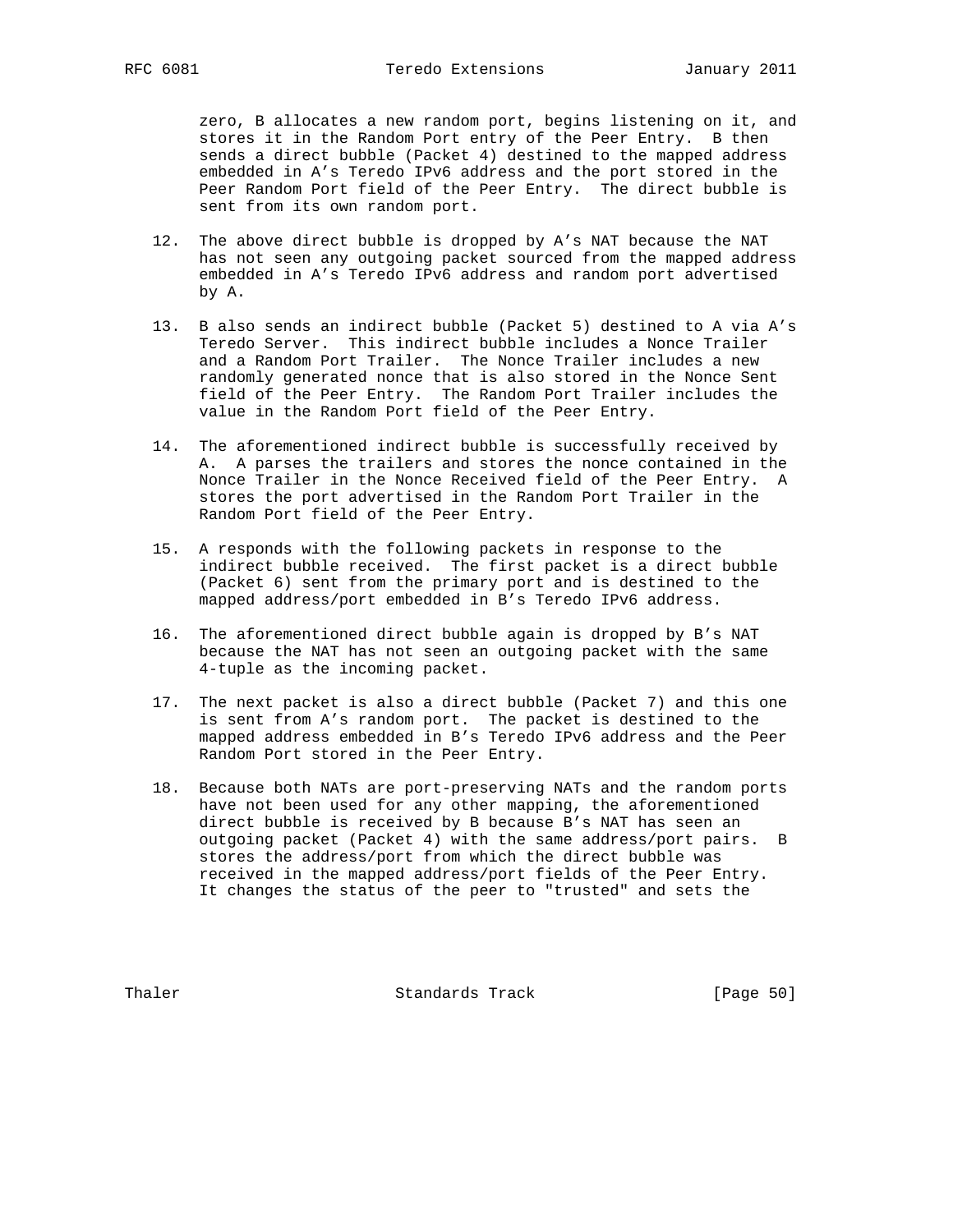Direct Receive on Random Port field to TRUE. At this point, communication in one direction is now possible (B to A, but not vice versa).

- 19. Because A still considers B to be "not-trusted", it times out and retransmits an indirect bubble (Packet 8). This packet contains a new nonce as part of the Nonce Trailer and also contains the value of the random port as part of the Random Port Trailer.
- 20. B receives the aforementioned indirect bubble. The processing of this indirect bubble is similar to the processing of Packet 2. Since B received a direct bubble on its random port, it does not respond with a direct bubble from its primary port. Instead, it responds with a direct bubble (Packet 9) sent from its random port, which is similar to Packet 4 mentioned above.
- 21. A receives the direct bubble sent by B. A stores the mapped address/port from which the direct bubble was received in mapped address/port fields in the Peer Entry. A changes the status of B to "trusted" and sets the Direct Receive on Random Port field to TRUE. At this point, the communication is now possible in the other direction (A to B).
- 6.4. Sequential Port-Symmetric NAT Extension

 The following protocol example illustrates the use of the Sequential Port-Symmetric NAT Extension.

 Assume that Teredo Client A (A), which is positioned behind a sequential port-symmetric NAT and implements the Sequential Port- Symmetric NAT Extension, wants to communicate with Teredo Client B (B), which is positioned behind a port-restricted NAT that supports the Port-Preserving Port-Symmetric NAT Extension. The following packet exchange explains the configuration setup and communication setup between the two clients.

Thaler **Standards Track** [Page 51]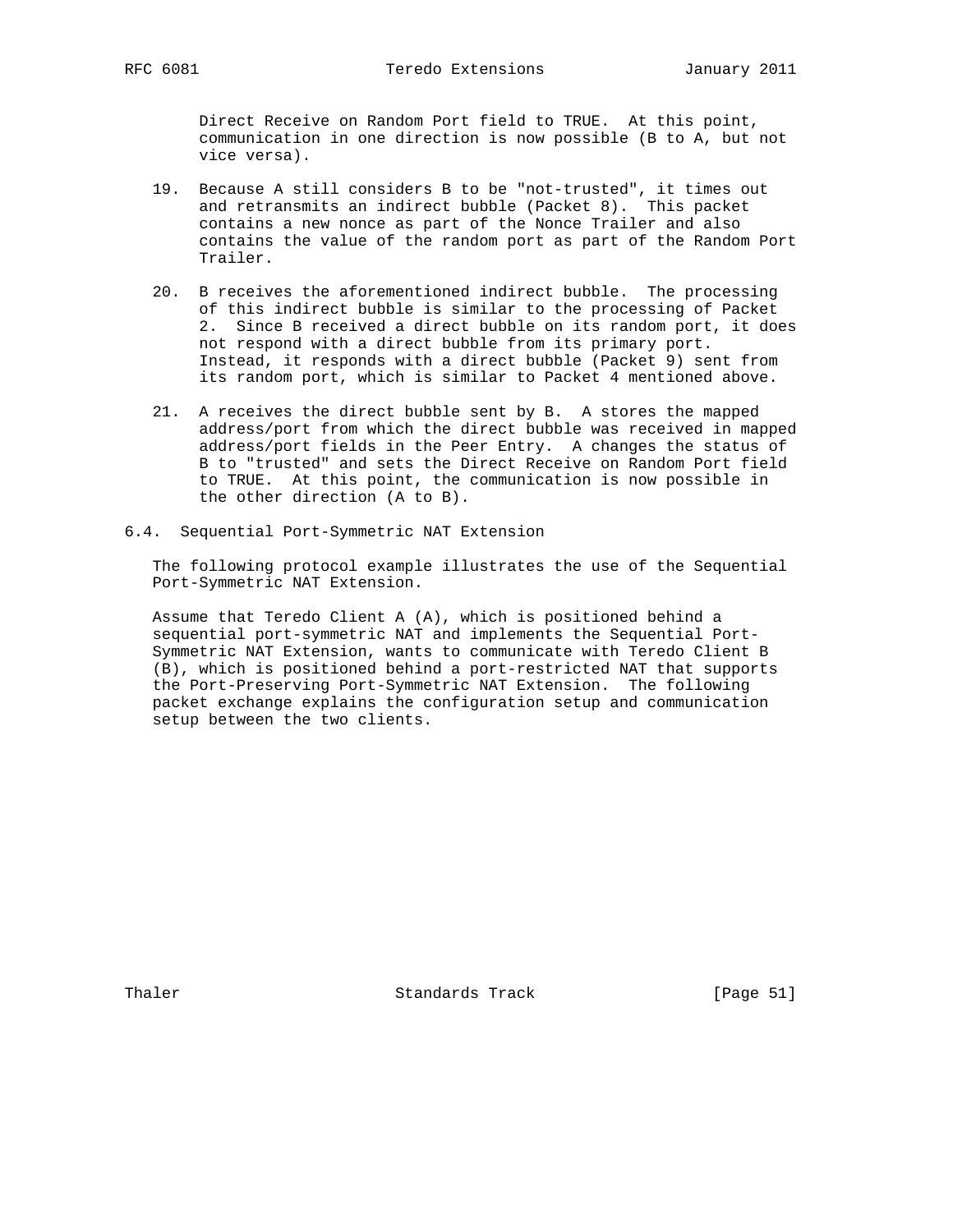| Teredo          |                       |                                | $A's$ $A's$                                | B' s                 |                |
|-----------------|-----------------------|--------------------------------|--------------------------------------------|----------------------|----------------|
| Client          |                       |                                | Primary Secondary Teredo                   |                      | Client         |
| $\mathbf{A}$    |                       |                                | NAT Server Server Server NAT               |                      | $\overline{B}$ |
|                 | Direct Bubble to B    |                                |                                            |                      |                |
| $\mathbf{1}$    |                       |                                |                                            |                      |                |
|                 | Router Solicitation   |                                |                                            |                      |                |
| $\overline{2}$  | --------------------> |                                |                                            |                      |                |
|                 | Router Advertisement  |                                |                                            |                      |                |
|                 |                       | -------------------  3         |                                            |                      |                |
| $4\overline{ }$ | Direct Bubble to B    |                                |                                            |                      |                |
|                 |                       |                                |                                            |                      |                |
|                 |                       |                                |                                            |                      |                |
| 5               | Router Solicitation   | ----------------------------   |                                            |                      |                |
|                 |                       |                                |                                            |                      |                |
|                 | Router Advertisement  | ---------------------------  6 |                                            |                      |                |
|                 |                       |                                |                                            |                      |                |
| 7               |                       |                                | Indirect Bubble to B via B's Teredo Server |                      |                |
|                 |                       |                                |                                            |                      |                |
|                 |                       |                                |                                            | Direct Bubble to A   |                |
|                 |                       |                                |                                            |                      | - 8            |
|                 |                       |                                |                                            | Indirect Bubble to A |                |
|                 |                       | $\leq - - -$                   |                                            | ____________         | 9              |
|                 |                       |                                |                                            | Direct Bubble to A   |                |
|                 |                       |                                |                                            |                      | 10             |
|                 | Direct Bubble to B    |                                |                                            |                      |                |
|                 |                       |                                |                                            |                      |                |

#### Sequential Port-Symmetric NAT Packet Exchange

- 1. During the qualification procedure, when Client A receives a response from the Teredo Server, it compares the Port value in the Origin indication with the Local Port value. Since they are different, it concludes that it is not behind a port-preserving NAT, and so assumes it is behind a sequential port-symmetric NAT.
- 2. When A wants to communicate with B, A starts by sending a direct bubble (Packet 1) from its primary port. This occurs because Client A does not know Client B's NAT type, which could be a cone

Thaler Standards Track [Page 52]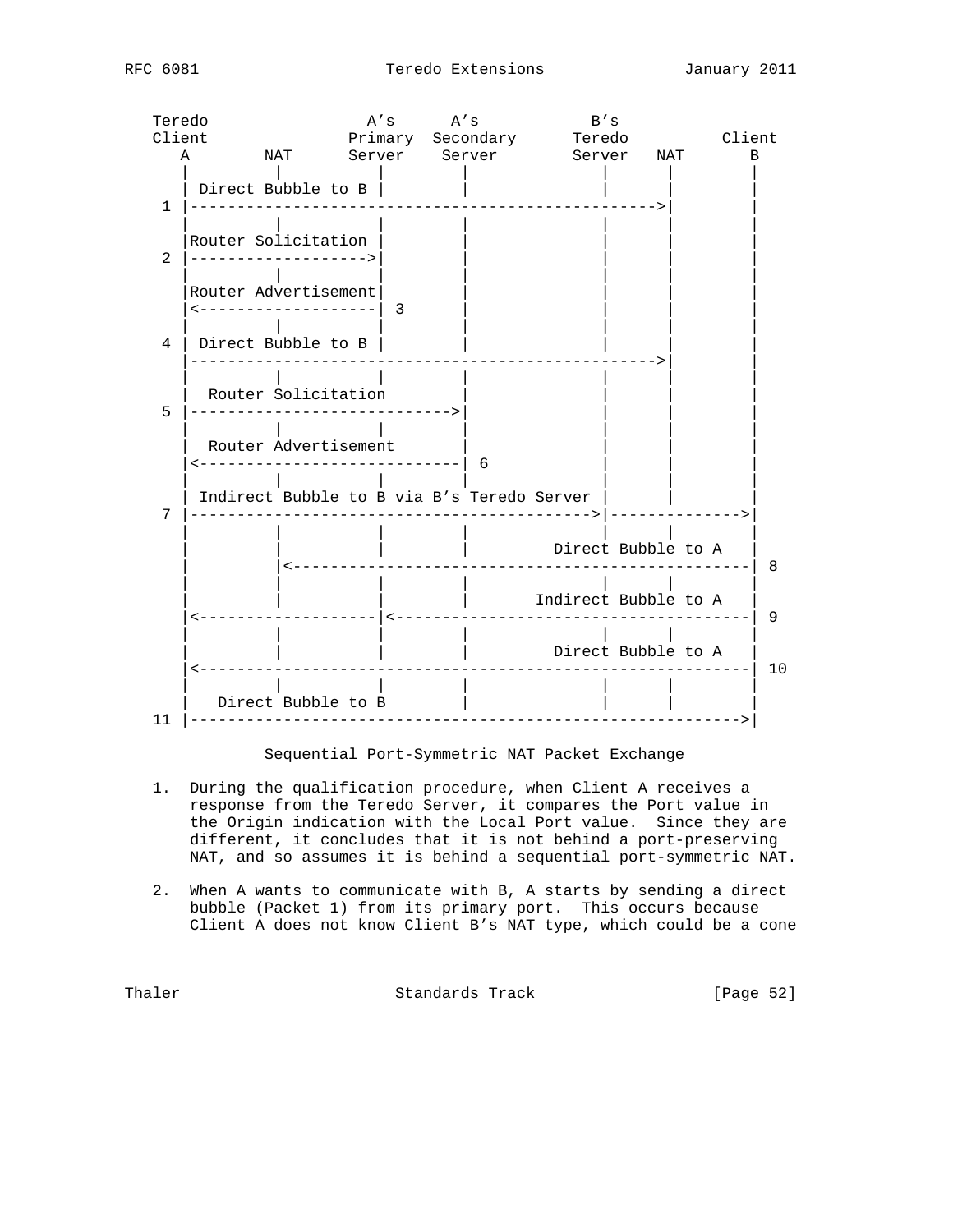or address restricted NAT or UPnP-enabled NAT. Because Client A is behind a symmetric NAT, the external port used by A's NAT is a new port. This direct bubble will be dropped by B's NAT since Client B is behind a port-restricted NAT.

- 3. Because Client A does not know if B is behind a port restricted NAT or some other kind of NAT, Client A proactively opens a new random internal port, say, port 1100.
- 4. Client A then performs its Echo Test as follows:
	- A. Client A sends a router solicitation (Packet 2) to its Teredo Server address from port 1100. The server responds with a router advertisement (Packet 3).
	- B. Client A sends a direct bubble (Packet 4) to the peer from port 1100 destined to the port advertised in Client B's Teredo address, say, port 2100. This direct bubble is dropped by Client B's port-restricted NAT.
	- C. Client A sends a router solicitation (Packet 5) to its secondary Teredo server address from port 1100. The server responds with a router advertisement (Packet 6).
	- D. On receiving the corresponding router advertisements for Packet 2 and Packet 4, Client A knows that port 1100 maps to, say, port 1200 for Packet 2 and port 1202 for Packet 4.
	- E. Client A then calculates its predicted port used for Packet 2 as the average (rounded down) of 1200 and 1202, i.e., 1201.
- 5. Client A then sends out an indirect bubble (Packet 7). This indirect bubble contains a random port trailer that contains the predicted port, port 1201. This indirect bubble makes it to Client B.
- 6. Client B sends out the following bubbles in response to the indirect bubble:
	- A. The first direct bubble (Packet 8) is destined for the port mapping embedded in Client A's Teredo Address. (It has been observed that some NATs display symmetric NAT behavior for outgoing packets but cone NAT behavior for incoming packets. The direct bubble described is likely to succeed if Client A's NAT displays such a behavior.) Since in this example, A's NAT is a normal sequential port-symmetric NAT, this packet is dropped.

Thaler **Standards Track** [Page 53]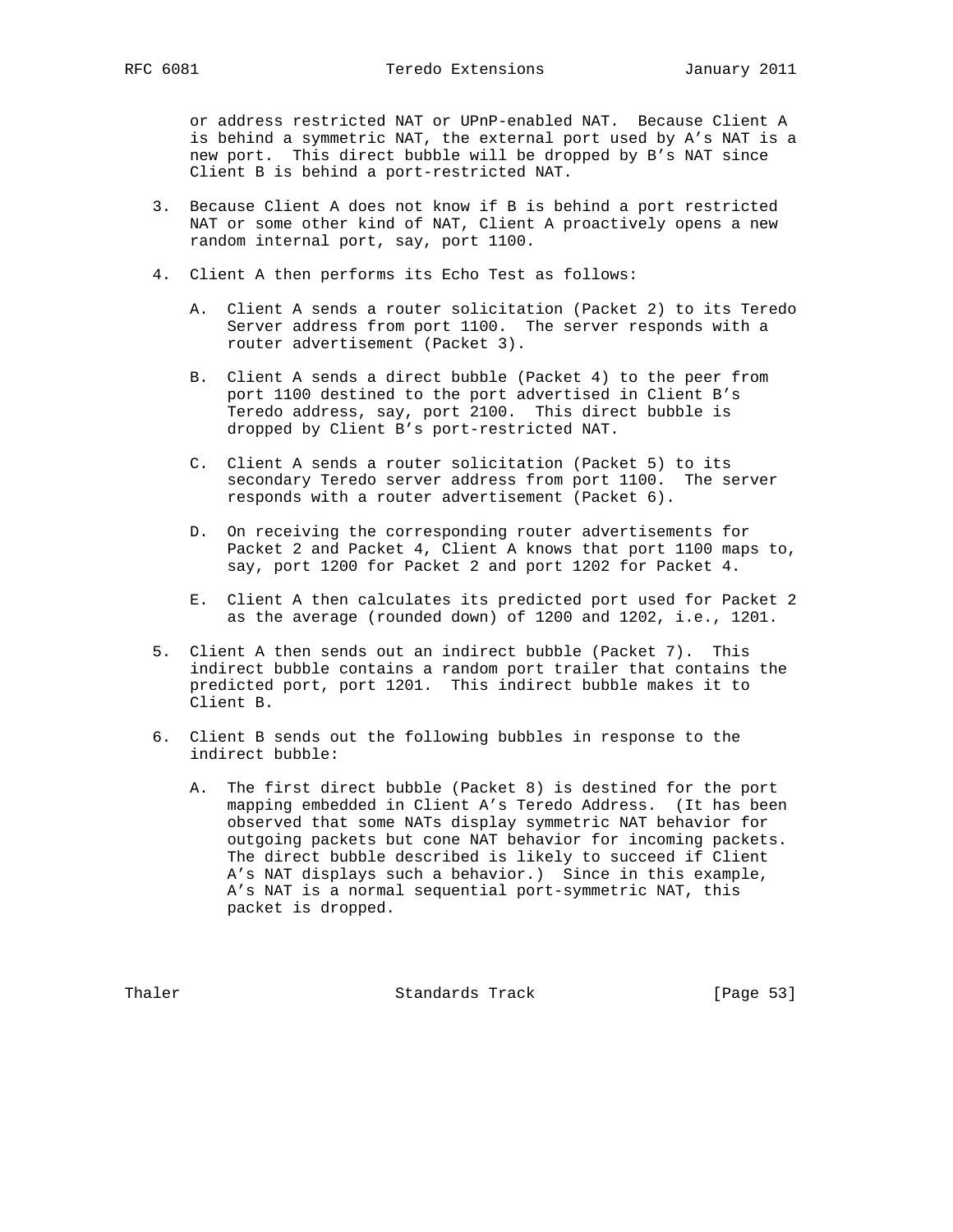- B. The second packet is an indirect bubble (Packet 9) sent to Client A without any trailers since Client B is behind a port-restricted NAT.
- C. The next packet will be a direct bubble (Packet 10) sent to port 1201. This packet will make it in to Client A since Client A previously sent an outgoing packet (Packet 4) with the same four tuple. At this point, communication in one direction is now possible (A to B, but not vice versa).
- 7. Client A then sends a direct bubble (Packet 11) to Client B when it receives Packet 10. This time, the bubble makes it through to B because it previously sent an outgoing packet (Packet 10) with the same four tuple. At this point, communication is now possible in the other direction (B to A).
- 6.5. Hairpinning Extension

 The following protocol example illustrates the use of the Hairpinning Extension.

 In Figure 3 (Section 3.5), Teredo Client A (A) and Teredo Client B (B) are positioned behind different immediate NATs in a two-layer NAT topology; that is, the outermost NAT (NAT E) is common to both A and B but the immediate NATs that they are connected to are different (A is connected to NAT F while B is connected to NAT G). Further assume that the immediate NATs that A and B are connected to are UPnP enabled (NAT F and NAT G are UPnP-enabled). We assume that NAT E does not support hairpinning; that is, the NAT does not relay packets originating from the private address space and destined for the public address of the NAT, back to the private address of the NAT.

 Before starting the qualification procedure, both A and B use UPnP to reserve port mappings on their respective NATs. They observe that the UPnP operation succeeds and both clients obtain valid UPnP Mapped Address/Port values.

 Next, both client A and client B implement the qualification procedure where they determine their mapped address/port values, as specified in Section 5.2.1 of [RFC4380].

 A and B both compare their UPnP Mapped Address/Port values with the mapped address/port values obtained through the qualification procedure. Because both A and B are part of a two-layer NAT topology, these values will be different. Hence, both A and B continue to hold on to their UPnP Mapped Address/Port.

Thaler **Standards Track** [Page 54]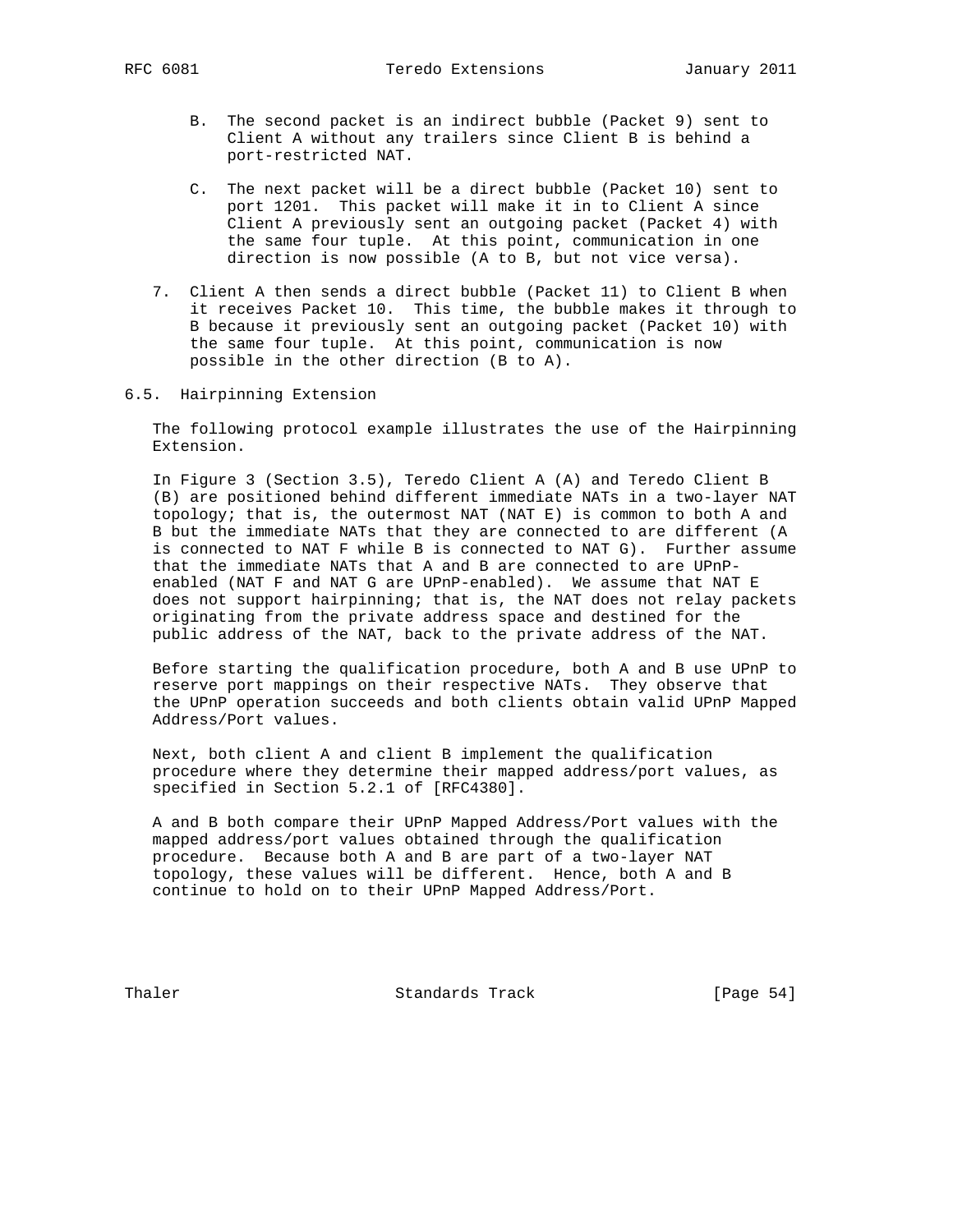The following packet exchange shows client A establishing communication with client B.



Hairpinning-Based Packet Exchange

- 1. A sends a direct bubble (Packet 1) to the mapped address/port embedded in B's Teredo IPv6 address.
- 2. The aforementioned direct bubble is dropped by NAT E, because it does not support Hairpinning.
- 3. A sends out an indirect bubble (Packet 2) destined to B via B's Teredo Server. In this indirect bubble, A includes an Alternate Address Trailer that includes both the local address/port and the UPnP mapped address/port.

Thaler **Standards Track** [Page 55]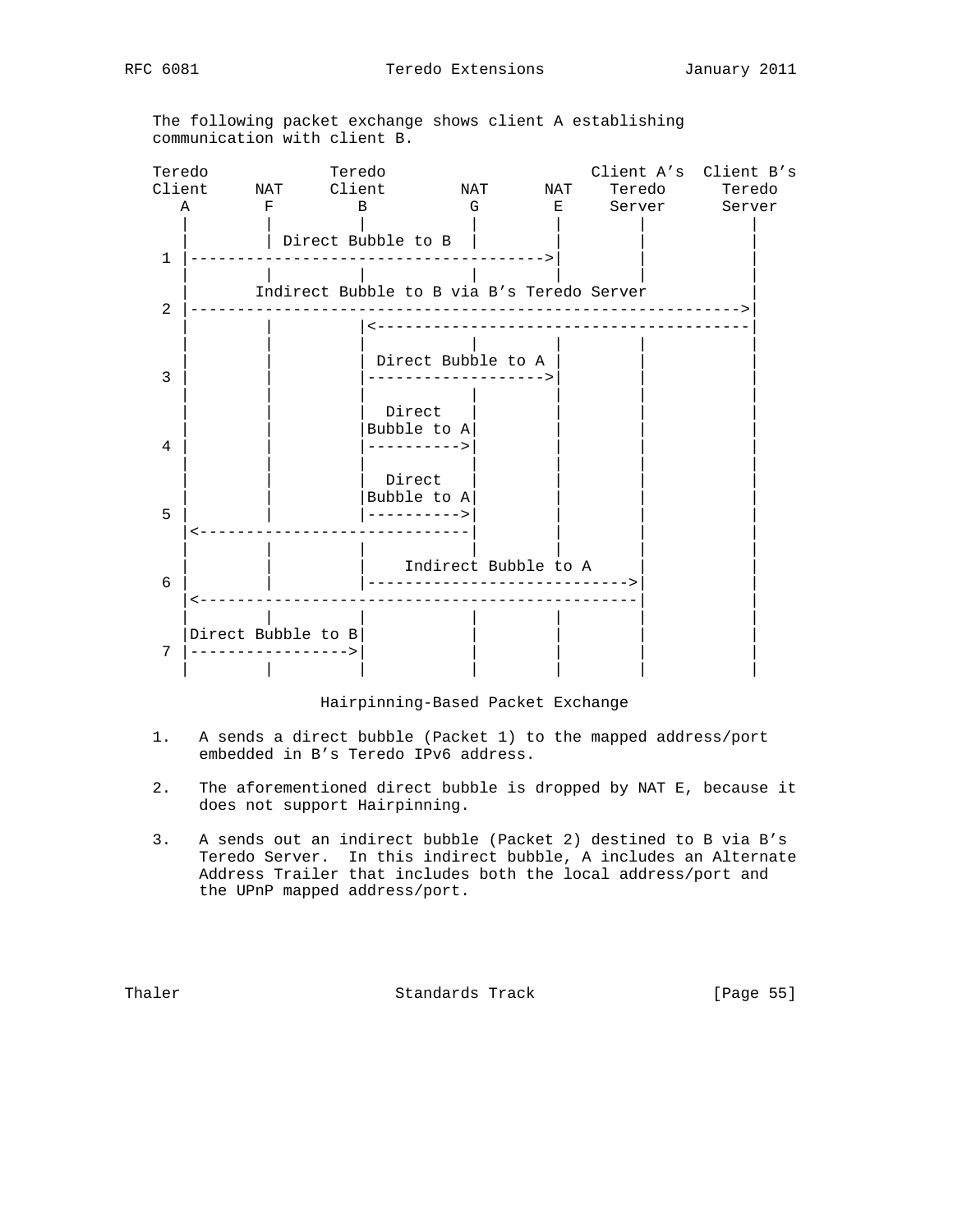- 4. The aforementioned indirect bubble is received by B. After parsing the Alternate Address Trailer, B has a total of three addresses to communicate with: two from the Alternate Address Trailer and one from the mapped address/port embedded in A's Teredo IPv6 address. B then responds with the following packets. The first packet sent by B is a direct bubble (Packet 3) destined to the mapped address/port embedded in A's Teredo IPv6 address.
- 5. The aforementioned direct bubble will be dropped by the NAT E because it does not support Hairpinning.
- 6. Because the local address/port was the first mapping in the Alternate Address Trailer, the second direct bubble (Packet 4) sent by B is destined to the local address/port.
- 7. The aforementioned direct bubble is dropped because A and B are positioned behind different NATs and hence have their own private address space. A's local address is not reachable from B.
- 8. The next direct bubble (Packet 5) is sent by B destined to A's UPnP mapped address/port, which is the second mapping in the Alternate Address Trailer sent by A.
- 9. The aforementioned direct bubble is received by A because A's UPnP-mapped address is reachable from B. A stores the source address from which the direct bubble was received in the mapped address/port fields of the Peer Entry, as defined in Section 5.2 of [RFC4380]. Also, the mapped address status field (as specified in Section 5.2.3 of [RFC4380]) is changed to "trusted". At this point, communication in one direction (A to B) is now possible, but not vice versa because B has not yet marked A as trusted.
- 10. B also sends an indirect bubble (Packet 6) to A via A's Teredo server. As part of the indirect bubble, B also includes an Alternate Address Trailer, which contains the local address/port and the UPnP mapped address/port of B.
- 11. The aforementioned indirect bubble is received by A. After parsing the Alternate Address Trailer, A adds the two addresses in the Alternate Address Trailer to the Alternate Address List in the Peer Entry. Because the peer's mapping is "trusted" (point 9), A responds with only one direct bubble (Packet 7) that is sent to the mapped address/port stored in the Peer Entry.

Thaler **Standards Track** [Page 56]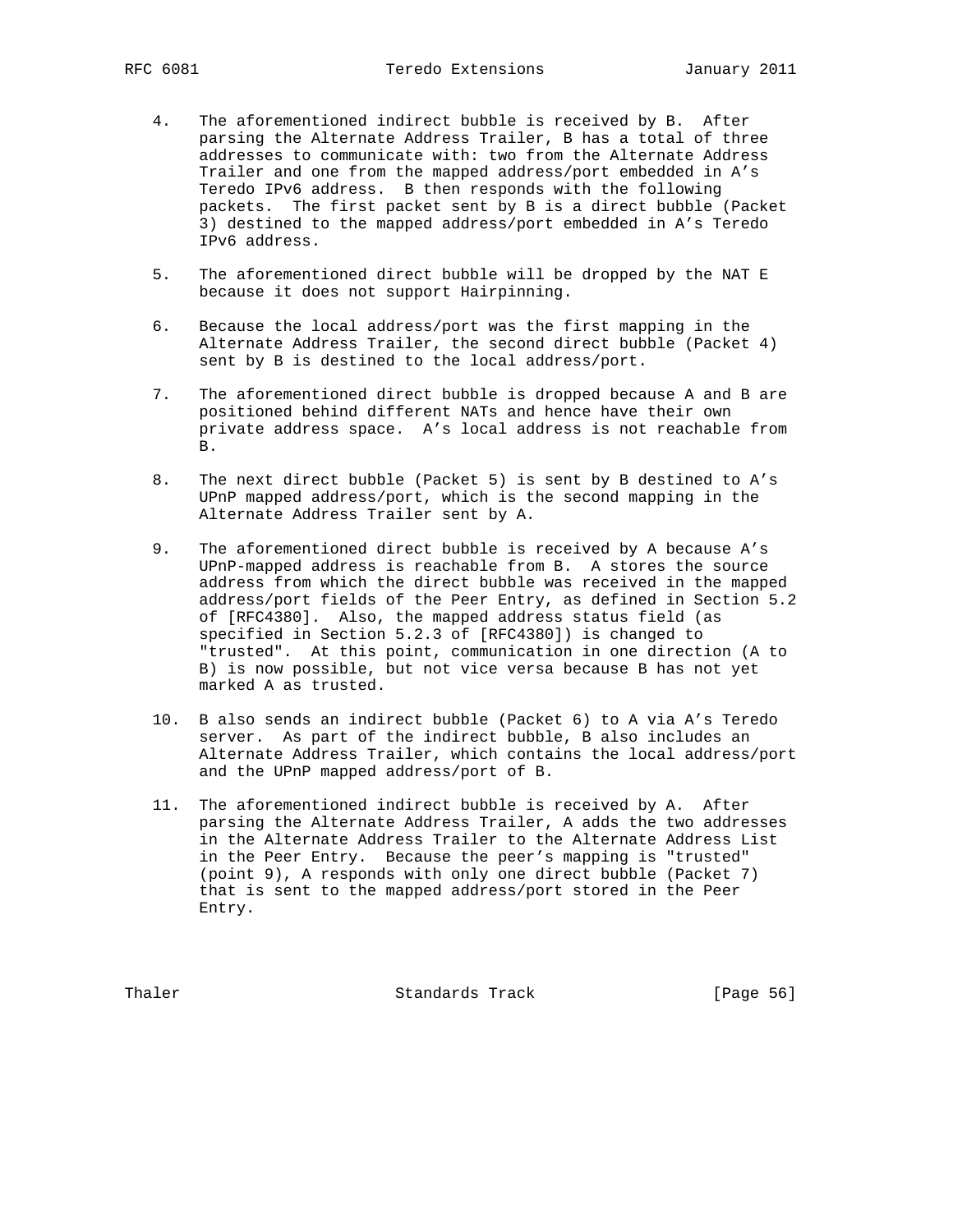- 12. The aforementioned direct bubble is received by B. B records the mapped address/port from which the direct bubble was received in the mapped address/port field in its Peer Entry, and changes the status of the mapped address to "trusted". At this point, communication is now possible in the other direction (B to A).
- 6.6. Server Load Reduction Extension

 The following protocol example illustrates the use of the Server Load Reduction Extension.

 Assume that Teredo Client A (A) has established communication with Teredo Client B (B). Also, assume that at some later point when no data packets have been exchanged between both clients for more than 30 seconds, the communication needs to be re-established because A wants to send a data packet to B.

 The following packet exchange helps A re-establish communication with B.

| Teredo<br>Client |     | Client A's<br>Teredo |                    | Client B's<br>Teredo |     | Teredo<br>Client |
|------------------|-----|----------------------|--------------------|----------------------|-----|------------------|
| Α                | NAT | Server               |                    | Server               | NAT | В                |
|                  |     |                      | Direct Bubble to B |                      |     |                  |
|                  |     |                      | Direct Bubble to A |                      |     |                  |
|                  |     |                      |                    |                      |     |                  |

#### Server Load Reduction Packet Exchange

- 1. A sends a direct bubble (Packet 1) with the Neighbor Discovery Option Trailer, with the DiscoveryType field set to TeredoDiscoverySolicitation.
- 2. If the mapping on either of the NATs has not expired, the direct bubble is received by B. B parses the Neighbor Discovery Option and because the DiscoveryType was set to TeredoDiscoverySolicitation, B responds with a direct bubble (Packet 2). B's direct bubble also contains the Neighbor Discovery Option and the DiscoveryType is set to TeredoDiscoveryAdvertisement.

Thaler **Standards Track** [Page 57]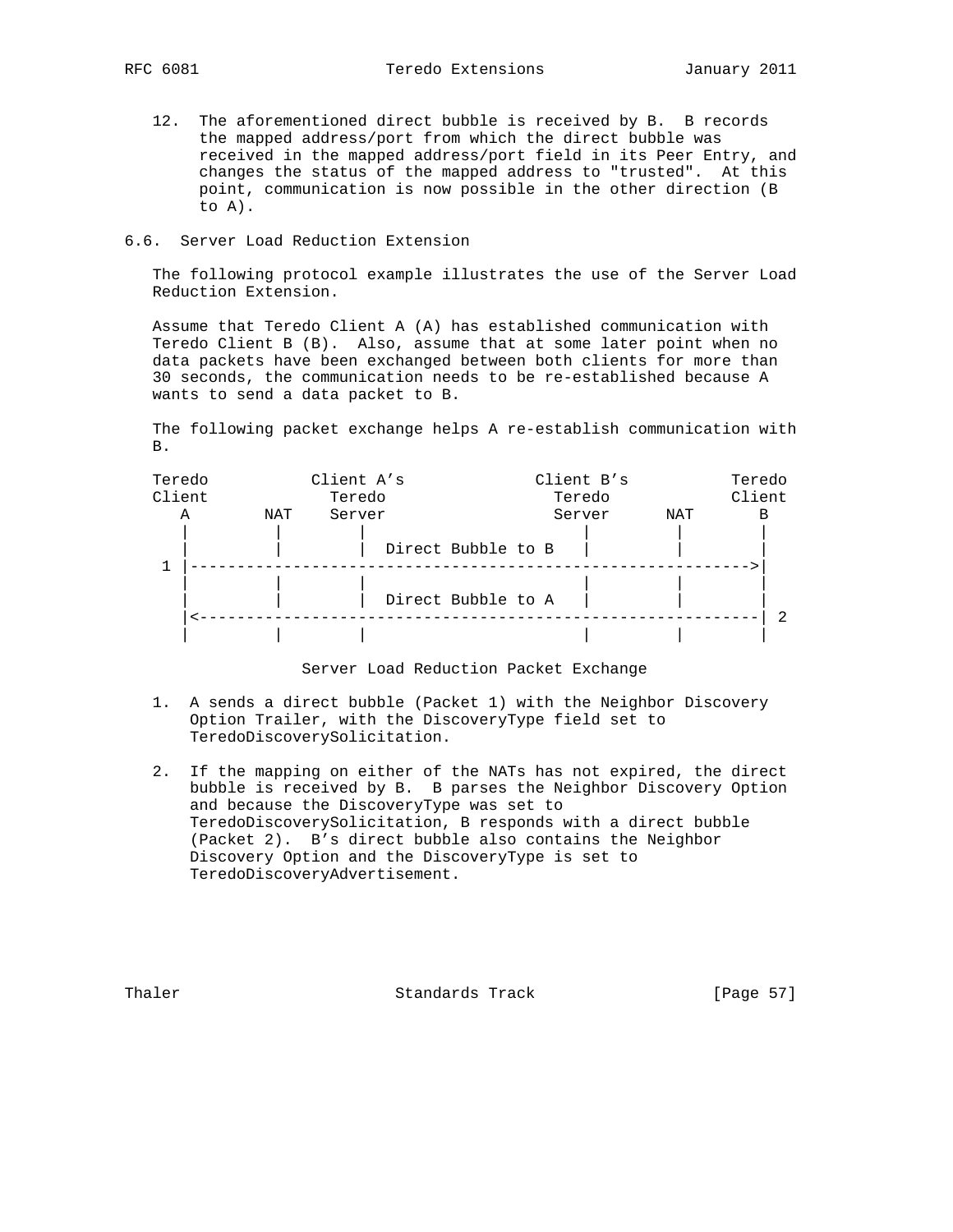- 3. The aforementioned direct bubble is received by A and at this point, communication between the Teredo clients is re established.
- 7. Security Considerations

 Security considerations are the same as those specified in Section 7 of [RFC4380].

 In addition, the Hairpinning Extension introduces the possibility of an amplification attack if a malicious user could advertise a large number of port mappings in the Alternate Address Trailer, resulting in a large number of direct bubbles sent in response. Because of this, Section 4.3 explicitly limits the number of addresses that a Teredo client will accept.

 Because the nonce in the Nonce Trailer is used (as specified in Section 5.2.4.4) to prevent spoofing of bubbles that would result in directing traffic to the wrong place, it is important that the nonce be random so that attackers cannot predict its value. See [RFC4086] for further discussion of randomness requirements.

8. Acknowledgements

 Thanks to Gurpreet Virdi and Poorna Gaddehosur for technical contributions to this document, and to the V6OPS WG and Jari Arkko for their helpful reviews.

9. IANA Considerations

 IANA has created a new trailer Type registry. Requests for new trailer Type values are made through Specification Required [RFC5226]. Initial values are listed below.

| Trailer Type Usage |                                            | Reference |
|--------------------|--------------------------------------------|-----------|
|                    |                                            |           |
| $0 \times 01$      | Nonce Trailer                              | RFC 6081  |
| $0 \times 02$      | Random Port Trailer                        | RFC 6081  |
| $0 \times 03$      | Alternate Address Trailer                  | RFC 6081  |
| $0 \times 04$      | Neighbor Discovery Option Trailer RFC 6081 |           |

10. References

10.1. Normative References

 [RFC1918] Rekhter, Y., Moskowitz, R., Karrenberg, D., Groot, G., and E. Lear, "Address Allocation for Private Internets", BCP 5, RFC 1918, February 1996.

Thaler **Standards Track** [Page 58]